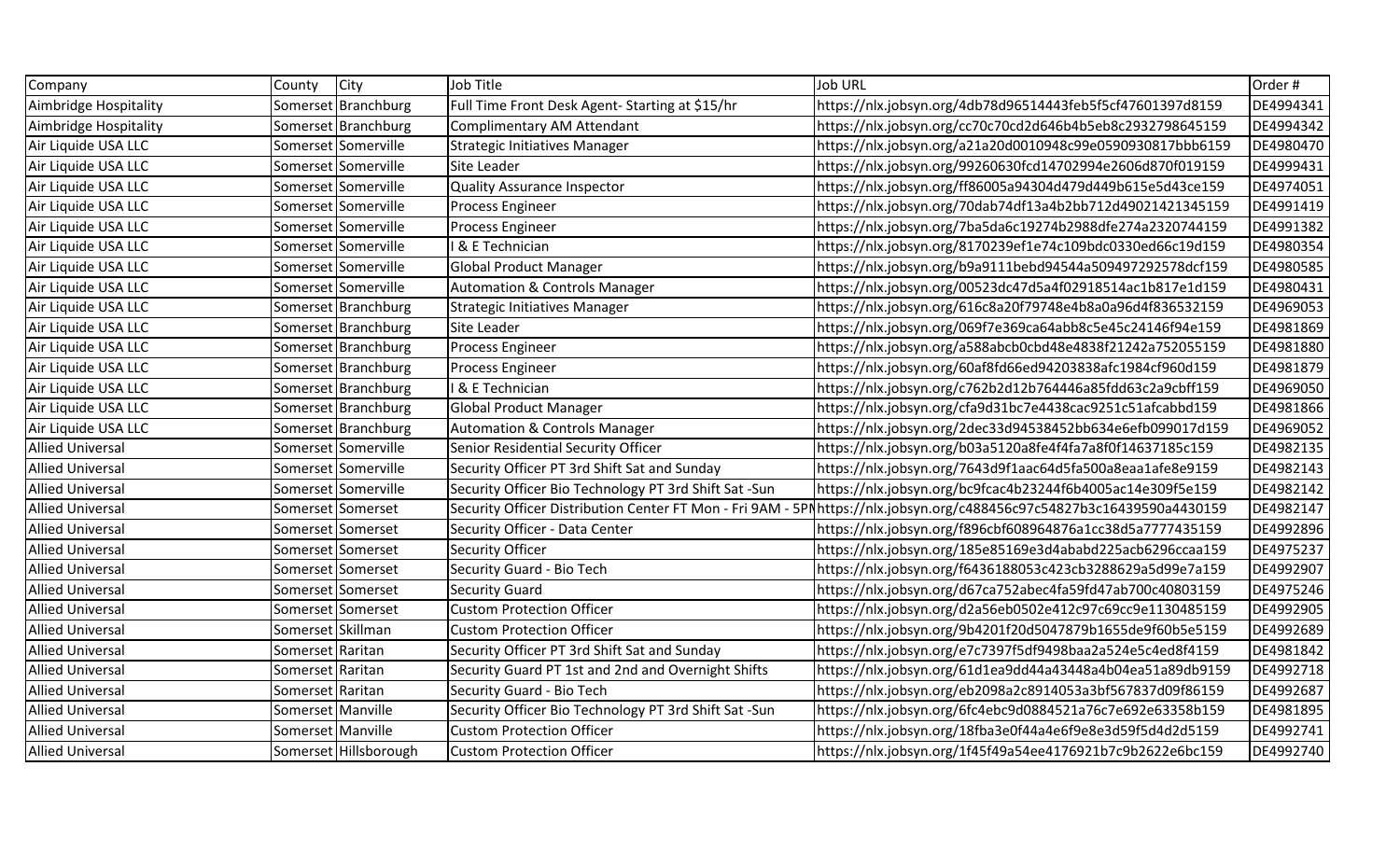| <b>Allied Universal</b>           |                  | Somerset Bridgewater   | Security Officer - Data Center                        | https://nlx.jobsyn.org/052e5995666c49fd862ec4f64d885040159 | DE4992950 |
|-----------------------------------|------------------|------------------------|-------------------------------------------------------|------------------------------------------------------------|-----------|
| <b>Allied Universal</b>           |                  | Somerset Bridgewater   | Security Guard - Bio Tech                             | https://nlx.jobsyn.org/35996f22c78f47eea9cc05ff5ef93d79159 | DE4992958 |
| <b>Allied Universal</b>           |                  | Somerset Bridgewater   | <b>Custom Protection Officer</b>                      | https://nlx.jobsyn.org/22eaa51678fd4d77a1dbaaebc283d303159 | DE4992952 |
| <b>Allied Universal</b>           |                  | Somerset Branchburg    | Security Officer Bio Technology PT 3rd Shift Sat -Sun | https://nlx.jobsyn.org/5d85608b937e44808591972d21382d3e159 | DE4982166 |
| <b>Allied Universal</b>           |                  | Somerset Bound Brook   | Security Officer Bio Technology PT 3rd Shift Sat -Sun | https://nlx.jobsyn.org/d9b31bf1abea49c087da02e3c76fc059159 | DE4981916 |
| <b>Allied Universal</b>           |                  | Somerset Bound Brook   | Security Officer - Data Center                        | https://nlx.jobsyn.org/ddddef7c156045b5aaf67baadf2c7460159 | DE4992732 |
| <b>Allied Universal</b>           |                  | Somerset Belle Mead    | <b>Custom Protection Officer</b>                      | https://nlx.jobsyn.org/1f60b778b1154e4d8292508cc3cd75c9159 | DE4992744 |
| <b>Allied Universal</b>           |                  | Somerset Basking Ridge | Corporate Security Officer                            | https://nlx.jobsyn.org/8c96721098054f528b21e9a821576957159 | DE5000458 |
| Alternatives, Inc.                | Somerset Raritan |                        | Direct Support Professional (DSP) - AIM Day Program   | https://nlx.jobsyn.org/df0399d94a234163a80196ed46addf67159 | DE4981657 |
| <b>Amneal Pharmaceuticals</b>     |                  | Somerset Bridgewater   | Specialty Sales Representative - Cleveland, OH        | https://nlx.jobsyn.org/c81790903cee41d59dbf152f5a9f1101159 | DE4981910 |
| <b>Amneal Pharmaceuticals</b>     |                  | Somerset Bridgewater   | Senior Director, Finance Manufacturing                | https://nlx.jobsyn.org/0cac09b329014aa7959398e80a3e2130159 | DE4981909 |
| <b>Amneal Pharmaceuticals</b>     |                  | Somerset Bridgewater   | Scientist I, AR & D                                   | https://nlx.jobsyn.org/eac9ad23924442c5b886249bbce632be159 | DE4981911 |
| <b>Amneal Pharmaceuticals</b>     |                  | Somerset Bridgewater   | Professional Sales Representative - West Chester, PA  | https://nlx.jobsyn.org/48fda9826a814799bf29ed6ebd47aa18159 | DE4981907 |
| <b>Amneal Pharmaceuticals</b>     |                  | Somerset Bridgewater   | IT Support Associate                                  | https://nlx.jobsyn.org/c8c359c751654824bf0c18afe9f3faad159 | DE5000481 |
| Amneal Pharmaceuticals LLC (JOP)  |                  | Somerset Bridgewater   | Specialty Sales Representative - Cleveland, OH        | https://nlx.jobsyn.org/94fc6630e3a747ffab549ad6b0af982f159 | DE4980485 |
| Amneal Pharmaceuticals LLC (JOP)  |                  | Somerset Bridgewater   | Senior Director, Finance Manufacturing                | https://nlx.jobsyn.org/304d5979bd924de88e75d37a1789900d159 | DE4980606 |
| Amneal Pharmaceuticals LLC (JOP)  |                  | Somerset Bridgewater   | Scientist I, AR & D                                   | https://nlx.jobsyn.org/5e263755698d408ab753b694f958aa9f159 | DE5006845 |
| Amneal Pharmaceuticals LLC (JOP)  |                  | Somerset Bridgewater   | Professional Sales Representative West Chester, PA    | https://nlx.jobsyn.org/0bf8e3a283ae4cddba1b76c4fddf5f42159 | DE4980439 |
| Amneal Pharmaceuticals LLC (JOP)  |                  | Somerset Bridgewater   | IT Support Associate                                  | https://nlx.jobsyn.org/a4542a0177c045b59a651bc4d05e5ac5159 | DE5006944 |
| <b>Anderson Merchandisers</b>     |                  | Somerset Watchung      | Part-Time Flex Associate - Watchung, NJ               | https://nlx.jobsyn.org/012ae1026a9347c7829cc2be2d0a3ab3159 | DE4981541 |
| <b>Anderson Merchandisers</b>     |                  | Somerset MANVILLE      | Part-Time Retail Merchandiser - MANVILLE, NJ          | https://nlx.jobsyn.org/800465918be446c2ad669cb95637f789159 | DE4981489 |
| <b>Anderson Merchandisers</b>     |                  | Somerset Bridgewater   | Part-Time Flex Associate - Bridgewater, NJ            | https://nlx.jobsyn.org/e674333b5d43406c9986bb3fa8437ffc159 | DE4981893 |
| <b>Anderson Merchandisers LLC</b> |                  | Somerset Watchung      | Part-Time Flex Associate - Watchung, NJ               | https://nlx.jobsyn.org/2759aa5a50ac4a28ac95cc649358e9d0159 | DE4979666 |
| <b>Anderson Merchandisers LLC</b> |                  | Somerset Manville      | Part-Time Retail Merchandiser - MANVILLE, NJ          | https://nlx.jobsyn.org/9a73f839e8bb4382836df885030d2a2a159 | DE4977904 |
| <b>Anderson Merchandisers LLC</b> |                  | Somerset Bridgewater   | Part-Time Flex Associate - Bridgewater, NJ            | https://nlx.jobsyn.org/ce61fde8274a45e89183c46afa899295159 | DE4980487 |
| Apex Systems, Inc                 |                  | Somerset Basking Ridge | Human Resources Business Analyst - I (1266637)        | https://nlx.jobsyn.org/e9d529e60d0e4db08de86ddee9018627159 | DE4971867 |
| Apex Systems, Inc                 |                  | Somerset Basking Ridge | End User Support Analyst - V (1267659)                | https://nlx.jobsyn.org/7eeac20f53dc4ae18180d5b6aed69dff159 | DE4971875 |
| ARNA Marketing Group, Inc         |                  | Somerset Somerville    | Warehouse Laborer                                     | https://nlx.jobsyn.org/d1e1318adf97407ba0bd20131ec390f3159 | DE4991372 |
| <b>Aston Carter</b>               |                  | Somerset Somerville    | <b>Office Assistant</b>                               | https://nlx.jobsyn.org/59cdf7f92c5a4e289573b5076ca5e1bc159 | DE4982016 |
| <b>Aston Carter</b>               |                  | Somerset Bridgewater   | <b>Returns Analyst</b>                                | https://nlx.jobsyn.org/e3e9e9447871432baa371d6382562296159 | DE4982018 |
| <b>Aston Carter</b>               |                  | Somerset Bridgewater   | Credit Administrator                                  | https://nlx.jobsyn.org/531c00b642124b75b192e762d85021fe159 | DE4982005 |
| AT&T                              |                  | Somerset Bedminster    | Senior-Big Data Software Engineer                     | https://nlx.jobsyn.org/c867e683b183415e8ff77f0f30f645a5159 | DE4964635 |
| AT&T                              |                  | Somerset Bedminster    | Senior Data Analysis                                  | https://nlx.jobsyn.org/8280a24eaac54fd4b33d8a58b0e1c3a7159 | DE4975157 |
| AT&T                              |                  | Somerset Bedminster    | <b>Senior Business Management</b>                     | https://nlx.jobsyn.org/de7d26fc5610443d8d8e07311155e9df159 | DE4982063 |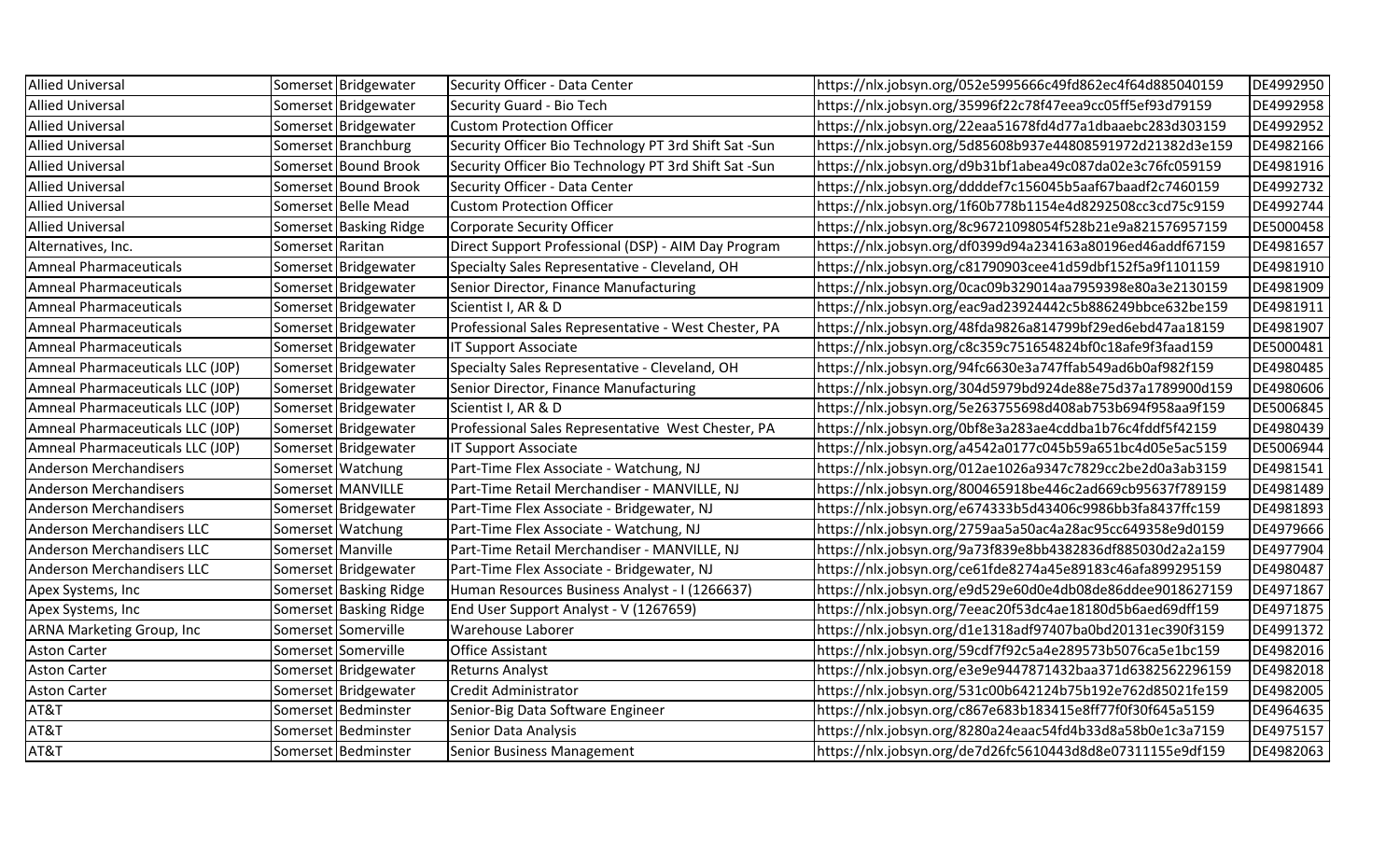| AT&T                                |                  | Somerset Bedminster    | Sales Executive Mobility                                | https://nlx.jobsyn.org/21ba9f74731845738b1dfef106412b7c159                                                          | DE4992841 |
|-------------------------------------|------------------|------------------------|---------------------------------------------------------|---------------------------------------------------------------------------------------------------------------------|-----------|
| AT&T                                |                  | Somerset Bedminster    | Sales Executive Mid-Market 2                            | https://nlx.jobsyn.org/1adf844f92a34b979aa0b636f21d68b8159                                                          | DE4975155 |
| AT&T                                |                  | Somerset Bedminster    | Sales Executive Fiber                                   | https://nlx.jobsyn.org/6ef355031081430ba3b00582ad618ea2159                                                          | DE5000543 |
| AT&T                                |                  | Somerset Bedminster    | Principal Architect Cybersecurity                       | https://nlx.jobsyn.org/738f9e25f08645938aae7b5073f9e805159                                                          | DE4969140 |
| AT&T                                |                  | Somerset Bedminster    | Lead Product Marketing Manager                          | https://nlx.jobsyn.org/8c53f092362a48a28df641710d734638159                                                          | DE5000544 |
| AT&T                                |                  | Somerset Bedminster    |                                                         | Lead Product Management & Development - SMB Portfoli https://nlx.jobsyn.org/ef3c973bfe4d49c19b174f8cace77603159     | DE4975159 |
| AT&T                                |                  | Somerset Bedminster    |                                                         | Cybersecurity Consultant - Incident Response and Forensidhttps://nlx.jobsyn.org/f739daf09ebf474e9afdf58d876e6860159 | DE4969145 |
| AT&T                                |                  | Somerset Bedminster    |                                                         | Cybersecurity Consultant - Incident Response and Forensidhttps://nlx.jobsyn.org/2cc1de0d07bc438c9442227de78927ce159 | DE4969138 |
| AT&T                                |                  | Somerset Bedminster    | <b>Consultant Professional Services 2 ATC</b>           | https://nlx.jobsyn.org/ea339e665bd84e7e986434d468aac170159                                                          | DE4969142 |
| AT&T                                |                  | Somerset Bedminster    | <b>Consultant Professional Services</b>                 | https://nlx.jobsyn.org/c328355a28cb41b2b3bd652efbd56faf159                                                          | DE4969144 |
| <b>Atlantic Health System</b>       |                  | Somerset Bridgewater   | <b>Certified Medical Assistant</b>                      | https://nlx.jobsyn.org/91b94b05d257443eb2130c75dd98b40d159                                                          | DE4992862 |
| <b>Barnes &amp; Noble Education</b> |                  | Somerset BASKING RIDGE | Senior Product Manager (Open to Remote, Full Time)      | https://nlx.jobsyn.org/7c8397700c934122ba97896dfaa4f9a5159                                                          | DE4982316 |
| <b>Barnes &amp; Noble Education</b> |                  | Somerset BASKING RIDGE | Regional Manager, Greater Houston Area                  | https://nlx.jobsyn.org/c6432628fec34807b6077445a945d879159                                                          | DE4993057 |
| <b>Barnes &amp; Noble Education</b> |                  | Somerset BASKING RIDGE |                                                         | Junior Account Manager, Brand Partnerships (Open to Renhttps://nlx.jobsyn.org/86dde425cdc64ad79aa64ef53670ea15159   | DE4982317 |
| <b>Barnes &amp; Noble Education</b> |                  | Somerset BASKING RIDGE |                                                         | Data Warehouse Architect / DBA (Open to Remote, Full-Tirhttps://nlx.jobsyn.org/c80950f093684548b3afc782bbd1fcdf159  | DE5000796 |
| Bausch + Lomb                       |                  | Somerset Bridgewater   |                                                         | Bausch + Lomb Pharmaceutical - Field Reimbursement Ma https://nlx.jobsyn.org/83d8ba10768c42f584c7b35828c90f34159    | DE4975494 |
| <b>Bausch Health</b>                | Somerset Raritan |                        | Senior Manager, Total Rewards                           | https://nlx.jobsyn.org/e6266efa24064a5db4eea11e062e39fc159                                                          | DE5000724 |
| <b>Bausch Health</b>                | Somerset Raritan |                        | Senior Corporate Accountant                             | https://nlx.jobsyn.org/3f8f393d42ab4506a956c4d37d7cbb85159                                                          | DE5000719 |
| <b>Bausch Health</b>                | Somerset Raritan |                        | <b>Finance Manager</b>                                  | https://nlx.jobsyn.org/e3fb5066857e40ef8924b93463ba1088159                                                          | DE4982245 |
| <b>Bausch Health</b>                |                  | Somerset Bridgewater   | Supply Plan Manager                                     | https://nlx.jobsyn.org/a5e5e45e8eb34f2b87ddfe94057800db159                                                          | DE4993345 |
| <b>Bausch Health</b>                |                  | Somerset Bridgewater   | Senior Supply Plan Manager                              | https://nlx.jobsyn.org/15c7ad71f919417a80f315577f986ddd159                                                          | DE4993347 |
| <b>Bausch Health</b>                |                  | Somerset Bridgewater   | Senior Regulatory Affairs Specialist                    | https://nlx.jobsyn.org/2246621eee4b4301a11dfe015ee9c782159                                                          | DE4993348 |
| <b>Bausch Health</b>                |                  | Somerset Bridgewater   | Senior Manager, Total Rewards                           | https://nlx.jobsyn.org/50026fad988845eca57cb05fddf3a291159                                                          | DE5001110 |
| <b>Bausch Health</b>                |                  | Somerset Bridgewater   | Senior Corporate Accountant                             | https://nlx.jobsyn.org/6c5c69d347ae4fdd88ea260cef23b25c159                                                          | DE5001102 |
| <b>Bausch Health</b>                |                  | Somerset Bridgewater   | OraPharma Brand Manager                                 | https://nlx.jobsyn.org/a8abbc67df374b16800270c07100feca159                                                          | DE5001108 |
| <b>Bausch Health</b>                |                  | Somerset Bridgewater   | Manager, Regulatory Affairs (Bridgewater, NJ or Remote) | https://nlx.jobsyn.org/e8e1bd4ba08f406297b425ac9f27565a159                                                          | DE4975496 |
| <b>Bausch Health</b>                |                  | Somerset Bridgewater   | Inside Sales Representative                             | https://nlx.jobsyn.org/078f9b75d1ae48419cd909dfff92cc52159                                                          | DE5001106 |
| <b>Bausch Health</b>                |                  | Somerset Bridgewater   | Inside Sales Representative                             | https://nlx.jobsyn.org/f099ce96d12e4ba6a1939a06955f3774159                                                          | DE5001105 |
| <b>Bausch Health</b>                |                  | Somerset Bridgewater   | Inside Sales Representative                             | https://nlx.jobsyn.org/a88efd96fe0b4c79a330611fe35011e0159                                                          | DE5001096 |
| <b>Bausch Health</b>                |                  | Somerset Bridgewater   | Inside Sales Representative                             | https://nlx.jobsyn.org/54890557019a4094b5bc492b3172b340159                                                          | DE5001092 |
| <b>Bausch Health</b>                |                  | Somerset Bridgewater   | <b>Finance Manager</b>                                  | https://nlx.jobsyn.org/a42d86d1958b4c988645c03aa2943960159                                                          | DE4982647 |
| <b>Bausch Health</b>                |                  | Somerset Basking Ridge | Senior Manager, Total Rewards                           | https://nlx.jobsyn.org/476de716f7d947e58921b5432da8333f159                                                          | DE5000748 |
| <b>Bausch Health</b>                |                  | Somerset Basking Ridge | Senior Corporate Accountant                             | https://nlx.jobsyn.org/0d3873eb38a04e80be1318801710ee3b159                                                          | DE5000749 |
| <b>Bausch Health</b>                |                  | Somerset Basking Ridge | <b>Finance Manager</b>                                  | https://nlx.jobsyn.org/f341631d953a4b1e86a6fb8dbb2a8d09159                                                          | DE4982267 |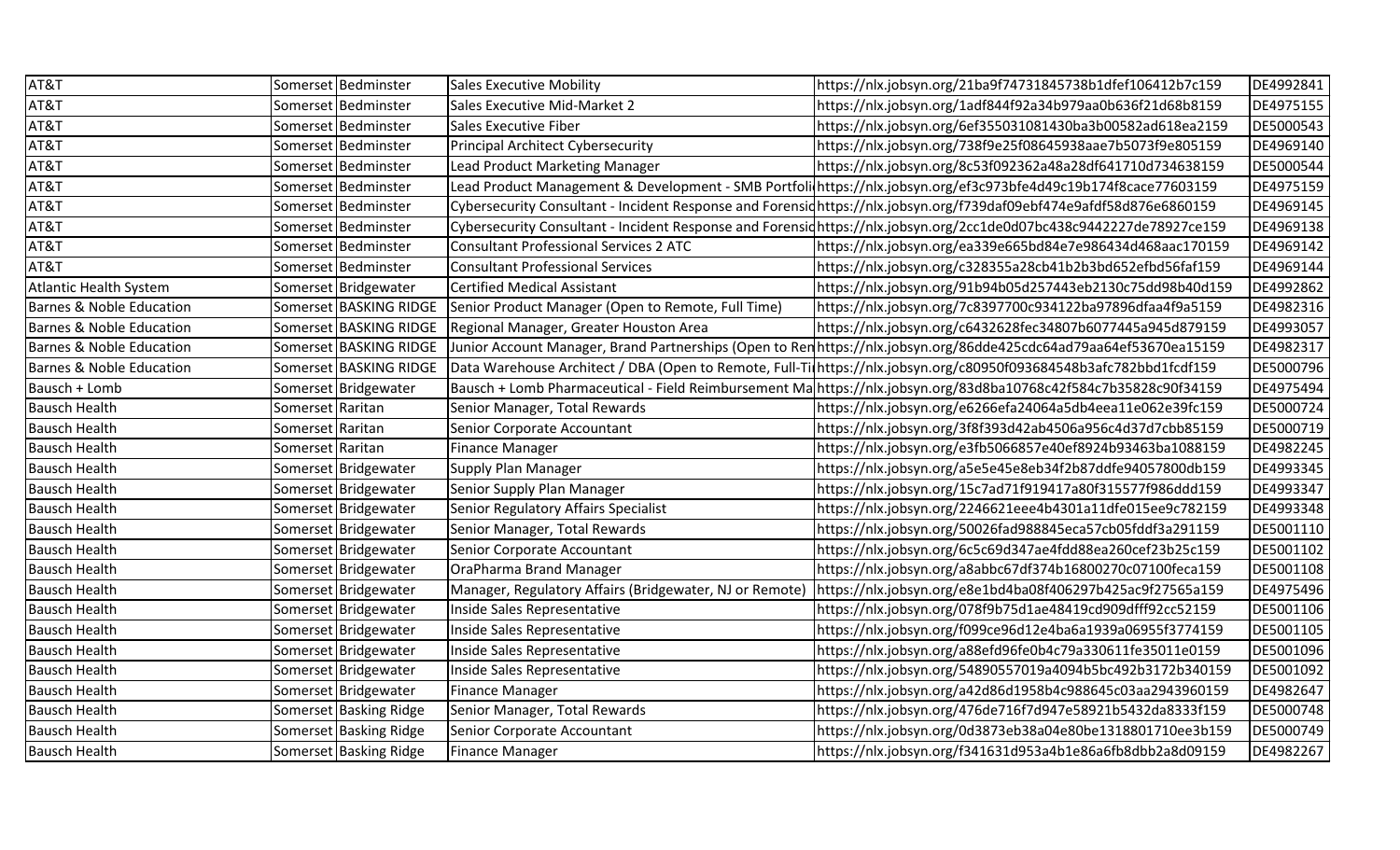| <b>BJs Wholesale Club</b>             |                   | Somerset Watchung      | Meat Wrapper-Part Time                          | https://nlx.jobsyn.org/6147b29411bf439796bb85d14021c359159                                                               | DE4983296 |
|---------------------------------------|-------------------|------------------------|-------------------------------------------------|--------------------------------------------------------------------------------------------------------------------------|-----------|
| <b>BJs Wholesale Club</b>             |                   | Somerset Watchung      | Licensed Optician - Sign-On Bonus               | https://nlx.jobsyn.org/f0e972c6d24f4bd7876549440edf534b159                                                               | DE4983304 |
| <b>BlackBerry Corporation</b>         |                   | Somerset Bedminster    | Incident Response Consultant (Remote)           | https://nlx.jobsyn.org/25c792c056cd4347a5361f1af65839fb159                                                               | DE4986298 |
| <b>Bright Horizons</b>                | Somerset Skillman |                        | <b>Child Care Associate Teacher</b>             | https://nlx.jobsyn.org/0fd68f67dd42420888fda22444b23303159                                                               | DE4978477 |
| <b>Brightview Senior Living</b>       | Somerset Warren   |                        | Senior Dining Server                            | https://nlx.jobsyn.org/221a89cdef70477a9d630071105cd93a159                                                               | DE4975317 |
| <b>Bristol Myers Squibb</b>           | Somerset   Warren |                        |                                                 | Principal Scientist, Analytical Technology Transfer- Cell The https://nlx.jobsyn.org/fccdc29ff64b419ca645e0a5a5603f4a159 | DE4969244 |
| <b>Bristol Myers Squibb</b>           | Somerset   Warren |                        |                                                 | Associate Scientist, Analytical Technology Transfer- Cell Th https://nlx.jobsyn.org/57249c9904bf4c0cb2c238e3f301d20d159  | DE4969245 |
| Capgemini                             |                   | Somerset Bridgewater   | Appian Developer 2                              | https://nlx.jobsyn.org/0587566faf9f4c8f8d7986aa63a114b6159                                                               | DE4975542 |
| Capgemini                             |                   | Somerset Bridgewater   | Appian Developer                                | https://nlx.jobsyn.org/6c335fa79ab94cd0ab67ad93a75d03d4159                                                               | DE4975541 |
| Carter's/OshKosh                      | Somerset Raritan  |                        | Customer Service Lead/Keyholder                 | https://nlx.jobsyn.org/984d21058a80495d903e1e831a539259159                                                               | DE4969277 |
| <b>Catalent Pharma Solutions</b>      |                   | Somerset Somerset      | Raw Materials Scientist                         | https://nlx.jobsyn.org/512b982e543f4c12b0f0de6a531c4c00159                                                               | DE4982856 |
| <b>Catalent Pharma Solutions</b>      |                   | Somerset Somerset      | Product Manager Cell and Gene Therapy           | https://nlx.jobsyn.org/4a07bfea6fc74ffb823247b387ee3994159                                                               | DE5001252 |
| <b>CBRE</b>                           |                   | Somerset Somerset      | <b>Union Building Engineer</b>                  | https://nlx.jobsyn.org/e79cdde986e1437c98b03dca0ae64fba159                                                               | DE4975561 |
| <b>CBRE</b>                           | Somerset Raritan  |                        | Quality & Compliance Specialist - Life Sciences | https://nlx.jobsyn.org/3ec40c8c61af4ef2b018018a9b2bf094159                                                               | DE5000854 |
| Children's Specialized Hospital       |                   | Somerset Somerset      | Patient Acess Liaison - Episodic Svc Lines      | https://nlx.jobsyn.org/9821e5f4d9884d1bb43e0086e9da948a159                                                               | DE4973825 |
| <b>Clarks Shoes</b>                   |                   | Somerset Bridgewater   | Part Time Team Lead                             | https://nlx.jobsyn.org/5cd096fe667f4fafbe4037fbf7aa634c159                                                               | DE4965192 |
| <b>Clarks Shoes</b>                   |                   | Somerset Bridgewater   | Part Time Sales Associate                       | https://nlx.jobsyn.org/759fb14be57f4bf29695a58350c6de5b159                                                               | DE4965189 |
| <b>Cognizant Technology Solutions</b> |                   | Somerset Somerville    | <b>SPLUNK ENGINEER</b>                          | https://nlx.jobsyn.org/bb3d0ff31fd44049bc4496d74c508a87159                                                               | DE4999284 |
| <b>Cognizant Technology Solutions</b> |                   | Somerset Somerville    | Senior AWS Data Architect                       | https://nlx.jobsyn.org/784afbf8dd2a406f9ec6c2e169dde1d5159                                                               | DE5007054 |
| <b>Cognizant Technology Solutions</b> |                   | Somerset Somerville    | SAP ABAP Technical Consultant                   | https://nlx.jobsyn.org/bbc7111441df4615a77c7fa532800ee7159                                                               | DE5007049 |
| <b>Cognizant Technology Solutions</b> | Somerset Raritan  |                        | <b>SQL DBA</b>                                  | https://nlx.jobsyn.org/c9be4c20e11d47f18087ed5618df1543159                                                               | DE4997219 |
| <b>Cognizant Technology Solutions</b> | Somerset Raritan  |                        | <b>SFDC Developer</b>                           | https://nlx.jobsyn.org/5e216366614a4ab4b1235c999be5ae19159                                                               | DE5005143 |
| <b>Cognizant Technology Solutions</b> |                   | Somerset Bridgewater   | <b>Tableau Architect</b>                        | https://nlx.jobsyn.org/12b7c0630a7340c2b267241c85b27faa159                                                               | DE4999605 |
| <b>Cognizant Technology Solutions</b> |                   | Somerset Bridgewater   | Sr. Salesforce.com Technical Architect          | https://nlx.jobsyn.org/66ef355b92e84e3487bd1eea73d98cca159                                                               | DE4999269 |
| <b>Cognizant Technology Solutions</b> |                   | Somerset Bridgewater   | Salesforce Senior Developer                     | https://nlx.jobsyn.org/fdf2b76c3e2e4252a6100d1565641214159                                                               | DE4999332 |
| <b>Cognizant Technology Solutions</b> |                   | Somerset Bridgewater   | <b>Adobe Analytics Lead</b>                     | https://nlx.jobsyn.org/7e48fda909a6475a9005e5d925838a56159                                                               | DE4980527 |
| <b>Cognizant Technology Solutions</b> |                   | Somerset Basking Ridge | <b>Mobile Automation</b>                        | https://nlx.jobsyn.org/a3d362dcf5bf477880f70ae535a497eb159                                                               | DE5004705 |
| Collabera, Inc.                       |                   | Somerset Basking Ridge | Software Developer                              | https://nlx.jobsyn.org/8dad679352124f919980ab5e0862ac23159                                                               | DE5004651 |
| Compass Group, North America          |                   | Somerset Somerville    | DIR, DINING SERVICES I                          | https://nlx.jobsyn.org/3abc4d8c094645cea8bc8369ad634ff4159                                                               | DE4983332 |
| Compass Group, North America          |                   | Somerset Somerville    | COOK (FULL-TIME)                                | https://nlx.jobsyn.org/c010b71a74924281b1d6f3437b9d3b52159                                                               | DE4983334 |
| ConvaTec                              |                   | Somerset Bridgewater   | Global Talent Management PhD Intern             | https://nlx.jobsyn.org/9a8c30042c8b43f9b874903f2b38126d159                                                               | DE5001528 |
| Cushman & Wakefield National          |                   | Somerset Basking Ridge | Project Manager                                 | https://nlx.jobsyn.org/6f37f8b367c7419b9cb5bba13bc43ee4159                                                               | DE4978004 |
| Daiichi Sankyo Inc.                   |                   | Somerset Basking Ridge |                                                 | Senior Medical Director, Global Specialty Medical Affairs Rhttps://nlx.jobsyn.org/2609b281ca0f4ea182171ab91d6eb04b159    | DE5001950 |
| Daiichi Sankyo Inc.                   |                   | Somerset Basking Ridge | Director, Data Management & Analytics CS & PV   | https://nlx.jobsyn.org/2d6bfd87c6de4c028dea900bc25dd5af159                                                               | DE4970023 |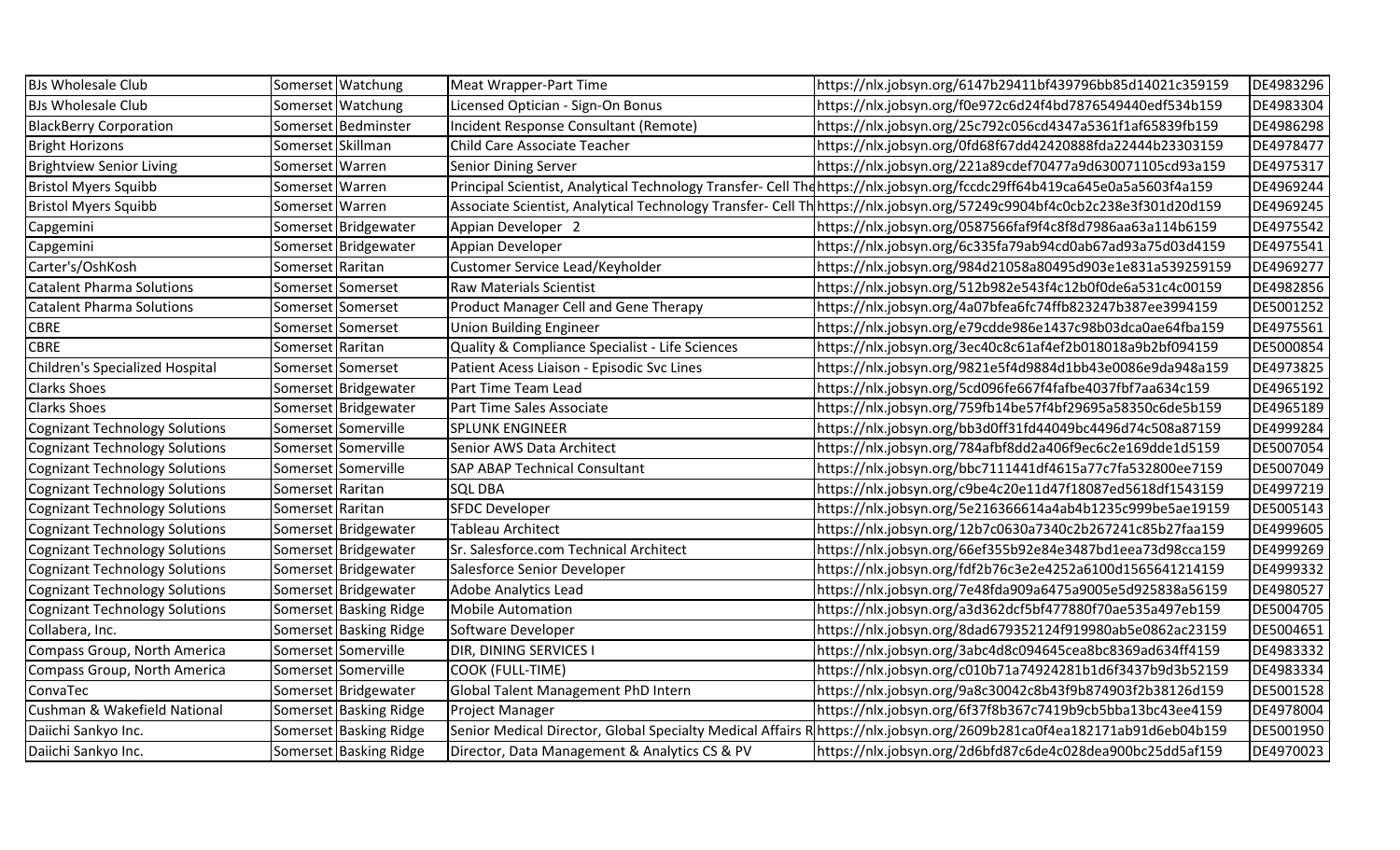| Daiichi Sankyo Inc.                                       |                   | Somerset Basking Ridge | Associate Director, Statistical Programming         | https://nlx.jobsyn.org/211f1f73fa6a40888b7b2d778fd8471e159                                                          | DE4970022 |
|-----------------------------------------------------------|-------------------|------------------------|-----------------------------------------------------|---------------------------------------------------------------------------------------------------------------------|-----------|
| Daiichi Sankyo Inc.                                       |                   | Somerset Basking Ridge | Associate Director, Global Medical Affairs Oncology | https://nlx.jobsyn.org/8a106bbc7d594e66af6c23a16e9946de159                                                          | DE4994229 |
| Daiichi Sankyo Inc.                                       |                   | Somerset Basking Ridge | Associate Director, Enterprise Program Management   | https://nlx.jobsyn.org/788b36fa1d9245e1a973f8d232e3f79a159                                                          | DE4970021 |
| Devereux Advanced Behavioral Health Somerset Somerset     |                   |                        | Compliance and Risk Management Coordinator          | https://nlx.jobsyn.org/137b48ab59aa461d937e68e3d81556c6159                                                          | DE5001696 |
| Devereux Advanced Behavioral Health Somerset Somerset     |                   |                        | <b>Board Certified Behavior Analyst (BCBA)</b>      | https://nlx.jobsyn.org/5486888ccfac4206822d969c9e638749159                                                          | DE5001687 |
| Devereux Advanced Behavioral Health Somerset Somerset     |                   |                        | <b>Behavior Specialist</b>                          | https://nlx.jobsyn.org/a153fef5be654fca9522fa0f5718772b159                                                          | DE5001691 |
| Devereux Advanced Behavioral Health Somerset Hillsborough |                   |                        | <b>Direct Support Professional</b>                  | https://nlx.jobsyn.org/e9dedb58d6924d54ae099fa5abeb341c159                                                          | DE5000911 |
| Emerson                                                   | Somerset   Warren |                        | Project Manager- Traditional Power                  | https://nlx.jobsyn.org/248fa1519f4a436fa9b49e0cb7e526ac159                                                          | DE4975487 |
| Emerson                                                   | Somerset Warren   |                        | Project Manager- Power Industry                     | https://nlx.jobsyn.org/cda479ef45f8420db494b3e1f378709f159                                                          | DE4975488 |
| Emerson                                                   | Somerset   Warren |                        | Lifecycle Services, Career Development Program      | https://nlx.jobsyn.org/325db19bebb34e2f99849e930160ca3d159                                                          | DE4975492 |
| EnerSys                                                   |                   | Somerset Somerset      | Service Coordinator                                 | https://nlx.jobsyn.org/7a42b6e598eb4c22b01fa2cf94d6c48d159                                                          | DE4980554 |
| Etheridge Family Medicine, LLC                            |                   | Somerset Somerset      | Medical receptionist                                | https://nlx.jobsyn.org/19de528a27ac4ca18f90ef163d6005c9159                                                          | DE4999276 |
| <b>Family Dollar</b>                                      |                   | Somerset Somerset      | <b>ASSISTANT STORE MANAGER</b>                      | https://nlx.jobsyn.org/182ec97da6af46d591939675a3409458159                                                          | DE4983628 |
| <b>FedEx Express</b>                                      |                   | Somerset Somerville    | Warehouse Package Handler                           | https://nlx.jobsyn.org/755f28d590144fb989d2a43b5f34c5f2159                                                          | DE4968610 |
| Fiserv                                                    | Somerset Warren   |                        | Quality Assurance Engineering - Sr Professional     | https://nlx.jobsyn.org/6d205b575a424d6ea90ff7d4fa48ffd2159                                                          | DE4976052 |
| Fiserv                                                    | Somerset Warren   |                        |                                                     | Quality Assurance Engineering - Advisor / Automation SME https://nlx.jobsyn.org/d138e987d2b94fc0a448f11da4f4deac159 | DE4976056 |
| Fiserv                                                    | Somerset Warren   |                        | Project Manager - Advisor I (Non-Technical)         | https://nlx.jobsyn.org/55be61a7dd4f47fba6b83651eeac6e2b159                                                          | DE4994438 |
| Fiserv                                                    | Somerset   Warren |                        | Manager, Credit Risk                                | https://nlx.jobsyn.org/90af8fdcb22b4149be2fa49b98960c0f159                                                          | DE4976055 |
| GalaxE                                                    |                   | Somerset Somerset      | .NET Developer                                      | https://nlx.jobsyn.org/eeb3e648c3774a60993f21d1381bf695159                                                          | DE4984225 |
| <b>Galaxe Solutions</b>                                   |                   | Somerset Somerset      | NET Developer                                       | https://nlx.jobsyn.org/fe911d45897f4aa2b025d2d63d0e6cf5159                                                          | DE5007030 |
| <b>GEODIS</b>                                             |                   | Somerset Somerset      | <b>Customer Service Rep</b>                         | https://nlx.jobsyn.org/a46efec9455b4f2cb06d15eed07df531159                                                          | DE4980557 |
| Georgia-Pacific                                           |                   | Somerset Bedminster    | <b>CAD Manager</b>                                  | https://nlx.jobsyn.org/99dbdefa0df54304864ceeda986c34aa159                                                          | DE4999578 |
| GlaxoSmithKline Consumer Healthcare Somerset Warren       |                   |                        | <b>Supplier Quality Auditor</b>                     | https://nlx.jobsyn.org/a281d809bbb645de97690e21de0344ad159                                                          | DE4972320 |
| GlaxoSmithKline Consumer Healthcare Somerset Warren       |                   |                        | Senior Data Operations Engineer                     | https://nlx.jobsyn.org/e68cf98a7d864223bf0b3f28fc418e22159                                                          | DE4978347 |
| GlaxoSmithKline Consumer Healthcare Somerset Warren       |                   |                        | Contract Manager                                    | https://nlx.jobsyn.org/2be59a58e1d5494cb2d3498ae763007a159                                                          | DE4988606 |
| GlaxoSmithKline Consumer Healthcare Somerset Warren       |                   |                        | <b>Associate Expert Brand Manager</b>               | https://nlx.jobsyn.org/6d3bdad645194d3ea4778456bcc07eb5159                                                          | DE4988423 |
| Hackensack Meridian Health                                |                   | Somerset Belle Mead    | RN House Supervisor- Psychiatry-Full Tme-Benefits   | https://nlx.jobsyn.org/a8cd1a801695428b88ba3071df851423159                                                          | DE4987925 |
| Hackensack Meridian Health                                |                   | Somerset Belle Mead    | RN House Supervisor- Psychiatry-Full Tme-Benefits   | https://nlx.jobsyn.org/d7a59e7f72ab48e682c67a2768f1b883159                                                          | DE4982838 |
| Hackensack Meridian Health                                |                   | Somerset Belle Mead    | Residential Counselor-Swan- FT/Evenings             | https://nlx.jobsyn.org/fd14f4e5af304490a537a84b7c4fc022159                                                          | DE4996651 |
| Hackensack Meridian Health                                |                   | Somerset Belle Mead    | Residential Counselor-Swan-FT/Evenings              | https://nlx.jobsyn.org/e8073e7f92ba48f9b4a53b597c8ee5e9159                                                          | DE4993432 |
| Hackensack Meridian Health                                |                   | Somerset Belle Mead    | Residential Counselor- Butterfly unit- PT/ Evenings | https://nlx.jobsyn.org/0c8d45a62cc74c97aee264954acc20ac159                                                          | DE4996695 |
| Hackensack Meridian Health                                |                   | Somerset Belle Mead    | Residential Counselor- Butterfly unit- PT/ Evenings | https://nlx.jobsyn.org/2fdcbecaa72a4030ab95399d5e404692159                                                          | DE4993451 |
| Hackensack Meridian Health                                |                   | Somerset Belle Mead    | Residential Counselor- Bear Unit-FT/Evenings        | https://nlx.jobsyn.org/32db5af4bd594a4d801bd9252a9dd101159                                                          | DE4996682 |
| Hackensack Meridian Health                                |                   | Somerset Belle Mead    | Residential Counselor- Bear Unit-FT/Evenings        | https://nlx.jobsyn.org/33e2ee553f424e548f41f0649c963d5c159                                                          | DE4993423 |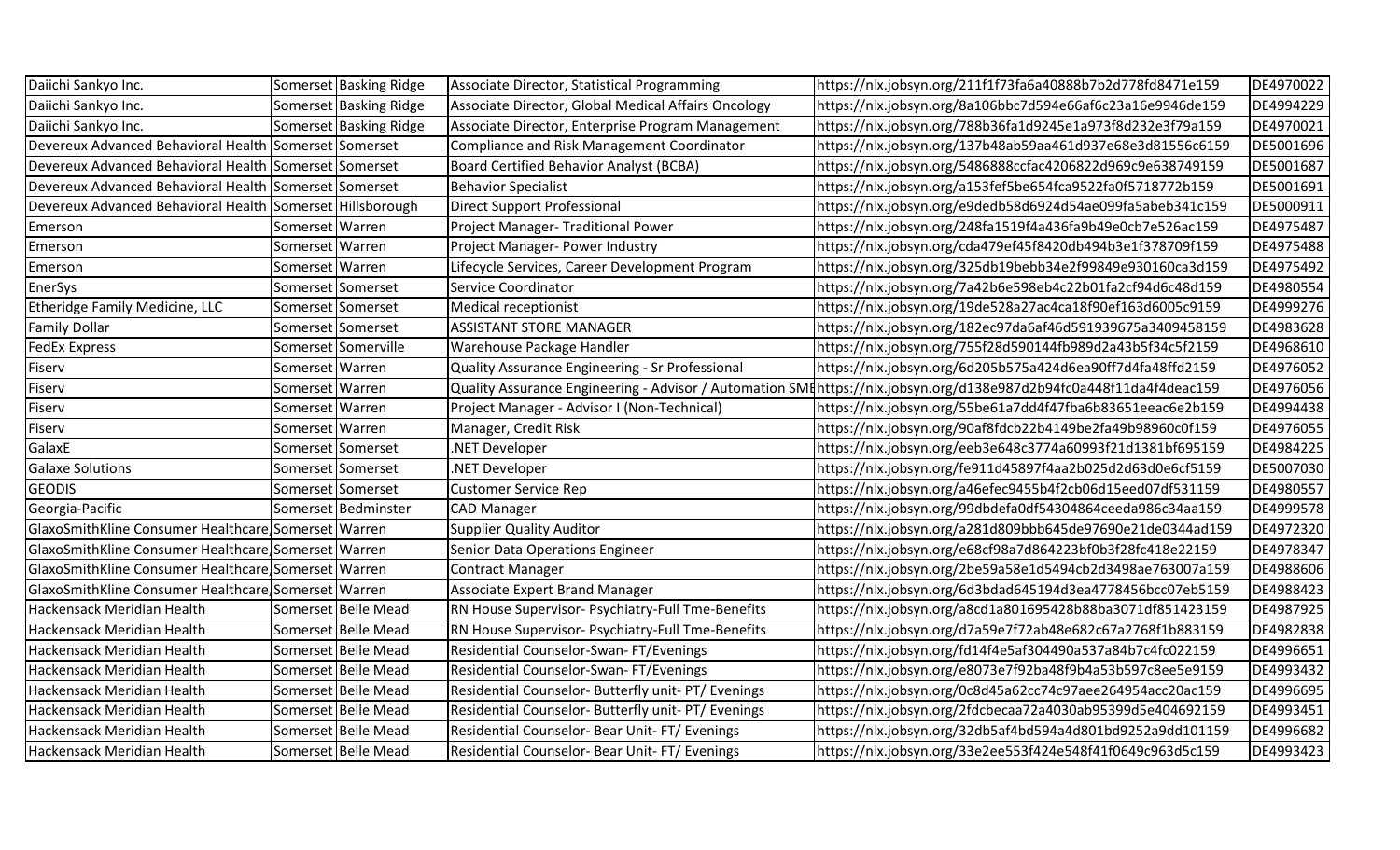| Hackensack Meridian Health | Somerset Belle Mead | <b>Registered Staff Nurses</b>                         | https://nlx.jobsyn.org/d172d698b5a245259d67a954e270be2d159                                                            | DE4988016 |
|----------------------------|---------------------|--------------------------------------------------------|-----------------------------------------------------------------------------------------------------------------------|-----------|
| Hackensack Meridian Health | Somerset Belle Mead | <b>Registered Staff Nurses</b>                         | https://nlx.jobsyn.org/a42aad27d78e425a811c98f7e8a38e1f159                                                            | DE4987972 |
| Hackensack Meridian Health | Somerset Belle Mead | <b>Registered Staff Nurses</b>                         | https://nlx.jobsyn.org/b04a47c12b624046b851f00b73833142159                                                            | DE4987957 |
| Hackensack Meridian Health | Somerset Belle Mead | <b>Registered Staff Nurses</b>                         | https://nlx.jobsyn.org/89abd13f1a374dc587af4a65342ff4b4159                                                            | DE4987956 |
| Hackensack Meridian Health | Somerset Belle Mead | <b>Registered Staff Nurses</b>                         | https://nlx.jobsyn.org/7343546584314069896eafc22c95176e159                                                            | DE4987924 |
| Hackensack Meridian Health | Somerset Belle Mead | <b>Registered Staff Nurses</b>                         | https://nlx.jobsyn.org/595644745b77471ea0897f25e16a96c7159                                                            | DE4982816 |
| Hackensack Meridian Health | Somerset Belle Mead | <b>Registered Staff Nurses</b>                         | https://nlx.jobsyn.org/2f428cc8315b471596d39a5136c3a9ff159                                                            | DE4982807 |
| Hackensack Meridian Health | Somerset Belle Mead | <b>Registered Staff Nurses</b>                         | https://nlx.jobsyn.org/4d4e47b5f5cb4020a7cf00d97fcbf89e159                                                            | DE4982805 |
| Hackensack Meridian Health | Somerset Belle Mead | <b>Registered Staff Nurses</b>                         | https://nlx.jobsyn.org/349ab16f7f1848f9a0f0cd5e5ee04054159                                                            | DE4982797 |
| Hackensack Meridian Health | Somerset Belle Mead | Registered Staff Nurse-Carrier Clinic-Part Time        | https://nlx.jobsyn.org/cf598f83651541349d98e0cbd5fb0435159                                                            | DE4982794 |
| Hackensack Meridian Health | Somerset Belle Mead | Registered Staff Nurse- Psychiatry- F/T Days, 7a-7p    | https://nlx.jobsyn.org/184b75b4de1b4b439f87909f10db6329159                                                            | DE5004708 |
| Hackensack Meridian Health | Somerset Belle Mead | Registered Staff Nurse- Psychiatry- F/T Days, 7a- 7p   | https://nlx.jobsyn.org/6f14c75571a04c76ba713b8ddccc5f3d159                                                            | DE4993427 |
| Hackensack Meridian Health | Somerset Belle Mead |                                                        | Registered Staff Nurse- General Adult Psych Unit- F/T (7a-1https://nlx.jobsyn.org/d4abb5443c72482f944b18699dafcfd2159 | DE4963757 |
| Hackensack Meridian Health | Somerset Belle Mead |                                                        | Registered Staff Nurse-Acute Care Psych Unit-F/T Days (7 https://nlx.jobsyn.org/ff8066d996194485bc272ec27ccea4c5159   | DE4963761 |
| Hackensack Meridian Health | Somerset Belle Mead | Registered Nurses-Carrier Clinic-Part Time-Benefits    | https://nlx.jobsyn.org/40633d578d4147649a68fb22f80e7db6159                                                            | DE4988029 |
| Hackensack Meridian Health | Somerset Belle Mead | Registered Nurses-Carrier Clinic-Part Time-Benefits    | https://nlx.jobsyn.org/c7785ebff3f54e60b1015805ea43aa63159                                                            | DE4982839 |
| Hackensack Meridian Health | Somerset Belle Mead |                                                        | Registered Nurse-Psychiatry/Addictions Float Unit - Part 1https://nlx.jobsyn.org/e97c805cd79240259afe080ee43bce17159  | DE4982855 |
| Hackensack Meridian Health | Somerset Belle Mead |                                                        | Registered Nurse-Psychiatry/Addictions Float Unit - Part 1https://nlx.jobsyn.org/b7c3591450fe42dabb72866970966051159  | DE4987987 |
| Hackensack Meridian Health | Somerset Belle Mead |                                                        | Registered Nurse- Intensive Treatment Psych Unit- P/T Berhttps://nlx.jobsyn.org/aaf819976b7446f7b1aaa089ed622a49159   | DE4963765 |
| Hackensack Meridian Health | Somerset Belle Mead |                                                        | Registered Nurse-Comprehensive Psych Unit-F/T Days (74 https://nlx.jobsyn.org/b6c32513715f4a2386263e92065f1822159     | DE4963770 |
| Hackensack Meridian Health | Somerset Belle Mead |                                                        | Mental Health Technician- Comprehensive Services Unit- Finttps://nlx.jobsyn.org/16a586129d4344cc8b00159a2c732329159   | DE4996681 |
| Hackensack Meridian Health | Somerset Belle Mead |                                                        | Mental Health Technician- Comprehensive Services Unit- Finttps://nlx.jobsyn.org/00bd394671cb4d7a90d8199c90cff362159   | DE4993433 |
| Hackensack Meridian Health | Somerset Belle Mead | Mental Health Technician- Acute Care Unit-FT           | https://nlx.jobsyn.org/84a00eae4013487c91b589c08fef905d159                                                            | DE4996694 |
| Hackensack Meridian Health | Somerset Belle Mead | Mental Health Technician- Acute Care Unit-FT           | https://nlx.jobsyn.org/f19fe51c91a24b6f92725d9ee509bea4159                                                            | DE4993424 |
| Hackensack Meridian Health | Somerset Belle Mead |                                                        | Mental Health Counselor-Comprehensive Services Unit-F1https://nlx.jobsyn.org/e1ea32528ee74aa5bcb895dd6e89f8e4159      | DE4996652 |
| Hackensack Meridian Health | Somerset Belle Mead | Mental Health Counselor- Comprehensive Services Unit-F | https://nlx.jobsyn.org/19bad4b664b84e7d9ab94c8173d642f7159                                                            | DE4993440 |
| Hackensack Meridian Health | Somerset Belle Mead | <b>Clinical Informatics Specialist</b>                 | https://nlx.jobsyn.org/05e2ef03605847e1b9911fdfca23346f159                                                            | DE4982853 |
| Hackensack Meridian Health | Somerset Belle Mead | <b>Clinical Informatics Specialist</b>                 | https://nlx.jobsyn.org/40ea84f1e3f341e186aa1b72dedec980159                                                            | DE4963755 |
| Hackensack Meridian Health | Somerset Belle Mead | Certified Medical Assistant-Occupational Health        | https://nlx.jobsyn.org/51df7134f6b44e0889ec13e0f1cb47cc159                                                            | DE4996479 |
| Hackensack Meridian Health | Somerset Belle Mead |                                                        | Assistant Nurse Manager, Acute Care Psych Unit, F/T Even https://nlx.jobsyn.org/f582156646234b6b8e08f8c2df0a8ba4159   | DE4993454 |
| Hackensack Meridian Health | Somerset Belle Mead |                                                        | Assistant Nurse Manager - Adolescent Unit Behavioral Heahttps://nlx.jobsyn.org/dd9fd23cbef4465ca6dbdad931e9c45d159    | DE4993467 |
| Hackensack Meridian Health | Somerset Belle Mead | <b>Addictions Triage Specialist</b>                    | https://nlx.jobsyn.org/c7d40ca4e088482f8e9b169d42c52e29159                                                            | DE4987858 |
| Hackensack Meridian Health | Somerset Belle Mead | <b>Addictions Triage Specialist</b>                    | https://nlx.jobsyn.org/84fd91adc6f247f186d60a81cf25566e159                                                            | DE4969500 |
| Hackensack Meridian Health | Somerset Belle Mead | <b>Access Triage Nurse Coordinator</b>                 | https://nlx.jobsyn.org/57b7d3b3175b4a27b3829491b4ed3fc9159                                                            | DE4993438 |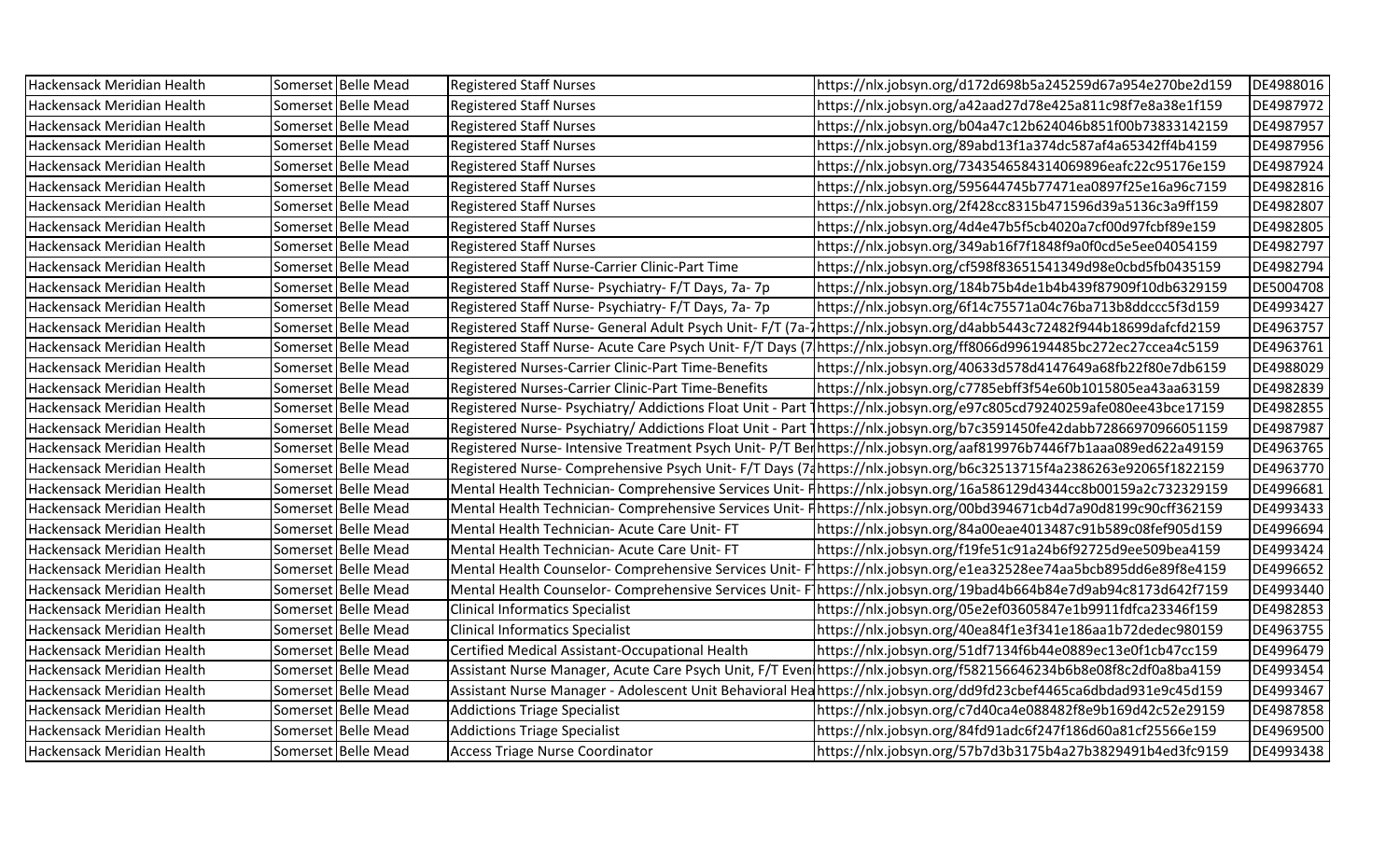| Industrial Staffing Services Inc.      |                   | Somerset Belle Mead  | Mental Health Technician I                            | https://nlx.jobsyn.org/caa37e1ca9604a8b905033cc3d5a7c8f159                                                            | DE4987902 |
|----------------------------------------|-------------------|----------------------|-------------------------------------------------------|-----------------------------------------------------------------------------------------------------------------------|-----------|
| <b>Infosys Limited</b>                 |                   | Somerset Somerset    | Q1-USNE- Linux Automation Lead -NJ-Daimler            | https://nlx.jobsyn.org/a11a2711d63d4acc9277c4f3ceeb70a8159                                                            | DE4999559 |
| Insmed Incorporated                    |                   | Somerset Bridgewater | Director, Field Strategy & Operations                 | https://nlx.jobsyn.org/dfdf0de9d04e4be199fc7f9fa163c8d0159                                                            | DE4994351 |
| Insmed Incorporated                    |                   | Somerset Bridgewater | Director, Development Quality Assurance               | https://nlx.jobsyn.org/2e28d2b66e084a3b8c144c52e9962f54159                                                            | DE4984452 |
| IPS - Integrated Project Services, LLC |                   | Somerset Somerset    | <b>Validation Engineer</b>                            | https://nlx.jobsyn.org/6e1228877d924981b0db4049de07a655159                                                            | DE4973850 |
| IPS - Integrated Project Services, LLC |                   | Somerset Somerset    | Design Project Engineer II                            | https://nlx.jobsyn.org/c2ca7e5729fa40f5b0c618dbb0cdc8e1159                                                            | DE4999270 |
| IPS - Integrated Project Services, LLC |                   | Somerset Somerset    | Design - Architectural Designer III                   | https://nlx.jobsyn.org/2ad15c91f3c841eab802725dcf8bb4a9159                                                            | DE4999488 |
| IPS - Integrated Project Services, LLC |                   | Somerset Somerset    | CQV, Engineer I-SS                                    | https://nlx.jobsyn.org/fdd6543965b84323a8079c70a649ff5a159                                                            | DE4974091 |
| <b>IQVIA</b>                           |                   | Somerset Bridgewater | Sr. Consultant - Med Tech                             | https://nlx.jobsyn.org/5abccbc153a0401797d104b5f2bd5e14159                                                            | DE4976806 |
| <b>IQVIA</b>                           |                   | Somerset Bridgewater | Software Engineer (Remote)                            | https://nlx.jobsyn.org/511f07a53f5c4bce926d3d68f4df05de159                                                            | DE4985847 |
| <b>IQVIA</b>                           |                   | Somerset Bridgewater | QA Data Analytics Analyst 2                           | https://nlx.jobsyn.org/d6522a4b735842f9ad6a2363b08e97cd159                                                            | DE4985844 |
| <b>IQVIA</b>                           |                   | Somerset Bridgewater | Production Data Analyst, BrandImpact                  | https://nlx.jobsyn.org/1da84f08c0d64618857561adbb861dcd159                                                            | DE4966311 |
| <b>IQVIA</b>                           |                   | Somerset Bridgewater | <b>Operational Effectiveness Manager</b>              | https://nlx.jobsyn.org/e49707594e40447bb63eb46e1531109a159                                                            | DE4976803 |
| <b>IQVIA</b>                           |                   | Somerset Bridgewater | Java Developer Intern                                 | https://nlx.jobsyn.org/81ee74a7fe544eb18ca402fe34082931159                                                            | DE5003185 |
| <b>IQVIA</b>                           |                   | Somerset Bridgewater | Data Analytics Mgr                                    | https://nlx.jobsyn.org/f5551108e68141459a201c526d0c7388159                                                            | DE4985841 |
| <b>IQVIA</b>                           |                   | Somerset Bridgewater | <b>Compliance Analyst</b>                             | https://nlx.jobsyn.org/e87f37e5c2c342cab758b9c21ec5acbe159                                                            | DE4985838 |
| <b>IQVIA</b>                           |                   | Somerset Bridgewater | <b>Business Systems Analyst 2</b>                     | https://nlx.jobsyn.org/c9033e2d9a5647ee851bd8ab269da2ea159                                                            | DE4985842 |
| <b>IQVIA</b>                           |                   | Somerset Bridgewater | Assoc Client Relationship Mgr (Remote)                | https://nlx.jobsyn.org/af2e99e0e12b4affba8f362b407a70b9159                                                            | DE4976805 |
| IQVIA Inc.                             |                   | Somerset Bridgewater | Analyst, Tech                                         | https://nlx.jobsyn.org/57af92dfcb394dfa87313b45607e11d2159                                                            | DE5006843 |
| Ivoclar Vivadent Inc.                  |                   | Somerset Somerset    |                                                       | Quality Engineer Non Conformity Management Engineer I   https://nlx.jobsyn.org/68ae7e28904741eab987dcaa784220ba159    | DE4970076 |
| Ivoclar Vivadent Inc.                  |                   | Somerset Somerset    | Quality Engineer II-Validation Engineer               | https://nlx.jobsyn.org/f377534f36424eb6a6df7a37e310d819159                                                            | DE4984241 |
| Ivoclar Vivadent Manufacturing Inc     |                   | Somerset Somerset    | Quality Engineer Non Conformity Management Engineer I | https://nlx.jobsyn.org/fdac796e7c5244c0b52472e45186ccee159                                                            | DE4973827 |
| Ivoclar Vivadent Manufacturing Inc     |                   | Somerset Somerset    | <b>Quality Engineer II-Validation Engineer</b>        | https://nlx.jobsyn.org/10c5bab2ae4041f686994a00d27763e2159                                                            | DE4991353 |
| J&J Family of Companies                |                   | Somerset Somerville  |                                                       | Senior Financial Analyst, Immunology R&D and Global Con https://nlx.jobsyn.org/0051d9b1243b40679db491e2fb7e8194159    | DE4971306 |
| J&J Family of Companies                |                   | Somerset Somerville  |                                                       | Procurement Leadership Development Program (PLDP)- 2(https://nlx.jobsyn.org/d11a5c8fd288481c8c1ba76a6a2f5e91159       | DE4996030 |
| J&J Family of Companies                |                   | Somerset Somerville  |                                                       | NA Full Time Procurement Manager- 2023 Procurement Lqhttps://nlx.jobsyn.org/094a8f28abfd41b0b6f7e1decab22f2a159       | DE4996031 |
| J&J Family of Companies                | Somerset Skillman |                      | <b>Sr CPFR Analyst</b>                                | https://nlx.jobsyn.org/ecd203b5b3dc4c1cb3ee613d09da4c9f159                                                            | DE5002258 |
| J&J Family of Companies                | Somerset Skillman |                      | Senior Manager Category Insights & Analytics          | https://nlx.jobsyn.org/67590f885c0c40bcbf665f827e373106159                                                            | DE4994446 |
| J&J Family of Companies                | Somerset Skillman |                      |                                                       | Senior Financial Analyst, US Consumer Health Customer Dehttps://nlx.jobsyn.org/dcfa770f4c144701a2e3059a28809e12159    | DE4994443 |
| J&J Family of Companies                | Somerset Skillman |                      |                                                       | Senior Finance Analyst, Global FP&A, Vision Care - Global (https://nlx.jobsyn.org/6dc456d78dde476597d6cf224acf67b5159 | DE4970219 |
| J&J Family of Companies                | Somerset Skillman |                      | Scientist Skin Health R&D                             | https://nlx.jobsyn.org/64c4fbf8f12e4f5faa7fc0320d21c69c159                                                            | DE4984497 |
| J&J Family of Companies                | Somerset Skillman |                      |                                                       | Procurement Leadership Development Program (PLDP)-20https://nlx.jobsyn.org/96c6480914e148af80202acf47717b49159        | DE4994448 |
| J&J Family of Companies                | Somerset Skillman |                      |                                                       | NA Full Time Procurement Manager-2023 Procurement Lehttps://nlx.jobsyn.org/4319139cd9b347ae81efeb72b14d419b159        | DE4994440 |
| J&J Family of Companies                | Somerset Skillman |                      | IT Manager DataOps Architect                          | https://nlx.jobsyn.org/a73e8ac4aeda44a9b52827f4a0e959bc159                                                            | DE4976117 |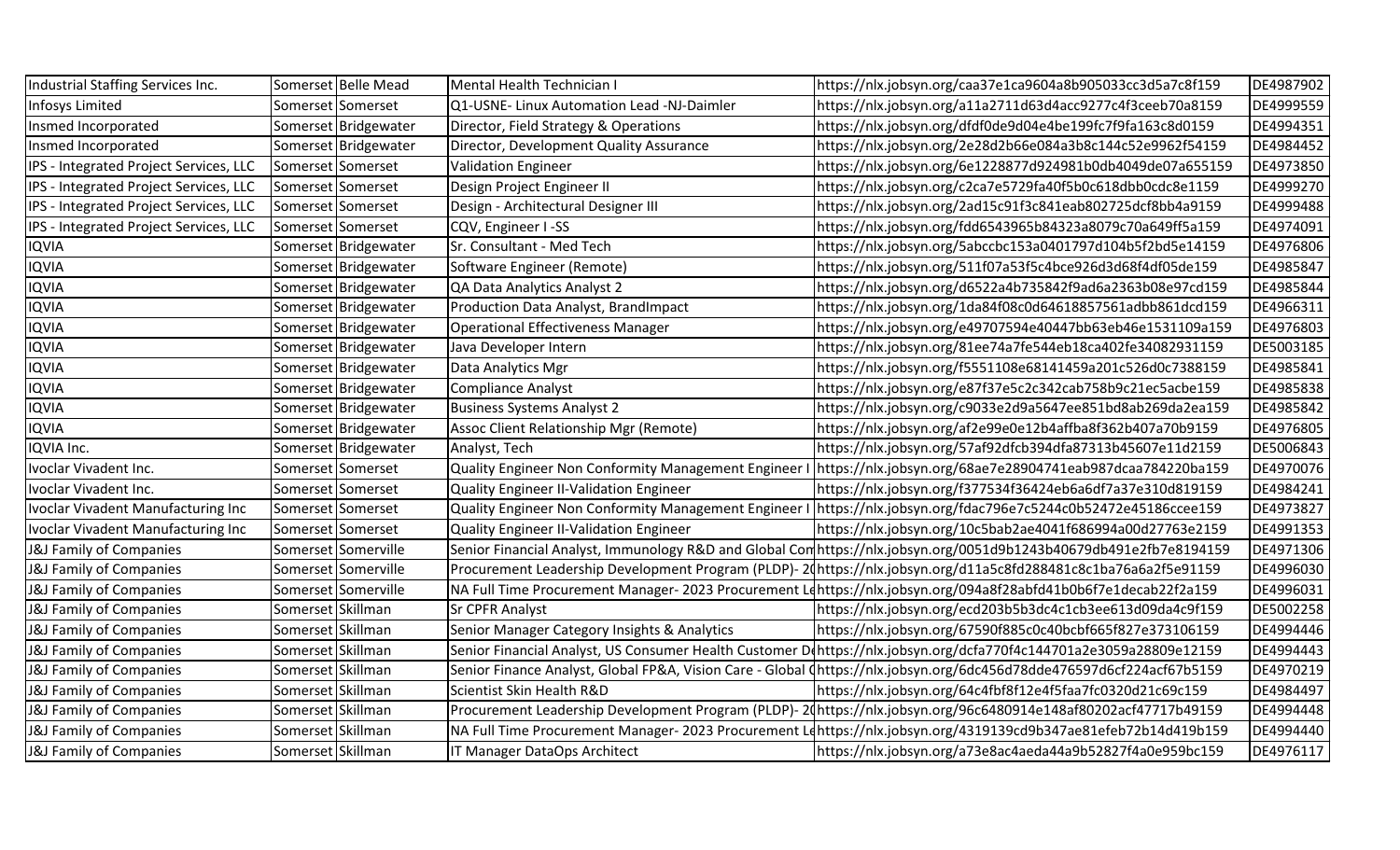| <b>J&amp;J Family of Companies</b> | Somerset Skillman | <b>Executive Assistant</b>                                  | https://nlx.jobsyn.org/43b32278a2784291b4ac69152bd21c4b159                                                               | DE4984537 |
|------------------------------------|-------------------|-------------------------------------------------------------|--------------------------------------------------------------------------------------------------------------------------|-----------|
| J&J Family of Companies            | Somerset Skillman |                                                             | Director, Consumer Business Intelligence - Essential Health https://nlx.jobsyn.org/e1e83c04ddba4dbc945160da83377240159   | DE4976131 |
| <b>J&amp;J Family of Companies</b> | Somerset Skillman | <b>Demand Planning Excellence Analyst</b>                   | https://nlx.jobsyn.org/0ede08f1e30e494cbc97dd3ce6de3f15159                                                               | DE4970223 |
| J&J Family of Companies            | Somerset Skillman | <b>Consumer System Integration Manager</b>                  | https://nlx.jobsyn.org/f1559c93399b47aeb4251d0aefa118ca159                                                               | DE4976145 |
| J&J Family of Companies            | Somerset Skillman | <b>Associate Manager Regulatory Affairs</b>                 | https://nlx.jobsyn.org/082c9e47f9374b5aaec01380c79fa18f159                                                               | DE4984536 |
| J&J Family of Companies            | Somerset Raritan  | Supply Chain Logistics and OT Security Manager (1 of 2)     | https://nlx.jobsyn.org/8c1155a1176e49ecb58ad28eb059a6d6159                                                               | DE4970224 |
| J&J Family of Companies            | Somerset Raritan  | <b>Strategy and Operations Lead</b>                         | https://nlx.jobsyn.org/b8bcb62f7c6944f49e438444fec6baa0159                                                               | DE4970220 |
| <b>J&amp;J Family of Companies</b> | Somerset Raritan  | Specialist, Site Manager - Oncology (Hematology)            | https://nlx.jobsyn.org/9302fd70d0d24428874328cc135ceb2e159                                                               | DE4984505 |
| <b>J&amp;J Family of Companies</b> | Somerset Raritan  | Specialist Data Acquisition Expert - eDC                    | https://nlx.jobsyn.org/082fba94744a44838711098758dccdf5159                                                               | DE4994473 |
| J&J Family of Companies            | Somerset Raritan  | <b>Source Quality Engineer II</b>                           | https://nlx.jobsyn.org/108a909ee9da49bfa190687d9591c69e159                                                               | DE4976160 |
| <b>J&amp;J Family of Companies</b> | Somerset Raritan  |                                                             | Senior Marketing Manager, Global Strategic Marketing - Et https://nlx.jobsyn.org/9f28921b4113433c880e7416e81b8e47159     | DE4984527 |
| J&J Family of Companies            | Somerset Raritan  |                                                             | Senior Manager, Platform Strategy, Global Strategic Markehttps://nlx.jobsyn.org/a0c902f0c9644b3d94b046d72321287a159      | DE4984507 |
| <b>J&amp;J Family of Companies</b> | Somerset Raritan  |                                                             | Senior Manager, Digital Content Marketing Lead, Clinical - https://nlx.jobsyn.org/7617c56bad76454ba321a4ec13578a72159    | DE4976135 |
| J&J Family of Companies            | Somerset Raritan  |                                                             | Senior Financial Analyst, Immunology R&D and Global Conthttps://nlx.jobsyn.org/fbc4a40d73ae44f6a911f0d7d4963ca5159       | DE4969607 |
| J&J Family of Companies            | Somerset Raritan  | Senior Engineer Cloud Automation                            | https://nlx.jobsyn.org/583cfb52b3f1409c912b8540d921b459159                                                               | DE4984499 |
| <b>J&amp;J Family of Companies</b> | Somerset Raritan  |                                                             | Senior Director/Director Clinical Research Physician - Oncd https://nlx.jobsyn.org/403cc9c1f3cc488a887306e6926cfb95159   | DE5002260 |
| J&J Family of Companies            | Somerset Raritan  | Senior Clinical Trial Manager                               | https://nlx.jobsyn.org/d5654a0e3ef04bd29ca5468c6f7cc021159                                                               | DE4984504 |
| <b>J&amp;J Family of Companies</b> | Somerset Raritan  | SC Logistics and OT Security Sr Analyst                     | https://nlx.jobsyn.org/4f40cc210da24f0fba496b2830192687159                                                               | DE4994441 |
| <b>J&amp;J Family of Companies</b> | Somerset Raritan  |                                                             | Procurement Leadership Development Program (PLDP)-20https://nlx.jobsyn.org/52c0ed236cad48b7b8c2f221b2d118dc159           | DE4994447 |
| <b>J&amp;J Family of Companies</b> | Somerset Raritan  | Principal Scientist Method Expert CAR T                     | https://nlx.jobsyn.org/375f9b4d30ef476aaf9de691c354020f159                                                               | DE4994444 |
| J&J Family of Companies            | Somerset Raritan  | <b>Principal Change Control Business Process Specialist</b> | https://nlx.jobsyn.org/f6b802060dfb4ddeb3e2fa3ae174c291159                                                               | DE4984500 |
| J&J Family of Companies            | Somerset Raritan  |                                                             | Postdoctoral Fellow, Global Market Access Patient Reportdhttps://nlx.jobsyn.org/c12c493e68fe4326a0adf50809fff57e159      | DE4994449 |
| <b>J&amp;J Family of Companies</b> | Somerset Raritan  |                                                             | NA Full Time Procurement Manager-2023 Procurement Lehttps://nlx.jobsyn.org/1c2c90225c24443784ff4137713a06e8159           | DE4994458 |
| <b>J&amp;J Family of Companies</b> | Somerset Raritan  | <b>MLOps Lead Engineer</b>                                  | https://nlx.jobsyn.org/ad0bd75215e54a16a2e2425c27f46870159                                                               | DE4970225 |
| J&J Family of Companies            | Somerset Raritan  | Marketing Manager GSM, Digital Solutions - Ethicon          | https://nlx.jobsyn.org/19e5f719556840c99d3a1a990e3e23ad159                                                               | DE4976143 |
| <b>J&amp;J Family of Companies</b> | Somerset Raritan  | <b>Manager CAR T Investigations</b>                         | https://nlx.jobsyn.org/f8450b72099b4f0ca8768cb3fdaaeb15159                                                               | DE4994450 |
| J&J Family of Companies            | Somerset Raritan  | Lead Cyber Security Threat Hunter                           | https://nlx.jobsyn.org/11eb2f0982b8417b904c3824c2521018159                                                               | DE4984503 |
| <b>J&amp;J Family of Companies</b> | Somerset Raritan  | Lab Compliance Specialist                                   | https://nlx.jobsyn.org/6af8d72ec8c640d1a8f7138de9671df5159                                                               | DE4976150 |
| <b>J&amp;J Family of Companies</b> | Somerset Raritan  | IT MANAGER CONSUMER SAP SYSTEM ENGINEER                     | https://nlx.jobsyn.org/14289e01f17a4dcc99348ca1f65ac69f159                                                               | DE4965785 |
| <b>J&amp;J Family of Companies</b> | Somerset Raritan  |                                                             | Human Resources Leader, for Janssen, Research and Develhttps://nlx.jobsyn.org/6b52c39019c6436f8d0caa893408991e159        | DE4970215 |
| <b>J&amp;J Family of Companies</b> | Somerset Raritan  | Director, Regulatory Advertising & Promotion                | https://nlx.jobsyn.org/aefa8dc06e43472782c4f15ca454187a159                                                               | DE4965181 |
| J&J Family of Companies            | Somerset Raritan  |                                                             | Director, Cross TA Diversity Equity and Inclusion in Clinical https://nlx.jobsyn.org/ec18ee439f7b4e989ffd4417b5e2bd6c159 | DE4994445 |
| <b>J&amp;J Family of Companies</b> | Somerset Raritan  |                                                             | Director, Clinical Pharmacology & Pharmacometrics (1 of 2https://nlx.jobsyn.org/138587456f8f4dc48c0939bfe9b15d77159      | DE4984502 |
| <b>J&amp;J Family of Companies</b> | Somerset Raritan  |                                                             | Digital and Social Media Manager, Johnson & Johnson Mechttps://nlx.jobsyn.org/c2edfbfd258147b09e82867d29b587a4159        | DE4965784 |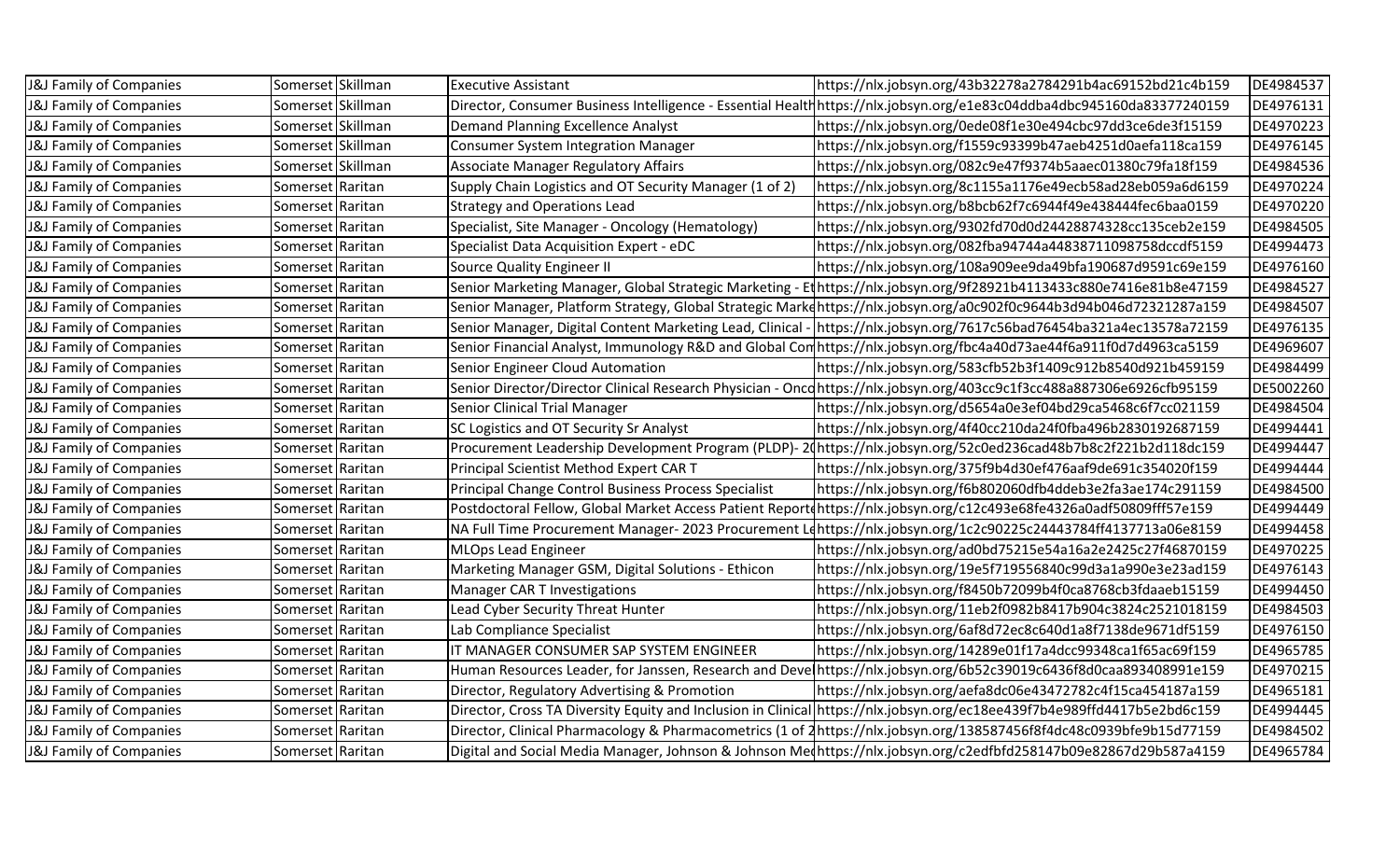| J&J Family of Companies            | Somerset Raritan  |                       | Data Solutions Manager                        | https://nlx.jobsyn.org/f188931099514d36897dc71d5d44e6f3159                                                             | DE4965783 |
|------------------------------------|-------------------|-----------------------|-----------------------------------------------|------------------------------------------------------------------------------------------------------------------------|-----------|
| <b>J&amp;J Family of Companies</b> | Somerset Raritan  |                       | DATA PROCESSING SOLUTIONS EXPERT              | https://nlx.jobsyn.org/ca680f5c0b9743c894264ac07bde9980159                                                             | DE4984514 |
| <b>J&amp;J Family of Companies</b> |                   | Somerset Bridgewater  | <b>TS SC Logistics Manager WMS</b>            | https://nlx.jobsyn.org/6dad5191efaf4e31a5cf15fa7c9b54a1159                                                             | DE4966983 |
| <b>J&amp;J Family of Companies</b> |                   | Somerset Bridgewater  |                                               | Senior Director Automated Product Release - Quality Oper https://nlx.jobsyn.org/6a6f1c10ce37471faf6762c135dbf9c2159    | DE4967001 |
| <b>J&amp;J Family of Companies</b> |                   | Somerset Bridgewater  | SC Logistics and OT Security Sr Analyst       | https://nlx.jobsyn.org/708bf89ae208417691e951c4507fdea8159                                                             | DE5004002 |
| <b>J&amp;J Family of Companies</b> |                   | Somerset Bridgewater  |                                               | Lead Machine Learning Engineer - Digital Product Develop https://nlx.jobsyn.org/566cdf1be5214b3599010db4f47a84eb159    | DE4977404 |
| Jones Lang LaSalle                 |                   | Somerset Bedminster   | Associate, Lease Administration               | https://nlx.jobsyn.org/7a96ff17420f424b884678ef7ef99dd2159                                                             | DE4980390 |
| Juniper Networks, Inc.             |                   | Somerset Bridgewater  | 63416P-Software Engineer Sr Staff             | https://nlx.jobsyn.org/99fe707a02cc49928dee0c8260b1a857159                                                             | DE5006842 |
| <b>Kelly Services</b>              |                   | Somerset Somerville   | Regulatory Affairs Project Manager            | https://nlx.jobsyn.org/06b2150dee0f48ceb2de63335faf785a159                                                             | DE5002561 |
| <b>Kelly Services</b>              |                   | Somerset Somerset     |                                               | Quality Assurance Associate Scientist-Somerset NJ-Permahttps://nlx.jobsyn.org/d433a0d8f2034ec79985e0d7a3066ecf159      | DE4976293 |
| <b>Kelly Services</b>              | Somerset Skillman |                       | Packaging Engineer Project Manager            | https://nlx.jobsyn.org/0a9695fa643543258cfa4987b371d30d159                                                             | DE4993914 |
| <b>Kelly Services</b>              | Somerset Skillman |                       | Formulation Scientist (Sun Care)              | https://nlx.jobsyn.org/62573d2c340248139ef9b3ce4a77a964159                                                             | DE4975783 |
| <b>Kelly Services</b>              | Somerset Raritan  |                       | Laboratory Assistant                          | https://nlx.jobsyn.org/5c7e036a77874639ab5a82b9837146b2159                                                             | DE5001654 |
| <b>Kelly Services</b>              |                   | Somerset Bridgewater  | Data Analyst                                  | https://nlx.jobsyn.org/405230808c8742ecba2f6da8f5d71967159                                                             | DE5002563 |
| KinderCare Education LLC           |                   | Somerset Somerset     | Teachers at KinderCare at Somerset            | https://nlx.jobsyn.org/dde0dd5653e344179fd404331564538a159                                                             | DE4980342 |
| KinderCare Education LLC           |                   | Somerset Hillsborough | Teachers at KinderCare at Hillsborough        | https://nlx.jobsyn.org/def354b7078e4811b882ac6e975a0d83159                                                             | DE4977900 |
| Knipper                            |                   | Somerset Somerset     | Director, Client Solutions & Strategy         | https://nlx.jobsyn.org/e3d635ad1f4c4117bad2e072cb057b78159                                                             | DE5002137 |
| Knipper                            |                   | Somerset Somerset     | <b>Client Services Analyst</b>                | https://nlx.jobsyn.org/65b66a66a7cb4eb58e10e1783ec11f0d159                                                             | DE4994325 |
| Kohl's                             |                   | Somerset Watchung     | Full-Time Customer Service Supervisor         | https://nlx.jobsyn.org/18ade541187c42eea193aba61bc6d839159                                                             | DE4969432 |
| Kohl's                             |                   | Somerset Hillsborough | <b>Full-Time Customer Service Supervisor</b>  | https://nlx.jobsyn.org/ff6b6d9c86ed4b0aa6f4032ebec23002159                                                             | DE4969640 |
| L'Oreal USA S/D, Inc.              |                   | Somerset Somerset     | <b>Warehouse Supervisor - Raw Materials</b>   | https://nlx.jobsyn.org/ebd10724b523469987a079aac6481a7d159                                                             | DE4973812 |
| L'Oreal USA S/D, Inc.              |                   | Somerset Somerset     | Planner-Component Supply                      | https://nlx.jobsyn.org/a8b763d935bf448aa0d711232aa39198159                                                             | DE4999508 |
| L'Oreal USA S/D, Inc.              |                   | Somerset Somerset     | Material Handler                              | https://nlx.jobsyn.org/5185d4d083e445b5b9cd7b4b2c771155159                                                             | DE4991409 |
| Labcorp                            |                   | Somerset Somerset     | Sample Handling Assistant - Clinical Research | https://nlx.jobsyn.org/54eed2032a164982a7b998674f18a957159                                                             | DE4984898 |
| Labcorp                            | Somerset Raritan  |                       | <b>Reference Test Clerk</b>                   | https://nlx.jobsyn.org/a43e4e342b0642ea8d24f3e44be0950c159                                                             | DE4969770 |
| Labcorp                            | Somerset Raritan  |                       |                                               | Medical Technologist/Clinical Laboratory Technician - Micr https://nlx.jobsyn.org/689961c9e24f49b8ad9024023b7f44b9159  | DE4969769 |
| Labcorp                            | Somerset Raritan  |                       | Lab Asst IV                                   | https://nlx.jobsyn.org/475911bbd54f4859b64e20040d7729fc159                                                             | DE4983585 |
| Labcorp                            | Somerset Raritan  |                       | Lab Asst IV                                   | https://nlx.jobsyn.org/11e9607bba9a43a9b373147bbf07ef7e159                                                             | DE4983577 |
| Labcorp                            | Somerset Raritan  |                       | Lab Assistant - Immunology                    | https://nlx.jobsyn.org/b4e974cf7c0a48a0a5f48a88a23d70df159                                                             | DE4969771 |
| Labcorp                            | Somerset Raritan  |                       | Lab Assistant                                 | https://nlx.jobsyn.org/0c561bcf2c084f5dacef8f5b135ab343159                                                             | DE4983580 |
| Labcorp                            | Somerset Raritan  |                       |                                               | Job Posting Title Medical Technologist/ Clinical Laboratory https://nlx.jobsyn.org/7ef64e9d7870407da74df254ad21a3ef159 | DE4983565 |
| Labcorp                            | Somerset Raritan  |                       | <b>Histology Grossing Technologist</b>        | https://nlx.jobsyn.org/338c50191f3540cfbcd572ef1aeace1c159                                                             | DE4983586 |
| Labcorp                            | Somerset Raritan  |                       | <b>EDI Specialist</b>                         | https://nlx.jobsyn.org/cf227b8733b64c458922657f6e19e614159                                                             | DE4983584 |
| Labcorp                            | Somerset Raritan  |                       | <b>Customer Service Team Lead</b>             | https://nlx.jobsyn.org/a7552f21b57e41ae8abf578cdae68f99159                                                             | DE4993918 |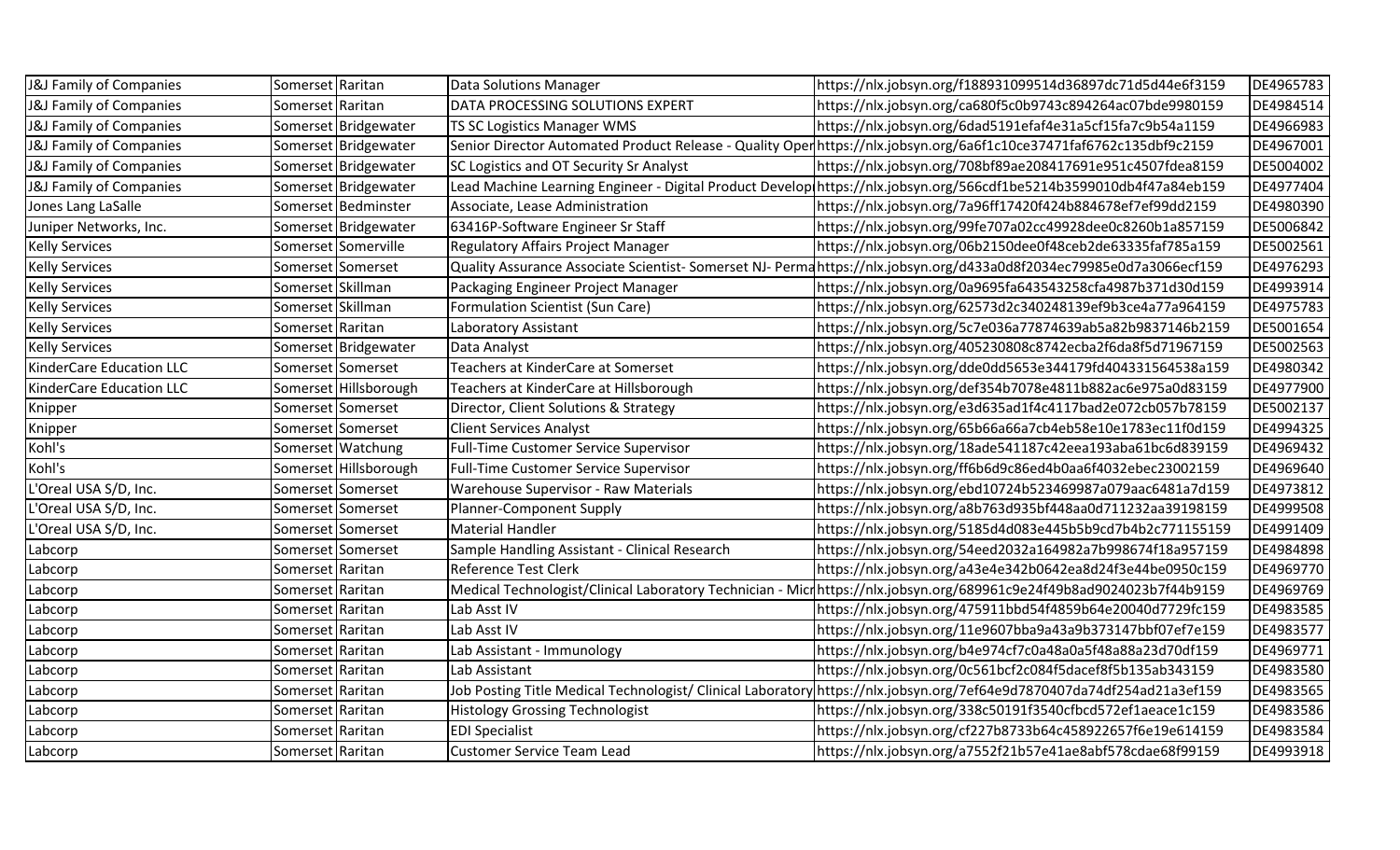| Labcorp                                                        | Somerset Raritan |                        | <b>Clerk</b>                                              | https://nlx.jobsyn.org/5a37d8630b1941d7a0106c189780c202159                                                           | DE4983563 |
|----------------------------------------------------------------|------------------|------------------------|-----------------------------------------------------------|----------------------------------------------------------------------------------------------------------------------|-----------|
| Leslies PoolMart                                               |                  | Somerset MANVILLE      | Seasonal Sales Associate                                  | https://nlx.jobsyn.org/ed2b5982472848b9a60d09d7b52f59d0159                                                           | DE4983265 |
| Leslies PoolMart                                               |                  | Somerset MANVILLE      | Seasonal Lead Sales Associate                             | https://nlx.jobsyn.org/696f9f7eee9a4de6ab2d103df5a176aa159                                                           | DE4983266 |
| Lowe's                                                         |                  | Somerset Hillsborough  | Warehouse Part Time Overnight                             | https://nlx.jobsyn.org/f033a5aa7113497caf3ac4bc0ed11139159                                                           | DE4975678 |
| Lowe's                                                         |                  | Somerset Hillsborough  | Retail Sales - Part Time                                  | https://nlx.jobsyn.org/31e5aab1aed84204b64770dd2a08e2aa159                                                           | DE4975664 |
| Lowe's                                                         |                  | Somerset Hillsborough  | FT-Head Cashier-Flexible                                  | https://nlx.jobsyn.org/bb7db75765714fa1a4e7b1a0724b5df9159                                                           | DE4975676 |
| Lowe's                                                         |                  | Somerset Hillsborough  | <b>Cashier Part Time</b>                                  | https://nlx.jobsyn.org/40a2057b939342b08f7220b167b3bfbd159                                                           | DE4975679 |
| Marriott                                                       |                  | Somerset Bridgewater   | <b>Guest Service Expert - Restaurant Service</b>          | https://nlx.jobsyn.org/6fa88553351941cb95171e352577cf0e159                                                           | DE4971180 |
| Marriott                                                       |                  | Somerset Bridgewater   | <b>Guest Environment Expert - Housekeeping</b>            | https://nlx.jobsyn.org/fdaa17316df24d37ad2d89004b188061159                                                           | DE4971181 |
| Marriott                                                       |                  | Somerset Basking Ridge | Server                                                    | https://nlx.jobsyn.org/f7d81ce4bd064c34867e0d9816420654159                                                           | DE4970017 |
| Mavis Tires & Brakes at Discount Prices Somerset Bridgewater   |                  |                        | Warehouse Team Member - Night Crew                        | https://nlx.jobsyn.org/d3c004a16fac41e9bdd6eb11d77b99ad159                                                           | DE4966022 |
| Mavis Tires & Brakes at Discount Prices Somerset Bernardsville |                  |                        | <b>Automotive Technicians Needed</b>                      | https://nlx.jobsyn.org/ef3fbf4136864aad86466c2e79503425159                                                           | DE4983602 |
| Merck                                                          |                  | Somerset Branchburg    | Senior Infrastructure Engineer, LAN Connectivity SME      | https://nlx.jobsyn.org/c60857cfdf0d4276af4ac2fdc4f0b862159                                                           | DE4986822 |
| Merck                                                          |                  | Somerset Branchburg    | IT Automation Developer                                   | https://nlx.jobsyn.org/e93848a7c7b14a158785ef61d0a5fb81159                                                           | DE4977325 |
| Merck                                                          |                  | Somerset Branchburg    | Agile Delivery Lead, Cloud Networking and Application Del | https://nlx.jobsyn.org/45c28be08a4d4f7fa9baa96e9d3c3255159                                                           | DE5003936 |
| MetLife                                                        |                  | Somerset Bridgewater   | Vice President, Chief Dental Officer/Dental Product Head  | https://nlx.jobsyn.org/6d4ff82f97294be5a212772aec7d6988159                                                           | DE4971128 |
| MetLife                                                        |                  | Somerset Bridgewater   | <b>Product Manager- Billing</b>                           | https://nlx.jobsyn.org/53aff287dc674c13a15468fbabfb143c159                                                           | DE4971129 |
| MetLife                                                        |                  | Somerset Bridgewater   | Financial Consultant I - Large Accounts                   | https://nlx.jobsyn.org/495a6783a984491d98bbbba62f8aec97159                                                           | DE5003695 |
| MetLife                                                        |                  | Somerset Bridgewater   | <b>Consultant II - Marketing</b>                          | https://nlx.jobsyn.org/e06d736a32a14c51b1c0de53ba1ab224159                                                           | DE4995791 |
| MetLife                                                        |                  | Somerset Bridgewater   | <b>Actuarial Consultant</b>                               | https://nlx.jobsyn.org/b4a923c8defa4b47a78006933f80ad77159                                                           | DE5003696 |
| <b>MICRO</b>                                                   |                  | Somerset Somerset      | Quality Engineer I                                        | https://nlx.jobsyn.org/cf66f873fb4045428f70601efbd7bceb159                                                           | DE4985070 |
| <b>MICRO</b>                                                   |                  | Somerset Somerset      | <b>Information Systems Engineer</b>                       | https://nlx.jobsyn.org/6fde30e3910d449e9b7f939eb94bce3b159                                                           | DE4985073 |
| <b>MICRO</b>                                                   |                  | Somerset Somerset      | Expeditor                                                 | https://nlx.jobsyn.org/c8ff517ecf244c74a2e347f22d453c31159                                                           | DE4970438 |
| <b>Microsoft Corporation</b>                                   |                  | Somerset Bridgewater   | Senior Software Engineer                                  | https://nlx.jobsyn.org/6f3916fcc1a74bfe98f934e83c4b1043159                                                           | DE4994847 |
| MilliporeSigma                                                 |                  | Somerset Somerville    | Senior R&D Scientist                                      | https://nlx.jobsyn.org/d896948c0d5941009efe6740ef55c28c159                                                           | DE4991406 |
| MilliporeSigma                                                 |                  | Somerset Somerville    | <b>Production Operator II</b>                             | https://nlx.jobsyn.org/805d94c9e18e4ee0a6133e76ae410403159                                                           | DE4991508 |
| MilliporeSigma                                                 |                  | Somerset Somerville    | Change Manager                                            | https://nlx.jobsyn.org/e9943c0b69c54ffab3ec3901a0df0b2e159                                                           | DE4999449 |
| MilliporeSigma                                                 |                  | Somerset Somerville    | <b>Analytical Chemist</b>                                 | https://nlx.jobsyn.org/dabdf1c8c5444bc7b5a6f8a97306f263159                                                           | DE4973821 |
| Molex Inc                                                      |                  | Somerset Bridgewater   | Senior Process Engineer - Optical Solutions               | https://nlx.jobsyn.org/bb092c0e356745fb9851866bcc006c38159                                                           | DE4999311 |
| Molex Inc                                                      |                  | Somerset Bridgewater   |                                                           | Senior Industry Standards Engineer - Datacom Specialty Solhttps://nlx.jobsyn.org/c46c86d752574328a5ce5a2777d9a0bf159 | DE4999540 |
| Molex Inc                                                      |                  | Somerset Bridgewater   | Senior Financial Systems Analyst (remote)                 | https://nlx.jobsyn.org/5ec4c528af9f496aad133b728b5d714d159                                                           | DE4999297 |
| Molex Inc                                                      |                  | Somerset Bridgewater   | <b>Reliability Engineer - Optical Solutions</b>           | https://nlx.jobsyn.org/050f3087edae46fea51fc3b76edbda35159                                                           | DE4999501 |
| Morgan Stanley                                                 | Somerset Warren  |                        | Associate Private Banker                                  | https://nlx.jobsyn.org/be854d9b8f734109bafa18b166785334159                                                           | DE4994019 |
| National General Management CorportSomerset Bridgewater        |                  |                        | Senior Homeowners Field Adjuster                          | https://nlx.jobsyn.org/6c0f450c6f804c2d8952cf428f1f71cb159                                                           | DE4999528 |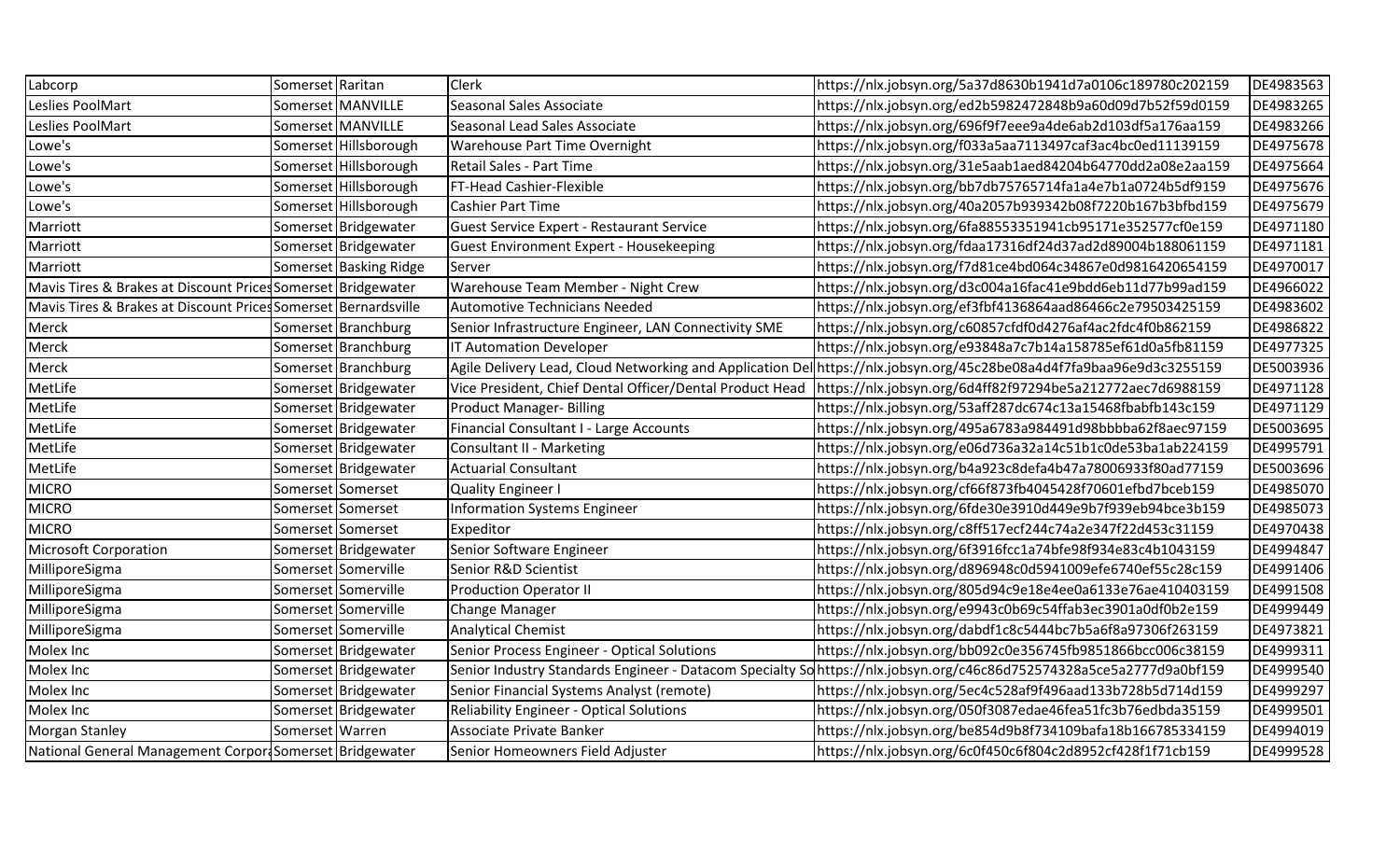| <b>National Vision</b>                                |                  | Somerset Watchung     | Optometric Tech - Medical Assistant - Bilingual   | https://nlx.jobsyn.org/48768b165cf248aba3d89079a6404f20159                                                           | DE4965255 |
|-------------------------------------------------------|------------------|-----------------------|---------------------------------------------------|----------------------------------------------------------------------------------------------------------------------|-----------|
| <b>National Vision</b>                                |                  | Somerset Watchung     | Licensed Optician                                 | https://nlx.jobsyn.org/8b5bbf90ad2e421ba036bf853c023626159                                                           | DE4965253 |
| Nelson Tree Service LLC                               |                  | Somerset Martinsville |                                                   | Trimmer/Climber Experienced - Union (Driver License Reqhttps://nlx.jobsyn.org/bc31068ff6dc4692bfa5c705ee5202a4159    | DE4982775 |
| Nelson Tree Service LLC                               |                  | Somerset Martinsville | Groundperson - Union - NTS                        | https://nlx.jobsyn.org/a778e1e5d8e64c4e81e707f964451944159                                                           | DE4982776 |
| Nelson Tree Service LLC                               |                  | Somerset Martinsville | Foreperson - Union - NTS                          | https://nlx.jobsyn.org/a6bc6b95834d488e8f809351bb3e24a1159                                                           | DE4982777 |
| Nestle                                                |                  | Somerset Bridgewater  | Senior Analyst- BI Data Analysis (REMOTE)         | https://nlx.jobsyn.org/092d4f1c9d5342f39ffa3ac5c984efba159                                                           | DE4994872 |
| Nestle                                                |                  | Somerset Bridgewater  | Analyst - Sales Operations (Remote)               | https://nlx.jobsyn.org/805aa00df15f4e449d11918e0b618657159                                                           | DE4985143 |
| ORACLE FINANCIAL SERVICES SOFTWAISomerset Bridgewater |                  |                       | <b>Senior Principal Consultants</b>               | https://nlx.jobsyn.org/2665a00c84044c698264974e75bd4f70159                                                           | DE5007027 |
| ORACLE FINANCIAL SERVICES SOFTWAISomerset Bridgewater |                  |                       | <b>Principal Consultants</b>                      | https://nlx.jobsyn.org/3b57ae2f78884ec38b26a249e83b62b8159                                                           | DE5007005 |
| ORACLE FINANCIAL SERVICES SOFTWAISomerset Bridgewater |                  |                       | <b>Principal Consultants</b>                      | https://nlx.jobsyn.org/017867e3b3be4b89a340f1f9f0bb18cb159                                                           | DE5007004 |
| Organon & Co.                                         |                  | Somerset Somerville   | ServiceNow Platform Administrator                 | https://nlx.jobsyn.org/facfd3eb9f0d432a8211177d66473f13159                                                           | DE4970627 |
| Organon & Co.                                         |                  | Somerset Somerville   | Assoc. Dir., Litigation & Investigations Attorney | https://nlx.jobsyn.org/af7b69a02fe7470c87e517b9069e54b5159                                                           | DE5002990 |
| Ortho Clinical Diagnostics, Inc.                      | Somerset Raritan |                       | Supply Planner II                                 | https://nlx.jobsyn.org/d164e114f8cd4cd495ccc2f29979095f159                                                           | DE4988524 |
| Ortho Clinical Diagnostics, Inc.                      | Somerset Raritan |                       | Supervisor (QA, Microbiology)                     | https://nlx.jobsyn.org/e8d940550544491fb70038917b298ba4159                                                           | DE5005080 |
| Ortho Clinical Diagnostics, Inc.                      | Somerset Raritan |                       |                                                   | Senior Regulatory Affairs Manager- Rochester, NY, Raritan https://nlx.jobsyn.org/afa22635356c4c8eaf6b3e45889c62cc159 | DE4997025 |
| Ortho Clinical Diagnostics, Inc.                      | Somerset Raritan |                       | Scientist II (Donor Screening)                    | https://nlx.jobsyn.org/c435e5c0b1414492b725955f1c23d35d159                                                           | DE4988290 |
| Ortho Clinical Diagnostics, Inc.                      | Somerset Raritan |                       | Scientist I (Chemistry)                           | https://nlx.jobsyn.org/602ca3993870405d84e99bed29ad2c6e159                                                           | DE5005066 |
| Ortho Clinical Diagnostics, Inc.                      | Somerset Raritan |                       | <b>Quality Engineer II</b>                        | https://nlx.jobsyn.org/fe587383a07943249d1e2bfd1c6a60b2159                                                           | DE4972252 |
| Ortho Clinical Diagnostics, Inc.                      | Somerset Raritan |                       | <b>Quality Control Scientist I</b>                | https://nlx.jobsyn.org/e047bc6af99a42ae8a373b3f1a45dccd159                                                           | DE4972301 |
| Ortho Clinical Diagnostics, Inc.                      | Somerset Raritan |                       | Endpoint (BigFix) Engineer                        | https://nlx.jobsyn.org/f602594f6d6a4eda9c3231e631beeacc159                                                           | DE5005044 |
| Ortho Clinical Diagnostics, Inc.                      | Somerset Raritan |                       | Data Analyst                                      | https://nlx.jobsyn.org/89f33e210b9b45409d28212cc4fd4df8159                                                           | DE5004982 |
| Oticon, Inc.                                          |                  | Somerset Somerset     | <b>Production Tech 3</b>                          | https://nlx.jobsyn.org/3cc7939af22548df80e84a192628ac77159                                                           | DE4999440 |
| Oticon, Inc.                                          |                  | Somerset Somerset     | Planner                                           | https://nlx.jobsyn.org/2fee83cf3fb441e5a1deff1646b8405d159                                                           | DE5006870 |
| Oticon, Inc.                                          |                  | Somerset Somerset     | Payroll Lead                                      | https://nlx.jobsyn.org/eacd7e8811a44757b775a39769774a02159                                                           | DE4991562 |
| Oticon, Inc.                                          |                  | Somerset Somerset     | Payroll Administrator                             | https://nlx.jobsyn.org/2d2ff4c574b1419486c6b06a49a10c6d159                                                           | DE4973954 |
| Oticon, Inc.                                          |                  | Somerset Somerset     | <b>Mailroom Clerk</b>                             | https://nlx.jobsyn.org/cd263c22c3cd4f27a89f9a9128460460159                                                           | DE5006849 |
| Oticon, Inc.                                          |                  | Somerset Somerset     | Logistics Clerk                                   | https://nlx.jobsyn.org/052095581c7049df873da0ff8a94ea9c159                                                           | DE4999423 |
| Oticon, Inc.                                          |                  | Somerset Somerset     | <b>IT Service Specialist</b>                      | https://nlx.jobsyn.org/12f514953ebb4102af4deea7210c3928159                                                           | DE4980552 |
| Oticon, Inc.                                          |                  | Somerset Somerset     | Inside Sales Representative                       | https://nlx.jobsyn.org/5ce99c6f1cb54dd7994050bc19c0e15b159                                                           | DE4973974 |
| Oticon, Inc.                                          |                  | Somerset Somerset     | Inside Sales Rep 1                                | https://nlx.jobsyn.org/69508aaed52847f18a5c75fe941257e1159                                                           | DE4980588 |
| Oticon, Inc.                                          |                  | Somerset Somerset     | Data Entry Operator                               | https://nlx.jobsyn.org/9eea38a5e30741f8bb6a8e8cb449f05b159                                                           | DE5006963 |
| Oticon, Inc.                                          |                  | Somerset Somerset     | <b>Customer Specialist</b>                        | https://nlx.jobsyn.org/185e98a341d64667bc2d2409a341b21c159                                                           | DE4991543 |
| Oticon, Inc.                                          |                  | Somerset Somerset     | <b>Customer Specialist</b>                        | https://nlx.jobsyn.org/e8162ad4533a4f48bf7bcc0dea369e33159                                                           | DE4991318 |
| Oticon, Inc.                                          |                  | Somerset Somerset     | <b>Claims Specialist</b>                          | https://nlx.jobsyn.org/90e4367d7ac74cadbe61c8e4a59e05e2159                                                           | DE4980579 |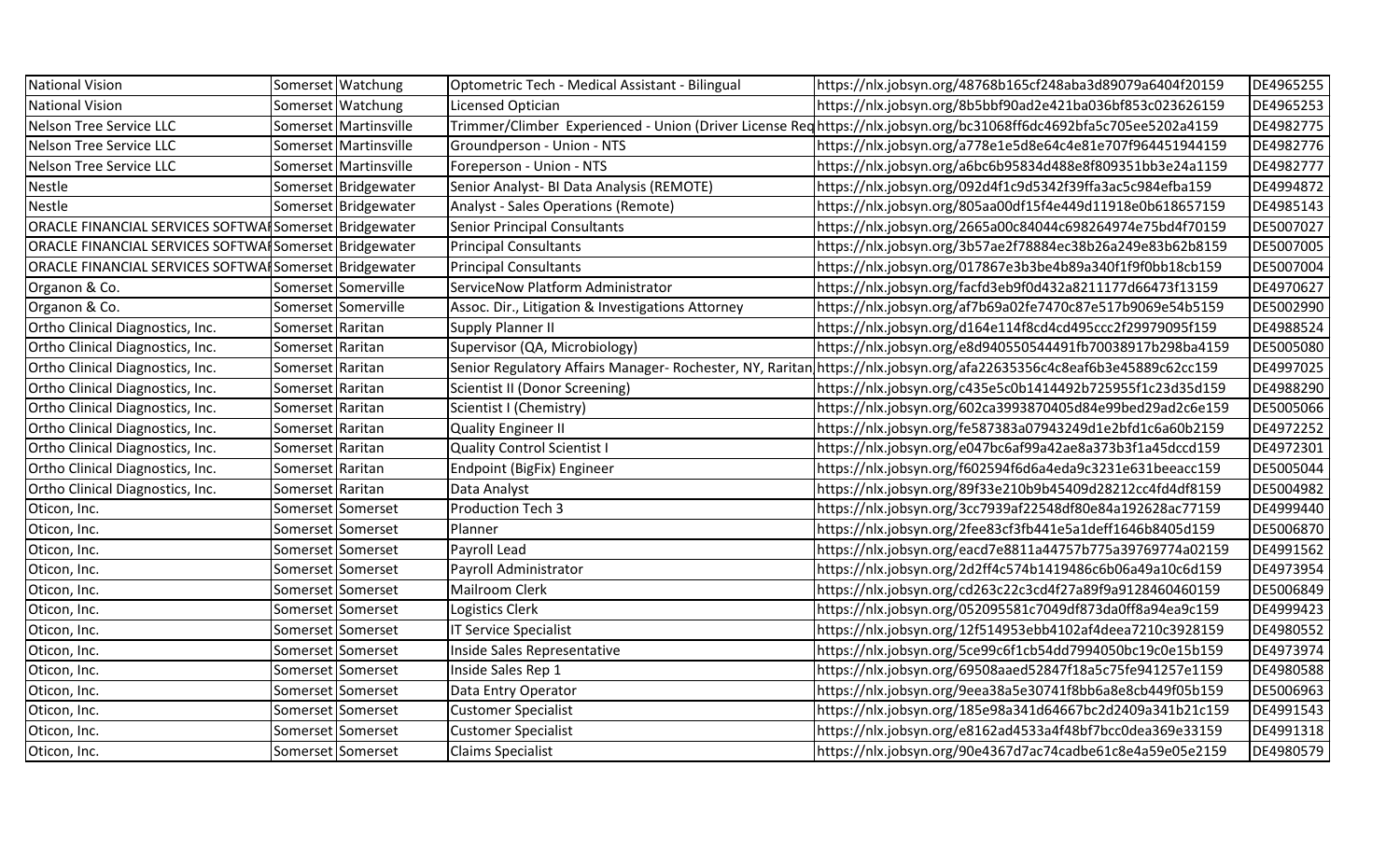| Oticon, Inc.            |                     | Somerset Somerset      | <b>Audiology Tech Support</b>                        | https://nlx.jobsyn.org/dc6fbb9d53544900a5f2169328e248e7159                                                           | DE4991299 |
|-------------------------|---------------------|------------------------|------------------------------------------------------|----------------------------------------------------------------------------------------------------------------------|-----------|
| Palo Alto Networks      |                     | Somerset Bridgewater   | <b>Systems Engineer</b>                              | https://nlx.jobsyn.org/3cc51aea2f374d9b828008585e404b3d159                                                           | DE5002993 |
| Peapack-Gladstone Bank  |                     | Somerset Bedminster    | Documentation Ctrl & Collateral Ln Admin             | https://nlx.jobsyn.org/164127dadeeb48cb84660c49ff876103159                                                           | DE4973936 |
| Peapack-Gladstone Bank  |                     | Somerset Bedminster    | Documentation Ctrl & Collateral Ln Admin             | https://nlx.jobsyn.org/9f19beaeff8c4b179dd91fc48f06c4c6159                                                           | DE4970731 |
| Peapack-Gladstone Bank  |                     | Somerset Bedminster    | <b>BSA/AML Fraud Analyst</b>                         | https://nlx.jobsyn.org/f04043f51fbd4576bd30c6d088580e14159                                                           | DE4980412 |
| PeopleReady             | Somerset   Manville |                        | <b>Auto Auction Driver</b>                           | https://nlx.jobsyn.org/1aad0eb745c04bfe854fac5f3a6f7adc159                                                           | DE4975785 |
| Petco                   | Somerset Raritan    |                        | Selling Experience Leader                            | https://nlx.jobsyn.org/efb16f6a29d14e7681005317b887a917159                                                           | DE5002474 |
| Petco                   | Somerset Raritan    |                        | Pet Stylist                                          | https://nlx.jobsyn.org/7ce84d76876d4a13a8178629d9e1b21f159                                                           | DE5002481 |
| Petco                   | Somerset Raritan    |                        | Junior Pet Stylist                                   | https://nlx.jobsyn.org/ae3d13e35c3b421ab7be2ea9810eb7b1159                                                           | DE4970302 |
| Petco                   | Somerset Raritan    |                        | <b>Guest Advisor</b>                                 | https://nlx.jobsyn.org/711108e0d03f4b85b01631a518011126159                                                           | DE4970294 |
| Pfizer                  | Somerset Peapack    |                        | Sr. Manager, Salesforce Solution Architect           | https://nlx.jobsyn.org/02830dec70fa43a18beb12717f657343159                                                           | DE5002247 |
| Pfizer                  | Somerset Peapack    |                        | Senior Associate Specialized Statistical Programmer  | https://nlx.jobsyn.org/f4694e9b6fb344b08059cecca9a04e31159                                                           | DE5002244 |
| Pfizer                  | Somerset Peapack    |                        | Pfizer Digital Oncology Commercial Client Partner    | https://nlx.jobsyn.org/99249974e5e543e69a70f57537124cbc159                                                           | DE5002246 |
| Pfizer                  | Somerset Peapack    |                        |                                                      | Medical Affairs Evidence Generation Operations Senior Mahttps://nlx.jobsyn.org/d56dfbbd67eb45e7b139324cd85153da159   | DE4976024 |
| Pfizer                  | Somerset Peapack    |                        |                                                      | Medical Affairs Evidence Generation Operations Manager   https://nlx.jobsyn.org/28454f68f02f4a52bf8f18c82fd39fd1159  | DE4976025 |
| Pfizer                  | Somerset Peapack    |                        |                                                      | Director, Digital Manufacturing, Transformation Value Strehttps://nlx.jobsyn.org/05d05abdce65413b9855ddf2f4970900159 | DE5002250 |
| Pfizer                  | Somerset Peapack    |                        |                                                      | Director, Digital Manufacturing, Transformation Site Team https://nlx.jobsyn.org/31024d7af3204ecc8151e9b565d2d412159 | DE5002248 |
| Pfizer                  | Somerset Peapack    |                        | Data Standards and Governance Lead Director          | https://nlx.jobsyn.org/a17ab43184654596a3137a04d70d7e5f159                                                           | DE4973084 |
| Pfizer                  | Somerset Peapack    |                        | <b>Business Analyst</b>                              | https://nlx.jobsyn.org/b5828ba67d904213a6b96c592b8794e2159                                                           | DE5002249 |
| Pfizer Inc.             | Somerset Peapack    |                        | VP, Platform & Product Engineering Lead              | https://nlx.jobsyn.org/13d71fbcbedd482b844f0a31d3d43a43159                                                           | DE4963771 |
| Pfizer Inc.             | Somerset Peapack    |                        | Sr. Manager, Scrum Master - Digital Medicines        | https://nlx.jobsyn.org/63880804fe044c0684e1f236eb882c1d159                                                           | DE4978677 |
| Pfizer Inc.             | Somerset Peapack    |                        | Senior Director, Digital Medicines Product Manager   | https://nlx.jobsyn.org/6185b2cc8de147baa02d0fe1c2d73426159                                                           | DE4978617 |
| Pfizer Inc.             | Somerset Peapack    |                        |                                                      | Medical Affairs Evidence Generation Operations Senior Mahttps://nlx.jobsyn.org/a5962b38eb994cd5a8181e3b3b144a82159   | DE4978608 |
| Pfizer Inc.             | Somerset Peapack    |                        |                                                      | Medical Affairs Evidence Generation Operations Manager   https://nlx.jobsyn.org/353122360a5146918041fb89cd6207ad159  | DE4978629 |
| Pfizer Inc.             | Somerset Peapack    |                        | Manager, HR Support Services                         | https://nlx.jobsyn.org/f663852d273c43868e41bbb24c60e0ab159                                                           | DE4963788 |
| Pfizer Inc.             | Somerset Peapack    |                        | Manager, Business Analyst - Digital Medicines        | https://nlx.jobsyn.org/c1e00a52632a433c9223d2252a7c961b159                                                           | DE4978666 |
| Pfizer Inc.             | Somerset Peapack    |                        | Director, Technical Product Owner- Digital Medicines | https://nlx.jobsyn.org/a71e8fa9bd5643da9c26036cfd40c2f5159                                                           | DE4978690 |
| Pfizer Inc.             | Somerset Peapack    |                        | Data Standards and Governance Lead Director          | https://nlx.jobsyn.org/d922061aad524247a6c715b7c015de56159                                                           | DE4972087 |
| Prager Metis CPAs, LLC  |                     | Somerset Basking Ridge | Senior Tax Associate/International Tax               | https://nlx.jobsyn.org/568c4d8dd5ed4b2eac1f2e938441515e159                                                           | DE4993718 |
| Prager Metis CPAs, LLC  |                     | Somerset Basking Ridge | <b>Fiduciary Accountant- Trust &amp; Estates</b>     | https://nlx.jobsyn.org/63ffc6f9fc3142579dfdcb20af8b3458159                                                           | DE4993717 |
| Prager Metis CPAs, LLC  |                     | Somerset Basking Ridge | <b>Audit Manager</b>                                 | https://nlx.jobsyn.org/e790c3db79864b9589e22a7c9f36f62b159                                                           | DE4993716 |
| <b>PTC Therapeutics</b> |                     | Somerset Bridgewater   | PhD Scientist, Chemistry                             | https://nlx.jobsyn.org/9f5016638ebd45efacb9ec01303c7ba8159                                                           | DE4974078 |
| PVH Corp.               |                     | Somerset Bridgewater   | Junior Network Engineer - PVH Corp.                  | https://nlx.jobsyn.org/c77763c66202481d8ebfe434e35a6394159                                                           | DE4984133 |
| PVH Corp.               |                     | Somerset Bridgewater   | Facility and Media Solutions Engineer-PVH Corp.      | https://nlx.jobsyn.org/1ca3e32f9d0e4f9a85f5e9982bc30988159                                                           | DE4970059 |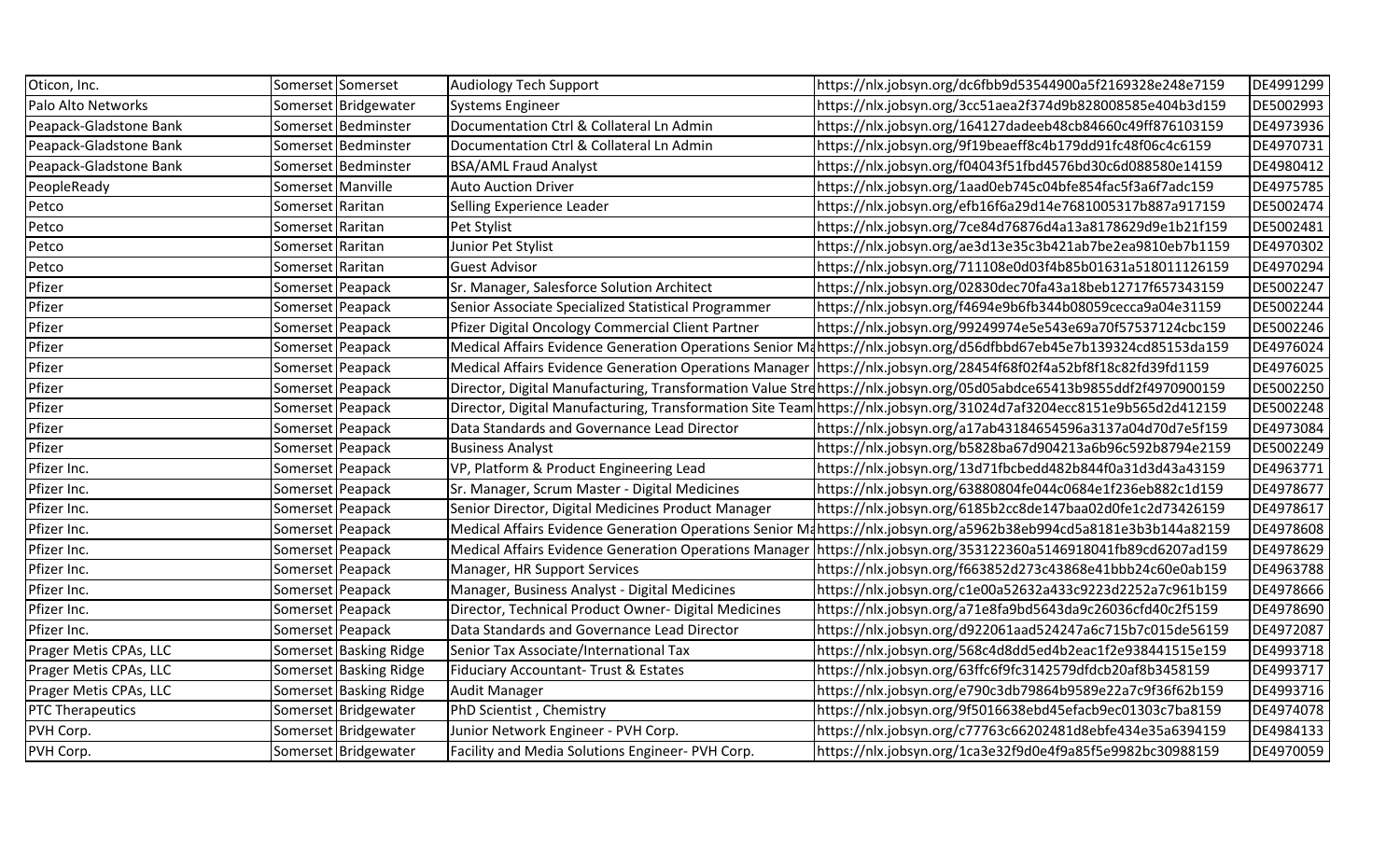| Pyramid Healthcare Inc.          |                   | Somerset Somerville     | Mental Health Associate                    | https://nlx.jobsyn.org/22bd1f246e0c48e682e16fe725d45f33159                                                       | DE4991534 |
|----------------------------------|-------------------|-------------------------|--------------------------------------------|------------------------------------------------------------------------------------------------------------------|-----------|
| Pyramid Healthcare Inc.          |                   | Somerset Somerville     | Licensed Mental Health Counselor           | https://nlx.jobsyn.org/6474efe3405e4523ad3100ad599a632c159                                                       | DE4974010 |
| Pyramid Healthcare Inc.          |                   | Somerset Somerville     | <b>Adult Chemical Dependency Therapist</b> | https://nlx.jobsyn.org/9a3ae75108ce4a0388a4f884f8cbde0c159                                                       | DE4973999 |
| Pyramid Healthcare Inc.          |                   | Somerset Somerville     | Adolescent Psychiatric Therapist           | https://nlx.jobsyn.org/90c507286c52415e9df5a9e8fbd2d27a159                                                       | DE4999430 |
| Qualcomm                         |                   | Somerset Bridgewater    | Finance Manager - M&A Finance Integration  | https://nlx.jobsyn.org/71809e1213ad46a19def2b3b581868c3159                                                       | DE4995225 |
| QuickChek                        |                   | Somerset Somerset       | Team Member - Part Time                    | https://nlx.jobsyn.org/e43285b8538a459088753d70aa33a941159                                                       | DE4965715 |
| QuickChek                        |                   | Somerset Somerset       | Team Member - Part Time                    | https://nlx.jobsyn.org/52b7f33e6ff2430ea057c7710a69ab0f159                                                       | DE4965714 |
| QuickChek                        |                   | Somerset Somerset       | Gas Attendant - Part Time                  | https://nlx.jobsyn.org/50e6dddc06aa46528b7c839cb1230177159                                                       | DE4965735 |
| QuickChek                        | Somerset Raritan  |                         | Team Member - Part Time                    | https://nlx.jobsyn.org/c0d27eab8a414e66b145b19a8819259e159                                                       | DE5001501 |
| QuickChek                        | Somerset Raritan  |                         | Team Member - Part Time                    | https://nlx.jobsyn.org/e322c0872761442cb9affcc7f864c6c6159                                                       | DE5001497 |
| QuickChek                        | Somerset Raritan  |                         | Team Member - Full Time                    | https://nlx.jobsyn.org/76f326c811e141b5b9736a602de65493159                                                       | DE5001500 |
| QuickChek                        |                   | Somerset MANVILLE       | Team Member - Part Time                    | https://nlx.jobsyn.org/de949270e19146298a86a2ac9139800c159                                                       | DE5001316 |
| QuickChek                        |                   | Somerset HILLSBOROUGH   | Team Member - Part Time                    | https://nlx.jobsyn.org/ee3248ae8c224a329add6407ad47c559159                                                       | DE5001317 |
| QuickChek                        |                   | Somerset BRIDGEWATER    | Team Member - Part Time                    | https://nlx.jobsyn.org/5c0be2731547447a92892f37c997971c159                                                       | DE5002194 |
| QuickChek                        |                   | Somerset BEDMINSTER     | Team Member - Full Time                    | https://nlx.jobsyn.org/397f51d4383147c5b87c5f967f3d470a159                                                       | DE5002193 |
| QuickChek                        |                   | Somerset BEDMINSTER     | Food Service Associate - Part Time         | https://nlx.jobsyn.org/263284fda4d346d1ac9d08343fb01555159                                                       | DE5002192 |
| Rackspace US, Inc.               |                   | Somerset Somerset       | DC Ops Technician II                       | https://nlx.jobsyn.org/ecb73fb9e2e043c9aa8603d097b07f7c159                                                       | DE4991362 |
| Randstad US                      | Somerset   warren |                         | insurance claims business systems analyst  | https://nlx.jobsyn.org/c020ca6588124f7abb432040d8af219f159                                                       | DE4984095 |
| Randstad US                      |                   | Somerset somerset       | government it sales (fully remote)         | https://nlx.jobsyn.org/2f882a4a074342f4993fd5a7ccdd70cf159                                                       | DE4985893 |
| Randstad US                      |                   | Somerset liberty corner | executive desktop support                  | https://nlx.jobsyn.org/76e4fff0634b4194bed4f6484326f861159                                                       | DE4995284 |
| Randstad US                      |                   | Somerset bridgewater    | regulatory affairs operations              | https://nlx.jobsyn.org/a3cac76c72194ae9af0dcc9a55c1f84b159                                                       | DE4985913 |
| Randstad US                      |                   | Somerset bridgewater    | information systems analyst                | https://nlx.jobsyn.org/9ee6901071cb49bb8c8371a00d74f400159                                                       | DE4970794 |
| Randstad US                      |                   | Somerset basking ridge  | technical product owner                    | https://nlx.jobsyn.org/7d5176856fe44789b92adba9be6e3d29159                                                       | DE4969810 |
| Randstad US                      |                   | Somerset basking ridge  | senior, network project manager            | https://nlx.jobsyn.org/e82fdb32d10b41c296f758dd9306d9de159                                                       | DE4969798 |
| Randstad US                      |                   | Somerset basking ridge  | senior network full stack developer        | https://nlx.jobsyn.org/06803e848ff245c6b30651b757c0e065159                                                       | DE4969808 |
| Randstad US                      |                   | Somerset basking ridge  | senior network full stack developer        | https://nlx.jobsyn.org/81fed386c3f74124945971373976524c159                                                       | DE4969803 |
| Randstad US                      |                   | Somerset basking ridge  | senior network full stack developer        | https://nlx.jobsyn.org/292d5bc0e40c4fdebda8b2061e92ce75159                                                       | DE4969800 |
| Randstad US                      |                   | Somerset basking ridge  | senior network full stack developer        | https://nlx.jobsyn.org/44d82601dcdc4364a28da003dc6e3aa4159                                                       | DE4969796 |
| <b>Regeneron Pharmaceuticals</b> |                   | Somerset Basking Ridge  |                                            | Sr. Manager, Gloval Development Process & Procedures Qhttps://nlx.jobsyn.org/22e7fb16f7524fe99553b9c9ecd5db24159 | DE5001765 |
| <b>Regeneron Pharmaceuticals</b> |                   | Somerset Basking Ridge  | <b>Sr Statistical Programmer</b>           | https://nlx.jobsyn.org/c2e6cb4c1f48466cae4d9b9f5c2a0e80159                                                       | DE4983755 |
| <b>Regeneron Pharmaceuticals</b> |                   | Somerset Basking Ridge  | Editor                                     | https://nlx.jobsyn.org/2bdecf0108f342ef89f123812141fa5e159                                                       | DE4969828 |
| Regeneron Pharmaceuticals        |                   | Somerset Basking Ridge  | Director, Global Patient Safety (Oncology) | https://nlx.jobsyn.org/2ee1106d21b143dc940628719884eeca159                                                       | DE4983754 |
| Robert Half                      |                   | Somerset Somerset       | <b>Bilingual French Recruiter</b>          | https://nlx.jobsyn.org/99d8ac38b19540588f541e80d4898a56159                                                       | DE4986949 |
| Robert Half                      |                   | Somerset Hillsborough   | Tax Staff - Corporate                      | https://nlx.jobsyn.org/650666a51f93444db095b18ed83a9752159                                                       | DE5001989 |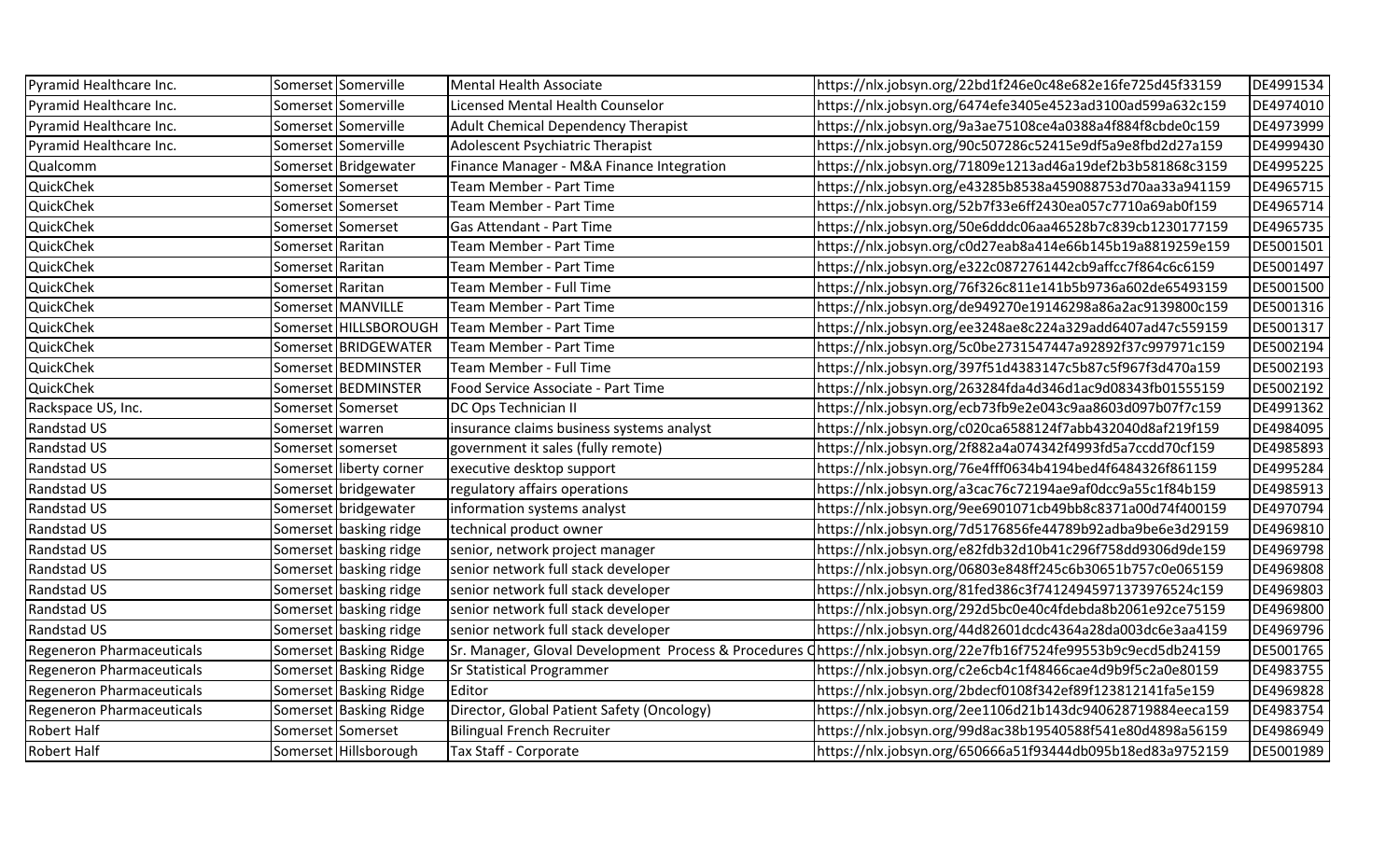| <b>Robert Half</b>        | Somerset Hillsborough  | <b>HR Recruiter</b>                            | https://nlx.jobsyn.org/75e5c0869306491b9cd46fbc97d7cf71159                                                           | DE4994250 |
|---------------------------|------------------------|------------------------------------------------|----------------------------------------------------------------------------------------------------------------------|-----------|
| Robert Half               | Somerset Bridgewater   | <b>Expense Analyst</b>                         | https://nlx.jobsyn.org/9859fdbe2ef14887b6499a768bc5b9cd159                                                           | DE4977384 |
| Robert Half               | Somerset Bridgewater   | Event Coordinator/Administrative Assistant     | https://nlx.jobsyn.org/1eb5050f2e59469081e9c372d4d259c1159                                                           | DE4986945 |
| Robert Half               | Somerset Bridgewater   | <b>Collections Specialist</b>                  | https://nlx.jobsyn.org/a143756bbcab461bbb36e993e1a462bd159                                                           | DE4986970 |
| <b>Robert Half</b>        | Somerset Bridgewater   | Bookkeeper                                     | https://nlx.jobsyn.org/d4bbffd73ac6406f9cdf4a5c2dc7d7eb159                                                           | DE5004079 |
| Robert Half               | Somerset Bridgewater   | <b>Billing and Customer Service Specialist</b> | https://nlx.jobsyn.org/cea72be97826437f9faeb1721eed8daa159                                                           | DE4986950 |
| <b>Robert Half</b>        | Somerset Bridgewater   | Benefits & Compensation Manager                | https://nlx.jobsyn.org/701cc6deef1e42f7aacb72213ab53dbd159                                                           | DE4966970 |
| Robert Half               | Somerset Bridgewater   | <b>Accounting Clerk</b>                        | https://nlx.jobsyn.org/f6594db50952405c88ffdaafb576726b159                                                           | DE4971355 |
| Robert Half               | Somerset Branchburg    | <b>IT Support Specialist</b>                   | https://nlx.jobsyn.org/bcba80ece9944ce7b4deb5b4f6c9f6ef159                                                           | DE5004045 |
| Robert Half               | Somerset Bedminster    | Sales Audit Analyst                            | https://nlx.jobsyn.org/53d74e02899e42e4afc5262c6afca0d4159                                                           | DE5004055 |
| Robert Half               | Somerset Bedminster    | Accountant - Entry Level                       | https://nlx.jobsyn.org/5bba7ec954404bcb994cb0eae682da36159                                                           | DE4977391 |
| Robert Half               | Somerset Basking Ridge | <b>Customer Service Representative</b>         | https://nlx.jobsyn.org/33bf4eafb79f4827b3d69685172bb84c159                                                           | DE4975898 |
| Roche Holdings Inc.       | Somerset Somerville    | Senior Lab Technician - Dayshift               | https://nlx.jobsyn.org/4b6c45077e034b7fbe21436aa9329488159                                                           | DE4980442 |
| Roche Holdings Inc.       | Somerset Somerville    | Scientist                                      | https://nlx.jobsyn.org/d68cb1da85384214accb5c7bb26c299a159                                                           | DE4999303 |
| Roche Holdings Inc.       | Somerset Somerville    |                                                | Quality Operations Technician - Environmental Montioringhttps://nlx.jobsyn.org/950084f340d44ab781c6aa78b2b259ed159   | DE4991358 |
| Roche Holdings Inc.       | Somerset Somerville    |                                                | Production Technician (Th-Sat 6pm-7am) - Filling (Diag Techttps://nlx.jobsyn.org/d94d0b7b027a42dbbd90f0d5086f686e159 | DE4991415 |
| Roche Holdings Inc.       | Somerset Somerville    | Diagnostic Technician Associate                | https://nlx.jobsyn.org/9283feb85cb047359093e87c5818a42b159                                                           | DE4980367 |
| Roche Holdings Inc.       | Somerset Somerville    | Diagnostic Technician Associate                | https://nlx.jobsyn.org/c737b12fe95044939684a4c04384bb1a159                                                           | DE4964032 |
| <b>RWJBarnabas Health</b> | Somerset Somerville    | <b>Support Aide</b>                            | https://nlx.jobsyn.org/ae2b22323da94507afa488aac74c8fdd159                                                           | DE4966617 |
| <b>RWJBarnabas Health</b> | Somerset Somerville    | <b>Support Aide</b>                            | https://nlx.jobsyn.org/edb5d5b6b6814710a83a897e8ea1d970159                                                           | DE4966558 |
| <b>RWJBarnabas Health</b> | Somerset Somerville    | Social Worker                                  | https://nlx.jobsyn.org/146f45b2e1e34ee78379b1ee154a80fa159                                                           | DE5003502 |
| <b>RWJBarnabas Health</b> | Somerset Somerville    | <b>RN</b>                                      | https://nlx.jobsyn.org/93922482c9634492b4515271e11b9c4a159                                                           | DE5003514 |
| <b>RWJBarnabas Health</b> | Somerset Somerville    | <b>RN</b>                                      | https://nlx.jobsyn.org/ac5b0e0c3a59463f907981e230abff1b159                                                           | DE5003509 |
| <b>RWJBarnabas Health</b> | Somerset Somerville    | <b>RN</b>                                      | https://nlx.jobsyn.org/01091865339f4852943e3310aa9c511f159                                                           | DE5003494 |
| <b>RWJBarnabas Health</b> | Somerset Somerville    | <b>RN</b>                                      | https://nlx.jobsyn.org/4111218fe6ff481aa8b9c8180a5f0a36159                                                           | DE4966596 |
| <b>RWJBarnabas Health</b> | Somerset Somerville    | <b>RN</b>                                      | https://nlx.jobsyn.org/0ab4b5bcfee645709c5b20123c6e4d36159                                                           | DE4966591 |
| <b>RWJBarnabas Health</b> | Somerset Somerville    | Physician Assistant                            | https://nlx.jobsyn.org/99c472817bb24ab48ce11af3b182f4cc159                                                           | DE5003486 |
| <b>RWJBarnabas Health</b> | Somerset Somerville    | <b>Phlebotomy Supervisor</b>                   | https://nlx.jobsyn.org/c121cb38fbb34e63aba1e9f5807495c1159                                                           | DE4971012 |
| <b>RWJBarnabas Health</b> | Somerset Somerville    | Phlebotomist                                   | https://nlx.jobsyn.org/f43a527cd0704727a3ef16123c2129b2159                                                           | DE4986241 |
| <b>RWJBarnabas Health</b> | Somerset Somerville    | Phlebotomist                                   | https://nlx.jobsyn.org/29482d8bfe5c439cb6abb1e4ebb63fed159                                                           | DE4986221 |
| <b>RWJBarnabas Health</b> | Somerset Somerville    | Phlebotomist                                   | https://nlx.jobsyn.org/6afd1e93ac9148dcaf54ad32d9cd864a159                                                           | DE4986215 |
| <b>RWJBarnabas Health</b> | Somerset Somerville    | Pharmacist                                     | https://nlx.jobsyn.org/c7261134050b4955afd7f407d9343290159                                                           | DE4986231 |
| <b>RWJBarnabas Health</b> | Somerset Somerville    | <b>PD RN</b>                                   | https://nlx.jobsyn.org/634eb410c4a64c2b893f90dd84854131159                                                           | DE5003513 |
| <b>RWJBarnabas Health</b> | Somerset Somerville    | <b>Patient Representative</b>                  | https://nlx.jobsyn.org/0f6384af74544d7eb89d38d556d5609c159                                                           | DE4971013 |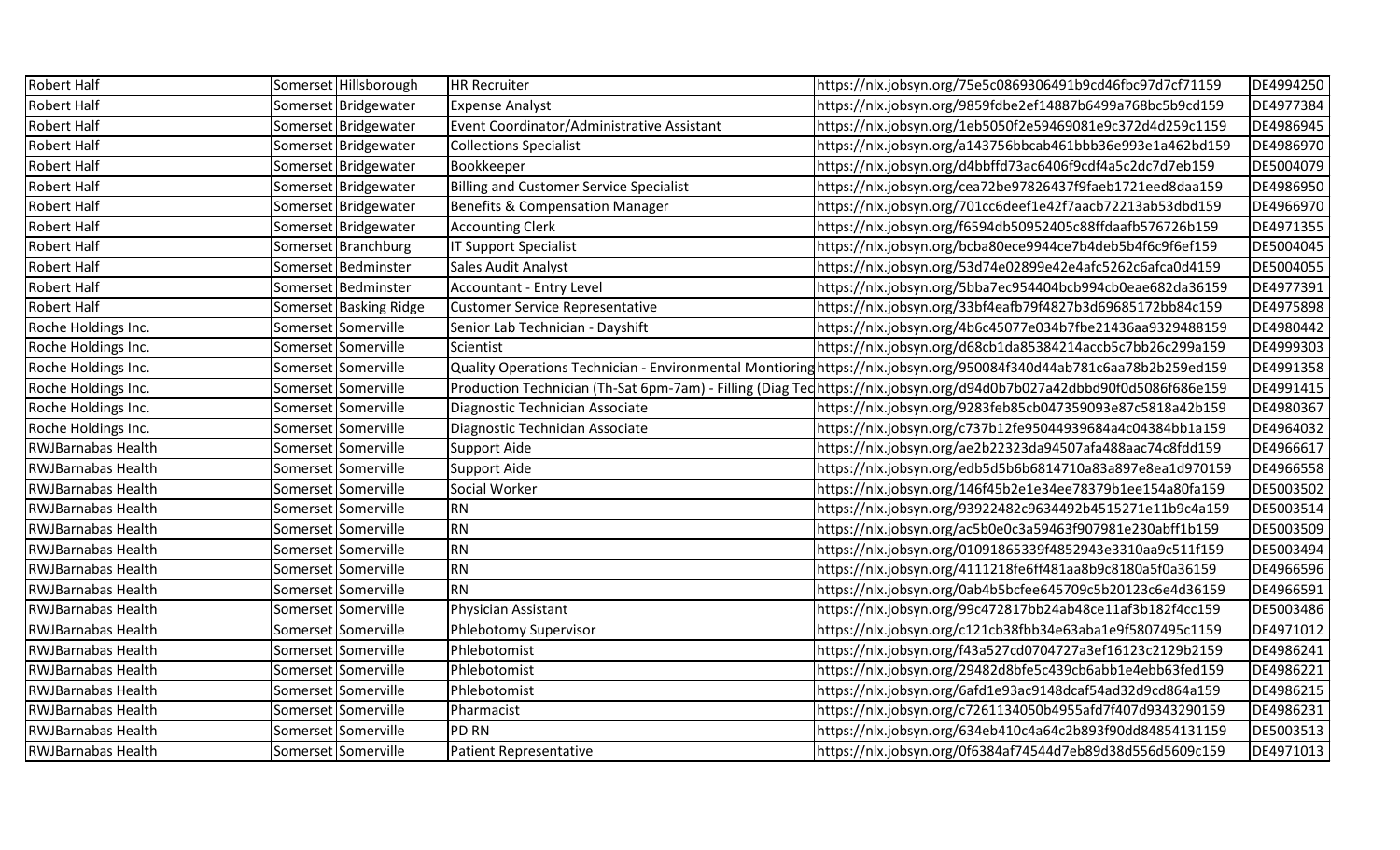| <b>RWJBarnabas Health</b> | Somerset Somerville | <b>Patient Access Representative</b> | https://nlx.jobsyn.org/89164a8e16eb4911ba47cd29b3ee480e159                                                             | DE4995309 |
|---------------------------|---------------------|--------------------------------------|------------------------------------------------------------------------------------------------------------------------|-----------|
| <b>RWJBarnabas Health</b> | Somerset Somerville | <b>Occupational Therapist</b>        | https://nlx.jobsyn.org/e184a7b3bc7847d28a83da6b50b18e51159                                                             | DE5003506 |
| <b>RWJBarnabas Health</b> | Somerset Somerville | <b>Occupational Therapist</b>        | https://nlx.jobsyn.org/b1a145c462a24b3a9249607127845013159                                                             | DE4966618 |
| <b>RWJBarnabas Health</b> | Somerset Somerville | Nutritionist                         | https://nlx.jobsyn.org/73a9afbc9d8948ab8525c7abbc4282bb159                                                             | DE4966603 |
| <b>RWJBarnabas Health</b> | Somerset Somerville |                                      | Medical Scribe (FT Days and FT Nights) - Emergency Medic https://nlx.jobsyn.org/324cdf1eec4a4f11a55f4a96c76722f4159    | DE4995579 |
| <b>RWJBarnabas Health</b> | Somerset Somerville |                                      | Medical Scribe (FT Days and FT Nights - Hospitalist Medicir https://nlx.jobsyn.org/5bf6f30175d94b90b58c0d6fac510833159 | DE4995570 |
| <b>RWJBarnabas Health</b> | Somerset Somerville | <b>EMT</b>                           | https://nlx.jobsyn.org/9ddcb71d9e20402c9b071a65dbdb65f8159                                                             | DE5003501 |
| <b>RWJBarnabas Health</b> | Somerset Somerville | Director of Employee Experience      | https://nlx.jobsyn.org/3429a6d22ab64a2a903e4894ba0b515a159                                                             | DE5003511 |
| <b>RWJBarnabas Health</b> | Somerset Somerville | Diet Aide                            | https://nlx.jobsyn.org/0ed4a73ee8814c9dbbd4eb5a727cdb18159                                                             | DE4966586 |
| <b>RWJBarnabas Health</b> | Somerset Somerville | Crisis Worker                        | https://nlx.jobsyn.org/41978a2e587b41baa7c5bfa1398dabd6159                                                             | DE5003512 |
| <b>RWJBarnabas Health</b> | Somerset Somerville | Crisis Worker                        | https://nlx.jobsyn.org/d93f8209a3524519b4dd1691f31f5335159                                                             | DE5003488 |
| <b>RWJBarnabas Health</b> | Somerset Somerville | <b>Clinical Educator</b>             | https://nlx.jobsyn.org/2d5135e4f2df4a678537ac05fbb309b5159                                                             | DE5003493 |
| <b>RWJBarnabas Health</b> | Somerset Somerville | Clinical Care Technician             | https://nlx.jobsyn.org/9395919bff8f4d308c29416f72f6b48a159                                                             | DE5003504 |
| <b>RWJBarnabas Health</b> | Somerset Somerville | <b>Clinical Care Technician</b>      | https://nlx.jobsyn.org/21c9eed51811430ab8575d4d98df56d9159                                                             | DE5003503 |
| <b>RWJBarnabas Health</b> | Somerset Somerville | Clinical Care Technician             | https://nlx.jobsyn.org/e49e82a5361548218387454c6a14cf71159                                                             | DE5003492 |
| <b>RWJBarnabas Health</b> | Somerset Somerville | <b>Clinical Care Technician</b>      | https://nlx.jobsyn.org/144d5c7bb6294a2cab88826a411a8ab6159                                                             | DE5003491 |
| <b>RWJBarnabas Health</b> | Somerset Somerville | Clinical Care Technician             | https://nlx.jobsyn.org/d259514fc1f04ecdbf516ab358c3af53159                                                             | DE5003489 |
| <b>RWJBarnabas Health</b> | Somerset Somerville | Clinical Care Technician             | https://nlx.jobsyn.org/b89a3f26e6a54109b89f7b545c4a93d0159                                                             | DE5003487 |
| <b>RWJBarnabas Health</b> | Somerset Somerville | Clinical Care Technician             | https://nlx.jobsyn.org/e4da088e4d024fff9eae4c0ab7d9e4b7159                                                             | DE4986242 |
| <b>RWJBarnabas Health</b> | Somerset Somerville | Clinical Care Technician             | https://nlx.jobsyn.org/7a4611bd0d9241888b4e549c75843b03159                                                             | DE4986229 |
| <b>RWJBarnabas Health</b> | Somerset Somerville | <b>Clinical Care Technician</b>      | https://nlx.jobsyn.org/a46f9f5c3e124423a8870bc2475e9ebf159                                                             | DE4986227 |
| <b>RWJBarnabas Health</b> | Somerset Somerville | Clinical Care Technician             | https://nlx.jobsyn.org/6ca7dc1ff1a04027a39469e3fe2711f7159                                                             | DE4986226 |
| <b>RWJBarnabas Health</b> | Somerset Somerville | Clinical Care Technician             | https://nlx.jobsyn.org/822909e9178f404c8ebc69540b88db77159                                                             | DE4986223 |
| <b>RWJBarnabas Health</b> | Somerset Somerville | Clinical Care Technician             | https://nlx.jobsyn.org/72879741053f4bdda9cb77bd128286ba159                                                             | DE4986217 |
| <b>RWJBarnabas Health</b> | Somerset Somerville | Clinical Care Technician             | https://nlx.jobsyn.org/731946cc478b4ad3896f83e0b1d81343159                                                             | DE4986213 |
| <b>RWJBarnabas Health</b> | Somerset Somerville | <b>Clinical Care Technician</b>      | https://nlx.jobsyn.org/5521f71087d74643864a7711c8f9c609159                                                             | DE4986178 |
| <b>RWJBarnabas Health</b> | Somerset Somerville | Clinical Care Technician             | https://nlx.jobsyn.org/bc85e8f75b934ff58478b1b09776c0d2159                                                             | DE4986166 |
| <b>RWJBarnabas Health</b> | Somerset Somerville | Clinical Care Technician             | https://nlx.jobsyn.org/8f64795749f642328de1cabdb81b93f2159                                                             | DE4986165 |
| <b>RWJBarnabas Health</b> | Somerset Somerville | Clinical Care Technician             | https://nlx.jobsyn.org/9d9221dd6bd746c789756c02d12709e1159                                                             | DE4966613 |
| <b>RWJBarnabas Health</b> | Somerset Somerville | <b>Chemistry Supervisor</b>          | https://nlx.jobsyn.org/9f2ca2c522234d8fa797cb0eee389443159                                                             | DE4971010 |
| <b>RWJBarnabas Health</b> | Somerset Somerville | <b>Advanced Practice Nurse</b>       | https://nlx.jobsyn.org/f20c0cef04bf45df82a765ef9459dc96159                                                             | DE5003498 |
| <b>RWJBarnabas Health</b> | Somerset Somerville | <b>Adjunct Therapist</b>             | https://nlx.jobsyn.org/93f4f755cd68447097fc7d65afc1f144159                                                             | DE5003505 |
| <b>RWJBarnabas Health</b> | Somerset Somerset   | Supervisor                           | https://nlx.jobsyn.org/b84361430c0147cd97f226361bbc5771159                                                             | DE4995558 |
| <b>RWJBarnabas Health</b> | Somerset Somerset   | Supervisor                           | https://nlx.jobsyn.org/a5a8727ab5f34231ad4e9b0596510ff2159                                                             | DE4995557 |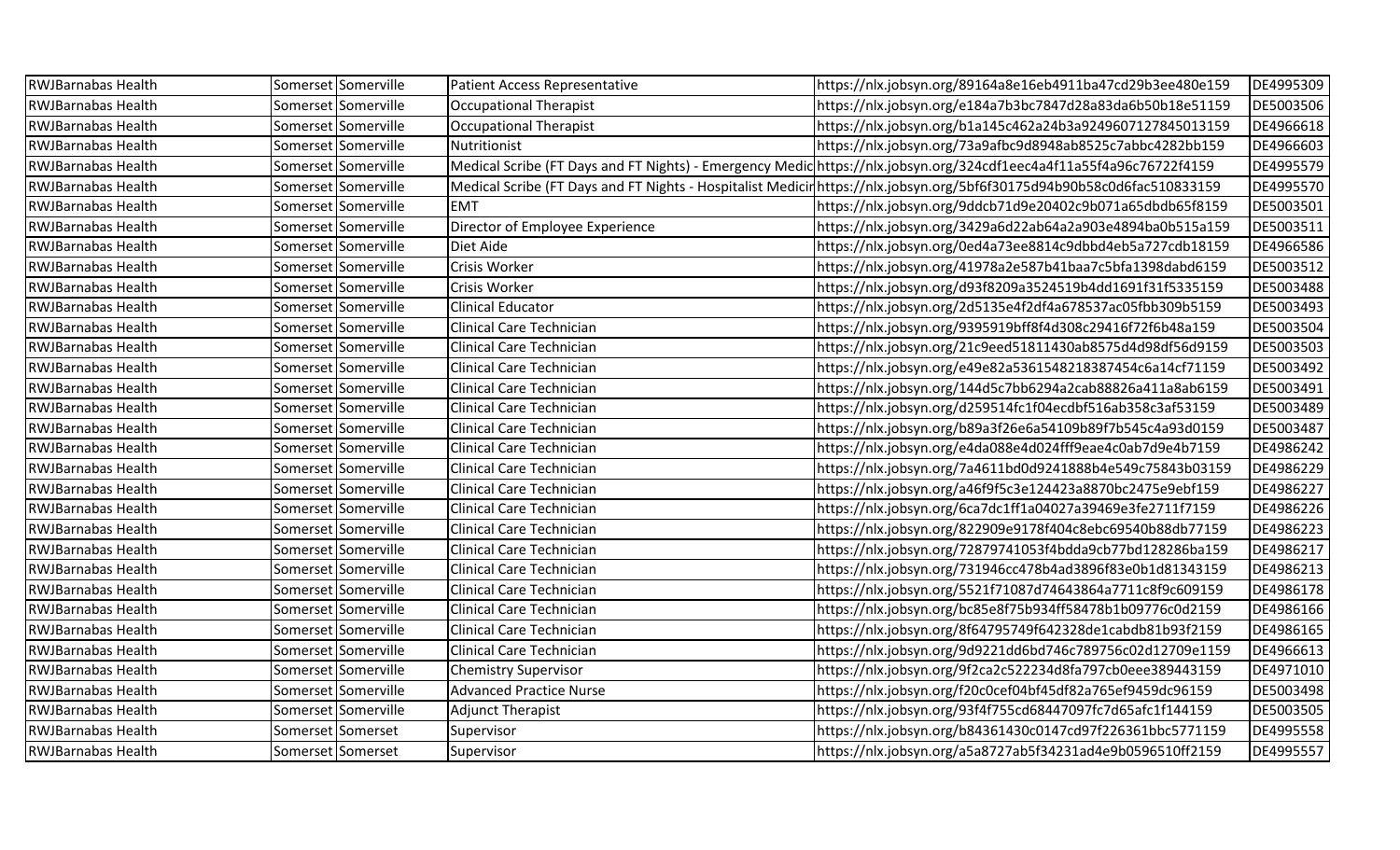| <b>RWJBarnabas Health</b>         | Somerset Somerset   | Supervisor                                                | https://nlx.jobsyn.org/205d6bc1f2144507aeeb478c331dadd6159                                                            | DE4995307 |
|-----------------------------------|---------------------|-----------------------------------------------------------|-----------------------------------------------------------------------------------------------------------------------|-----------|
| Saint Barnabas Health Care System | Somerset Somerville | Support Aide                                              | https://nlx.jobsyn.org/e3e8ee415c6a482894eddc407d973ea7159                                                            | DE4963970 |
| Saint Barnabas Health Care System | Somerset Somerville | <b>Support Aide</b>                                       | https://nlx.jobsyn.org/45f66edbdaa54e539cf4b014eb092788159                                                            | DE4963965 |
| Saint Barnabas Health Care System | Somerset Somerville | <b>RN</b>                                                 | https://nlx.jobsyn.org/39490e90062a4d2ca7e53b2bb8c2f2a7159                                                            | DE4963913 |
| Saint Barnabas Health Care System | Somerset Somerville | <b>RN</b>                                                 | https://nlx.jobsyn.org/91bf6dc358cc415ca5d3ad261e0e5f52159                                                            | DE4963912 |
| Saint Barnabas Health Care System | Somerset Somerville | <b>Respiratory Therapist Reg</b>                          | https://nlx.jobsyn.org/90892fea4ee24746a86afa3aff10d8b7159                                                            | DE4980381 |
| Saint Barnabas Health Care System | Somerset Somerville | Registered Nurse (RN) Telemetry, PT, Days                 | https://nlx.jobsyn.org/fb2db3bb28234263b668ab8472a6391a159                                                            | DE5006905 |
| Saint Barnabas Health Care System | Somerset Somerville | Registered Nurse (RN) - Per Diem, Days, Operating Room    | https://nlx.jobsyn.org/e69e065ad7a145659c7e8d8edd6c7ae0159                                                            | DE4991545 |
| Saint Barnabas Health Care System | Somerset Somerville | Registered Nurse (RN) - Per Diem, Days                    | https://nlx.jobsyn.org/769cfc9118494d27a4f2423a9cd0a74a159                                                            | DE5006854 |
| Saint Barnabas Health Care System | Somerset Somerville | Registered Nurse (RN) - Part-Time, Nights, Crisis Unit    | https://nlx.jobsyn.org/c50c8f8b49ab4f3390afe0b66cfb12cf159                                                            | DE5006934 |
| Saint Barnabas Health Care System | Somerset Somerville | Registered Nurse (RN) - Part-Time Nights                  | https://nlx.jobsyn.org/d4ced3b087fa4a92b1f1326980ffcb8a159                                                            | DE4968601 |
| Saint Barnabas Health Care System | Somerset Somerville | <b>Radiation Therapist</b>                                | https://nlx.jobsyn.org/7cf5159fd4664d30adeba9acaa9d35b0159                                                            | DE5006933 |
| Saint Barnabas Health Care System | Somerset Somerville | Phlebotomy Supervisor                                     | https://nlx.jobsyn.org/b8f6d871bb104f74b612e64130f9367e159                                                            | DE4974043 |
| Saint Barnabas Health Care System | Somerset Somerville | Phlebotomist                                              | https://nlx.jobsyn.org/c2a62d1a64624035bbe03ab59d328e43159                                                            | DE4980535 |
| Saint Barnabas Health Care System | Somerset Somerville | Phlebotomist                                              | https://nlx.jobsyn.org/79d92dc66f994b80a6f963d8ecd94161159                                                            | DE4980534 |
| Saint Barnabas Health Care System | Somerset Somerville | Phlebotomist                                              | https://nlx.jobsyn.org/74a02e1d691746fa8717874e916f7d6b159                                                            | DE4980526 |
| Saint Barnabas Health Care System | Somerset Somerville | Pharmacist                                                | https://nlx.jobsyn.org/bab09f1969374932b9a301697638fcf6159                                                            | DE4980639 |
| Saint Barnabas Health Care System | Somerset Somerville | Patient Services Rep (FT) Access Medical - Branchburg, NJ | https://nlx.jobsyn.org/efc25d4179ce4c06af8e241aa71a7bb8159                                                            | DE4991320 |
| Saint Barnabas Health Care System | Somerset Somerville | <b>Patient Representative</b>                             | https://nlx.jobsyn.org/ffb57fce5aa347609274552be835d1e5159                                                            | DE4973903 |
| Saint Barnabas Health Care System | Somerset Somerville | <b>Patient Access Representative</b>                      | https://nlx.jobsyn.org/65a907f0621d447b8b2c68b86939cc11159                                                            | DE4999492 |
| Saint Barnabas Health Care System | Somerset Somerville | <b>Occupational Therapist</b>                             | https://nlx.jobsyn.org/94324e15b4f84595929f45bf733de6d3159                                                            | DE4963925 |
| Saint Barnabas Health Care System | Somerset Somerville | Nutritionist                                              | https://nlx.jobsyn.org/2de86962b04b43c4ba90d135c37c286f159                                                            | DE4964001 |
| Saint Barnabas Health Care System | Somerset Somerville | <b>Nursing Supervisor</b>                                 | https://nlx.jobsyn.org/9f5b85e3b0ed49e2ad593244ae1249b2159                                                            | DE4974067 |
| Saint Barnabas Health Care System | Somerset Somerville | <b>Monitor Technician</b>                                 | https://nlx.jobsyn.org/f5d5bb52d3774accbeca540002914411159                                                            | DE4973976 |
| Saint Barnabas Health Care System | Somerset Somerville | Monitor Technician                                        | https://nlx.jobsyn.org/1034015ca5144251924a21ed17bf265b159                                                            | DE4973975 |
| Saint Barnabas Health Care System | Somerset Somerville |                                                           | Medical Scribe (FT Days and FT Nights) - Emergency Medic https://nlx.jobsyn.org/dbadc530bfba49b8922dfb1bd7389f27159   | DE4999459 |
| Saint Barnabas Health Care System | Somerset Somerville |                                                           | Medical Scribe (FT Days and FT Nights - Hospitalist Medicinhttps://nlx.jobsyn.org/e9c5f6b668b046fe9a740684bed98d61159 | DE4999403 |
| Saint Barnabas Health Care System | Somerset Somerville | Diet Aide                                                 | https://nlx.jobsyn.org/55c771d6250946beb4c8eaa376c4776d159                                                            | DE4964025 |
| Saint Barnabas Health Care System | Somerset Somerville | Crisis Worker                                             | https://nlx.jobsyn.org/e165c8e9434141e2afa6c85467625bce159                                                            | DE4964018 |
| Saint Barnabas Health Care System | Somerset Somerville | Clinical Care Technician                                  | https://nlx.jobsyn.org/a7629f7406e84b5d8d67cf60f24e66b2159                                                            | DE4980634 |
| Saint Barnabas Health Care System | Somerset Somerville | Clinical Care Technician                                  | https://nlx.jobsyn.org/aa3ad9c3233941db9afaf3abe8bf79bf159                                                            | DE4980633 |
| Saint Barnabas Health Care System | Somerset Somerville | Clinical Care Technician                                  | https://nlx.jobsyn.org/3016bae4aa2d46be9fff37fa04770491159                                                            | DE4980620 |
| Saint Barnabas Health Care System | Somerset Somerville | Clinical Care Technician                                  | https://nlx.jobsyn.org/1504bcfcfd0e4bcdb49a075a96801230159                                                            | DE4980600 |
| Saint Barnabas Health Care System | Somerset Somerville | Clinical Care Technician                                  | https://nlx.jobsyn.org/0be4a92d55344e4e8232e31121cd1ae9159                                                            | DE4980546 |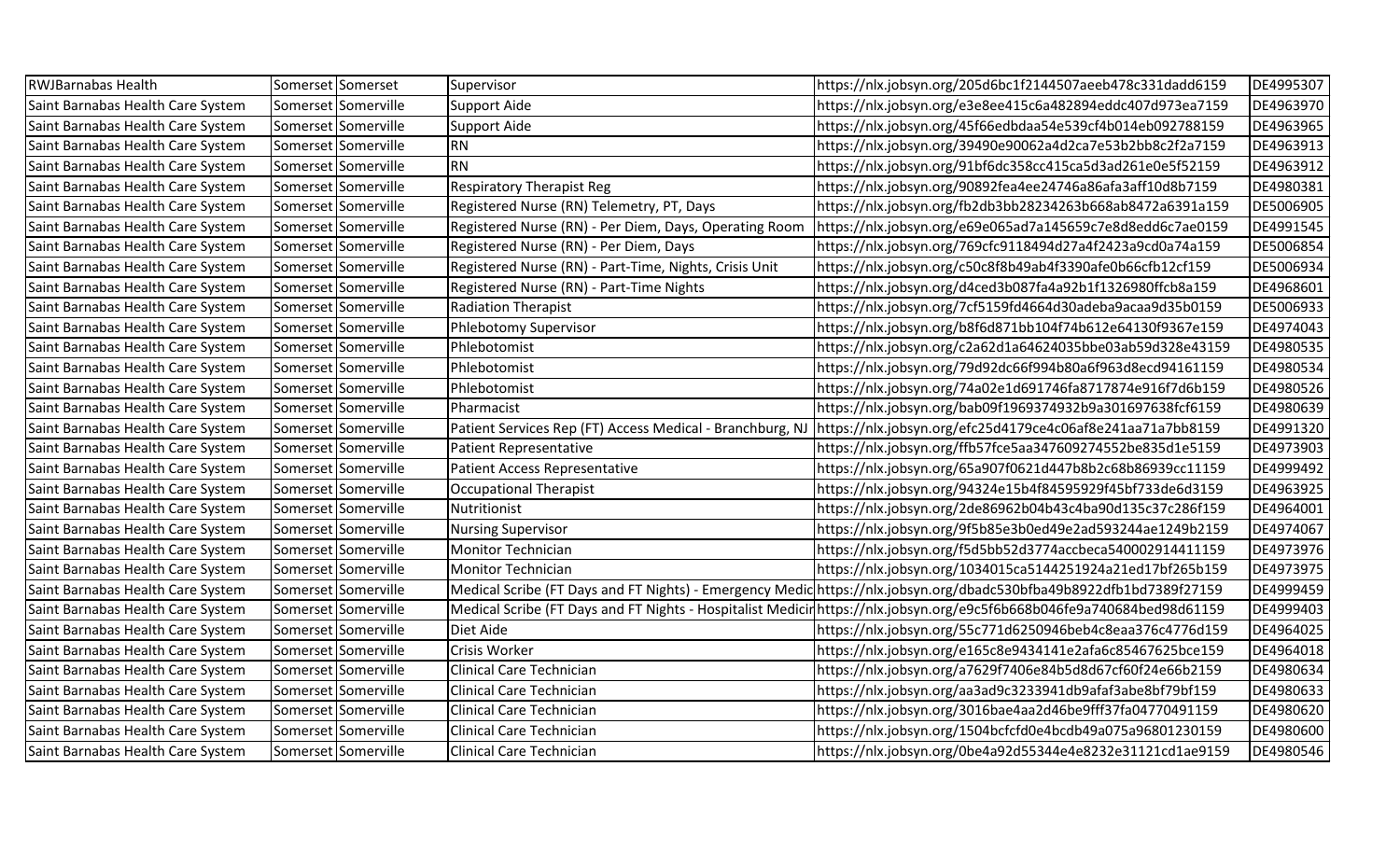| Saint Barnabas Health Care System | Somerset Somerville    | Clinical Care Technician                              | https://nlx.jobsyn.org/5a04c0c4975e41a68df9609f9358f358159                                                         | DE4980545 |
|-----------------------------------|------------------------|-------------------------------------------------------|--------------------------------------------------------------------------------------------------------------------|-----------|
| Saint Barnabas Health Care System | Somerset Somerville    | Clinical Care Technician                              | https://nlx.jobsyn.org/2b4e2031f7e54afeace5780adb0fa5d3159                                                         | DE4980544 |
| Saint Barnabas Health Care System | Somerset Somerville    | <b>Clinical Care Technician</b>                       | https://nlx.jobsyn.org/a5cce70c8c274d66a65905e6141f2ade159                                                         | DE4980543 |
| Saint Barnabas Health Care System | Somerset Somerville    | Clinical Care Technician                              | https://nlx.jobsyn.org/83b1bacbebc84bb3b9017b52e41ecab4159                                                         | DE4980542 |
| Saint Barnabas Health Care System | Somerset Somerville    | Clinical Care Technician                              | https://nlx.jobsyn.org/e73da720b5844be588eeb337c8936f3b159                                                         | DE4980533 |
| Saint Barnabas Health Care System | Somerset Somerville    | Clinical Care Technician                              | https://nlx.jobsyn.org/99555c2c3dbf4b348016598a2469484d159                                                         | DE4980532 |
| Saint Barnabas Health Care System | Somerset Somerville    | Clinical Care Technician                              | https://nlx.jobsyn.org/b88d19c8fc8b4827b2d0696a456ac0a6159                                                         | DE4964026 |
| Saint Barnabas Health Care System | Somerset Somerville    | <b>Chemistry Supervisor</b>                           | https://nlx.jobsyn.org/6d2fdeea27fa479fbc6c08c002ab850e159                                                         | DE4973991 |
| Saint Barnabas Health Care System | Somerset Somerville    | <b>Boiler Operator Blue Seal</b>                      | https://nlx.jobsyn.org/86c7f8aa6b024fdd8eb22b6fd16fbcab159                                                         | DE4980402 |
| Saint Barnabas Health Care System | Somerset Somerville    | <b>Boiler Operator Blue Seal</b>                      | https://nlx.jobsyn.org/f5bc8314f94644f1976ad9dd14c75067159                                                         | DE4980401 |
| Sanofi Group                      | Somerset Bridgewater   | <b>Special Markets Specialist</b>                     | https://nlx.jobsyn.org/04cf0e0901704aeda759f2542de8e4b8159                                                         | DE4977084 |
| Sanofi Group                      | Somerset Bridgewater   |                                                       | Regional Systems Manager, Global Medical Information On https://nlx.jobsyn.org/a806dd85e392484ab78285600f8d23a2159 | DE4966686 |
| Sanofi Group                      | Somerset Bridgewater   | Manager, Managed Care Operations                      | https://nlx.jobsyn.org/877c2deed7084411a8c65b3c42f13e42159                                                         | DE4966689 |
| Sanofi Group                      | Somerset Bridgewater   | Global Post-Trial Access (PTA) Lead                   | https://nlx.jobsyn.org/d756876fa556410bbec426f8f15f79e6159                                                         | DE5003443 |
| Sanofi Group                      | Somerset Bridgewater   | Data Engineering Expert - Snowflake                   | https://nlx.jobsyn.org/ea970a6b473c4fbfbe6f6f641056bb5c159                                                         | DE4986375 |
| Sanofi Group                      | Somerset Bridgewater   | Clinical Project Leader - REMOTE                      | https://nlx.jobsyn.org/6c6c43cb21ea4e3f84ca800022c7b37d159                                                         | DE4986400 |
| Sanofi Group                      | Somerset Bridgewater   | <b>Case Quality Expert</b>                            | https://nlx.jobsyn.org/af1bff2331dd46a6aeee41ad8b81899b159                                                         | DE5003442 |
| Sanofi Group                      | Somerset Bridgewater   | Broker Manager - Central Region                       | https://nlx.jobsyn.org/4e73060ea6724c5da3fff25a2cf9acaf159                                                         | DE4977085 |
| Sanofi Group                      | Somerset Bridgewater   | Brand Lead - Digestive Health                         | https://nlx.jobsyn.org/c33a89c2786545cc85593b5f7c5bf9f8159                                                         | DE5003447 |
| Sanofi Group                      | Somerset Bridgewater   | Associate Director, Value and Access - Cardiovascular | https://nlx.jobsyn.org/b9031cb44d0e4383a725d74521a540e8159                                                         | DE4966685 |
| Sanofi Group                      | Somerset Bridgewater   | <b>Associate Director, Regulatory Affairs</b>         | https://nlx.jobsyn.org/d73439f900974653b57f5657319e5af0159                                                         | DE5003438 |
| Sanofi US Services Inc.           | Somerset Bridgewater   | Statistical Project Leader, Associate Director        | https://nlx.jobsyn.org/1141b0ab9c3044d99151a877fdc498b2159                                                         | DE4999377 |
| Sea Box, Inc.                     | Somerset Hillsborough  | Shipping and Receiving/Shop Assistant                 | https://www.seabox.com/careers                                                                                     | NJ1478165 |
| Sevita                            | Somerset Branchburg    | <b>Direct Support Professional</b>                    | https://nlx.jobsyn.org/5cb75bbcec17418b8e58dbda7dc057b6159                                                         | DE4985127 |
| Sevita                            | Somerset Branchburg    | <b>Direct Support Professional</b>                    | https://nlx.jobsyn.org/1f92f2685dae4959a9fa4af1047004e6159                                                         | DE4985126 |
| <b>Sherwin-Williams Company</b>   | Somerset Bernardsville | <b>Store Associate</b>                                | https://nlx.jobsyn.org/d4dd5aab515d4cb487252b58a418a824159                                                         | DE4988554 |
| <b>SHI International Corp</b>     | Somerset Somerset      | <b>Talent Acquisition Specialist</b>                  | https://nlx.jobsyn.org/13ab5b95d1d141d78d268f5cc0d92218159                                                         | DE4974026 |
| <b>SHI International Corp</b>     | Somerset Somerset      | Sr. Strategic Marketing Programs Manager - Apple      | https://nlx.jobsyn.org/95c964c59b8943aebd2ebd6d4c542319159                                                         | DE4973870 |
| <b>SHI International Corp</b>     | Somerset Somerset      | Presales Partner Specialist                           | https://nlx.jobsyn.org/4eaa1149714c4074a70045343660284b159                                                         | DE4973951 |
| <b>SHI International Corp</b>     | Somerset Somerset      | Manager - Apple                                       | https://nlx.jobsyn.org/75db3dcc839748299b2138d540887035159                                                         | DE4974038 |
| <b>SHI International Corp</b>     | Somerset Somerset      | <b>ITAM Consultant</b>                                | https://nlx.jobsyn.org/1295594af7b34ad68a0d798233b89eab159                                                         | DE4974003 |
| <b>SHI International Corp</b>     | Somerset Somerset      | Inside Sales Operations Admin                         | https://nlx.jobsyn.org/e7b05e76035645fca4d0f3bd9ba5cfd2159                                                         | DE4974002 |
| <b>SHI International Corp</b>     | Somerset Somerset      | Inside Account Manager                                | https://nlx.jobsyn.org/d414cca2f09346b2a5dc8b6547e92992159                                                         | DE4973987 |
| <b>SHI International Corp</b>     | Somerset Somerset      | <b>Entry Level-Purchasing Representative</b>          | https://nlx.jobsyn.org/88c2b079faa34d70999513b7672e946a159                                                         | DE4973929 |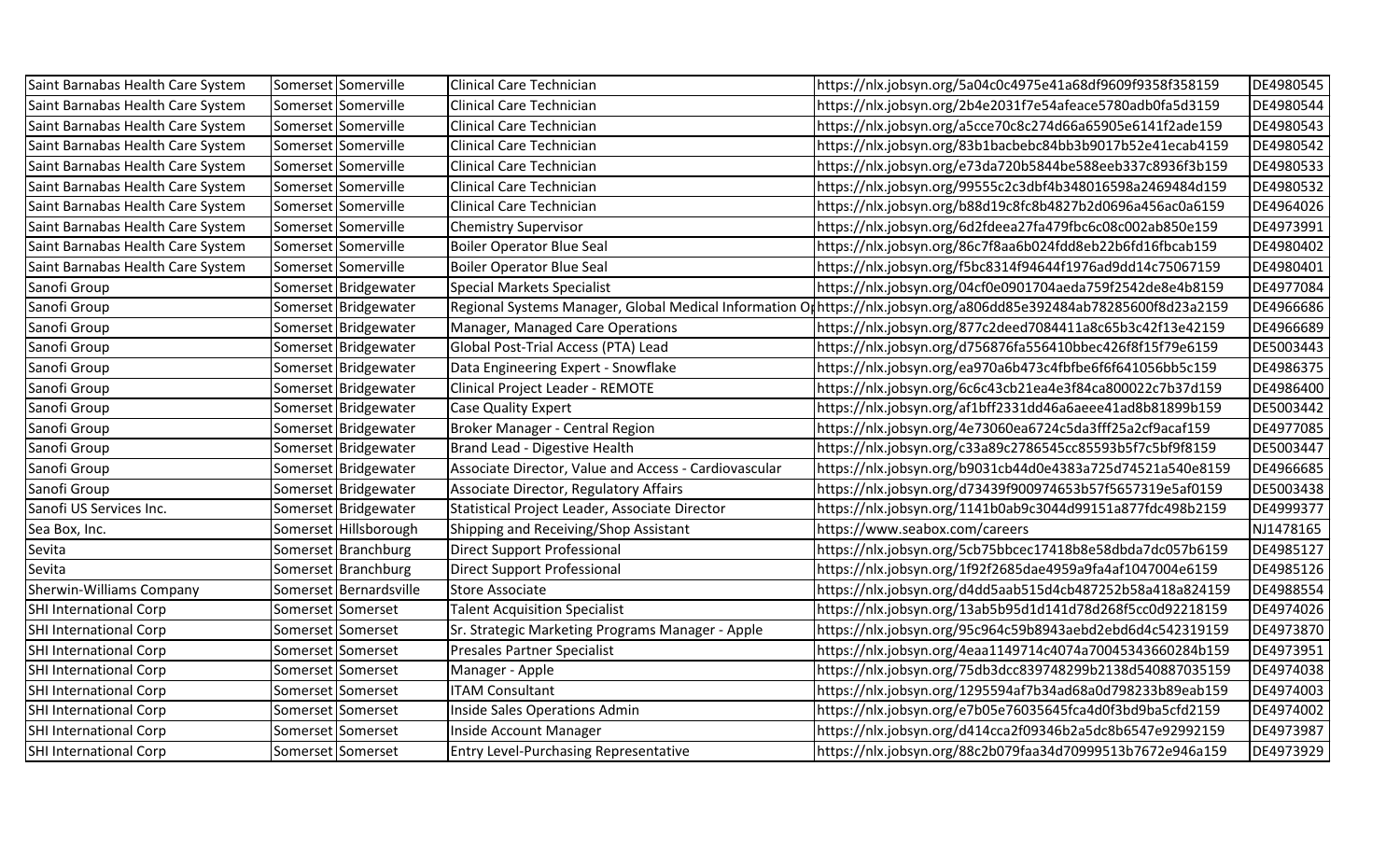| SHI International Corp                   | Somerset Somerset      | <b>Entry Level-AR Specialist</b>               | https://nlx.jobsyn.org/e2d7ebfa9f2c403ba5cd971201e02ce5159 | DE4973928 |
|------------------------------------------|------------------------|------------------------------------------------|------------------------------------------------------------|-----------|
| SHI International Corp                   | Somerset Somerset      | Entry level technology sales                   | https://nlx.jobsyn.org/fa37e531debf4c85be9bc09cb20fde2d159 | DE4974016 |
| SHI International Corp.                  | Somerset Somerset      | Technical Advisor - CyberSecurity              | https://nlx.jobsyn.org/2306a2d6bb1049a4b9fc102e0dec9812159 | DE4994333 |
| SHI International Corp.                  | Somerset Somerset      | <b>Talent Acquisition Specialist</b>           | https://nlx.jobsyn.org/0f3a2f753b1143ef955dba04ccb4eff6159 | DE4984364 |
| SHI International Corp.                  | Somerset Somerset      | Strategic Partners Software - Intern           | https://nlx.jobsyn.org/452fccecfa014c82891febca844f6c9a159 | DE4994327 |
| SHI International Corp.                  | Somerset Somerset      | PubSec Sales Manager                           | https://nlx.jobsyn.org/47489f194182426d879da7b928bbeb72159 | DE4965740 |
| SHI International Corp.                  | Somerset Somerset      | PubSec Inside Account Executive - Health Care  | https://nlx.jobsyn.org/f53cdf4ee59d41c19e3d0e332392cbc8159 | DE5002206 |
| SHI International Corp.                  | Somerset Somerset      | PubSec Inside Account Executive - Health Care  | https://nlx.jobsyn.org/67a5fe1d7f194d818fbac81119bf9564159 | DE5002204 |
| SHI International Corp.                  | Somerset Somerset      | Public Sector Inside Account Executive         | https://nlx.jobsyn.org/dd2b531d9d034e928adbb51ce60bccd0159 | DE4994330 |
| SHI International Corp.                  | Somerset Somerset      | Program Manager - IT Communications & Strategy | https://nlx.jobsyn.org/c309e2f8293b4b6481ca6c089ad350b4159 | DE4984351 |
| SHI International Corp.                  | Somerset Somerset      | Jr. Advanced Applications Analyst              | https://nlx.jobsyn.org/34591ed7933c478e98f5ad51c192687c159 | DE4984360 |
| SHI International Corp.                  | Somerset Somerset      | Inside Sales Operations Admin                  | https://nlx.jobsyn.org/4bded0eb3dee4f208e377790c18dbb2a159 | DE4984361 |
| SHI International Corp.                  | Somerset Somerset      | Inside Sales Manager                           | https://nlx.jobsyn.org/9fa2daa51003408a8122ae11a71c8da5159 | DE5002205 |
| SHI International Corp.                  | Somerset Somerset      | Inside Account Manager                         | https://nlx.jobsyn.org/a60c577eaf6a49669007f0c7c4fd83a2159 | DE4994332 |
| SHI International Corp.                  | Somerset Somerset      | Inside Account Manager                         | https://nlx.jobsyn.org/0854fb9a1a8c4e9ead1362ad0778c665159 | DE4984367 |
| SHI International Corp.                  | Somerset Somerset      | Inside Account Manager                         | https://nlx.jobsyn.org/e6df759eaf1642cd820014ef326a042d159 | DE4984366 |
| SHI International Corp.                  | Somerset Somerset      | Inside Account Manager                         | https://nlx.jobsyn.org/90dbbd21a22a4f9096867aab2ca503ce159 | DE4984353 |
| SHI International Corp.                  | Somerset Somerset      | <b>Global Account Executive</b>                | https://nlx.jobsyn.org/4d8b2cdeb857433bb6d4d3e7041e84da159 | DE4994329 |
| SHI International Corp.                  | Somerset Somerset      | Digital Partner Marketing Program Manager      | https://nlx.jobsyn.org/3caee5b09da64fa790f63038a7cd7aaf159 | DE4994331 |
| SHI International Corp.                  | Somerset Somerset      | <b>Contracts Specialist</b>                    | https://nlx.jobsyn.org/44dd541996c043909dba4076051fb3b9159 | DE4984368 |
| SHI International Corp.                  | Somerset Somerset      | <b>Contracts Administrator</b>                 | https://nlx.jobsyn.org/79251a2023f94d17863cb2fa56cfad22159 | DE4984354 |
| SHI International Corp.                  | Somerset Somerset      | <b>Cisco Annuity Operations Specialist</b>     | https://nlx.jobsyn.org/4b0bfaa13a5a4c668aa4400a613bc751159 | DE4984362 |
| SHI International Corp.                  | Somerset Somerset      | <b>AR Specialist</b>                           | https://nlx.jobsyn.org/67c673083a6848c4b2bf1d2dedbc1ef2159 | DE4984355 |
| SHI International Corp.                  | Somerset Somerset      | <b>Accounting Specialist - Services</b>        | https://nlx.jobsyn.org/7a7624b81f94453f89eb8080df5bbbe8159 | DE4984352 |
| <b>Signify North America Corporation</b> | Somerset Bridgewater   | <b>Technical Recruiter</b>                     | https://nlx.jobsyn.org/7b570e5268424d0d95592654a1a1325c159 | DE4980489 |
| <b>Signify North America Corporation</b> | Somerset Bridgewater   | Graphic Design Intern - Fall 2022              | https://nlx.jobsyn.org/c52378b1df634796a59174ab37869af8159 | DE4973950 |
| Signify North America Corporation        | Somerset Bridgewater   | Digital Marketing Intern - Fall 2022           | https://nlx.jobsyn.org/7ed2b3f35d984063ba64790b092269ac159 | DE4980346 |
| Sodexo                                   | Somerset BRIDGEWATER   | <b>Stock Worker and Receiver</b>               | https://nlx.jobsyn.org/9fe44404eeb541829ebd4fb60f897840159 | DE4987145 |
| Sodexo                                   | Somerset BRIDGEWATER   | Facilities / Engineering Operations Manager 1  | https://nlx.jobsyn.org/3610488fe1264b7aa88f0cef8647e10b159 | DE4996185 |
| Sodexo                                   | Somerset BRIDGEWATER   | Electrician                                    | https://nlx.jobsyn.org/6d0711a49bbe44f9adc1e72ad5c6f6a2159 | DE4987143 |
| <b>Somerset County YMCA</b>              | Somerset Somerville    | Youth Development Director                     | https://nlx.jobsyn.org/0fd7ac01928b41a3a5978e043eb7791c159 | DE4987149 |
| <b>Somerset County YMCA</b>              | Somerset Somerville    | <b>Membership Director</b>                     | https://nlx.jobsyn.org/ebad6475654f4345bab81374bbca8e1d159 | DE4987152 |
| <b>Somerset County YMCA</b>              | Somerset Basking Ridge | Chief Human Resources Officer                  | https://nlx.jobsyn.org/01c6cda02f6c4fb1958006e548070955159 | DE4984310 |
| SOMERSET SAVINGS BANK SLA                | Somerset Bound Brook   | <b>Bank Teller with Bonus</b>                  | https://nlx.jobsyn.org/308a398673274f198b42825d654f25ca159 | DE4996541 |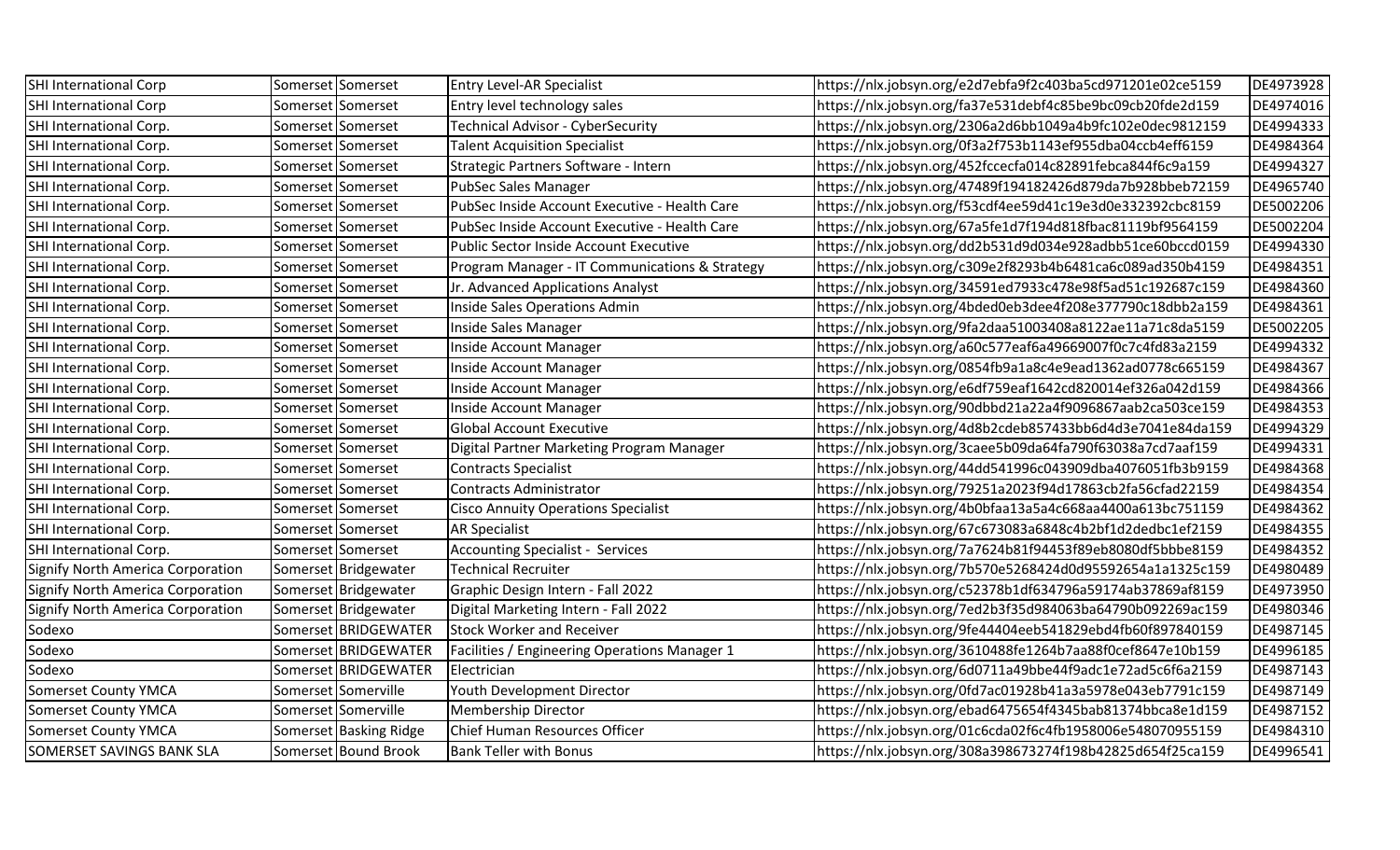| <b>Starbucks Coffee Company</b> |                   | Somerset Basking Ridge | store manager                                          | https://nlx.jobsyn.org/32206adea1d249cebc69b54e2bf7d82f159                                                             | DE4975956 |
|---------------------------------|-------------------|------------------------|--------------------------------------------------------|------------------------------------------------------------------------------------------------------------------------|-----------|
| <b>Sunrise Senior Living</b>    |                   | Somerset Bridgewater   | <b>HHA CNA Caregiver</b>                               | https://nlx.jobsyn.org/bbdae123e3a44e829d8ad4fa4dd62478159                                                             | DE4977419 |
| <b>Sunrise Senior Living</b>    |                   | Somerset Bridgewater   | <b>HHA CNA Caregiver</b>                               | https://nlx.jobsyn.org/2f01c7d6e5184fd98fee2bed02dc954b159                                                             | DE4977418 |
| <b>Sunrise Senior Living</b>    |                   | Somerset Bridgewater   | <b>HHA CNA Caregiver</b>                               | https://nlx.jobsyn.org/a42c06ae854c466a93e09c01f17d08cf159                                                             | DE4977416 |
| <b>Sunrise Senior Living</b>    |                   | Somerset Bridgewater   | <b>HHA CNA Caregiver</b>                               | https://nlx.jobsyn.org/ff5f0068a1684e658563155529665811159                                                             | DE4977411 |
| <b>Sunrise Senior Living</b>    |                   | Somerset Bridgewater   | Cook - Food Service Worker                             | https://nlx.jobsyn.org/a8799b4c2fb8479590d2cac61e3e7fc7159                                                             | DE4977413 |
| Sunrun                          |                   | Somerset Somerset      | Roofing Installer                                      | https://nlx.jobsyn.org/b8bb81687a4c47fbabdae3189764c07e159                                                             | DE4982261 |
| Sunrun                          |                   | Somerset Somerset      | <b>Operations Customer Success Coordinator</b>         | https://nlx.jobsyn.org/c2931e176fad4162b01dd1541dd10ef0159                                                             | DE4964729 |
| <b>Surgery Care Affiliates</b>  |                   | Somerset Basking Ridge | Surgical Tech Certified (FT) - Franklin Surgery Center | https://nlx.jobsyn.org/de89e45334434aeda2517b19b28ae6bb159                                                             | DE5001791 |
| <b>Surgery Care Affiliates</b>  |                   | Somerset Basking Ridge | Surgical Tech Certified (FT) - Franklin Surgery Center | https://nlx.jobsyn.org/8e6cfdd631484c0986381e464fdbde5c159                                                             | DE4994138 |
| Syneos Health                   |                   | Somerset Somerset      | Technical Support Specialist I (1 Year+ Contract)      | https://nlx.jobsyn.org/39ca7a9b416447f4b6e3e02559ebe0bd159                                                             | DE4999446 |
| Sysco Corp                      |                   | Somerset Somerset      | Senior Staff Accountant - Hybrid                       | https://nlx.jobsyn.org/26297f8bca7a47dbbfc853a1134caebd159                                                             | DE4969220 |
| Sysco Corp                      |                   | Somerset Somerset      | Senior Financial Planning Analyst - Hybrid             | https://nlx.jobsyn.org/94d4da73b85c4289b806e167e443a30a159                                                             | DE4964712 |
| Sysco Corp                      |                   | Somerset Somerset      | Sales & Operations Planning Manager - Hybrid           | https://nlx.jobsyn.org/693a01440ab74a6c86a1f6be80152b91159                                                             | DE4969214 |
| Sysco Corp                      |                   | Somerset Somerset      | <b>Purchasing Assistant - Hybrid</b>                   | https://nlx.jobsyn.org/0ca67deea94a479089623966dd232260159                                                             | DE4969200 |
| Sysco Corp                      |                   | Somerset Somerset      | Planner/Buyer- Hybrid (Somerset, NJ)                   | https://nlx.jobsyn.org/606eb13fec26423e8b4b70bce139644a159                                                             | DE4975307 |
| Sysco Corp                      |                   | Somerset Somerset      | Outside Sales Representative - Middlesex, NJ           | https://nlx.jobsyn.org/c209032653de49b5acbb645f16905248159                                                             | DE4969218 |
| <b>Sysco Corp</b>               |                   | Somerset Somerset      | Human Resources Specialist- Hybrid (Somerset, NJ)      | https://nlx.jobsyn.org/ef9739c08fff43f2981a7402653ee648159                                                             | DE4964736 |
| Sysco Corp                      |                   | Somerset Somerset      | HR Generalist - Hybrid (Somerset, NJ)                  | https://nlx.jobsyn.org/8c1411757e174e55b733291978536aee159                                                             | DE5000776 |
| Sysco Corp                      |                   | Somerset Somerset      | Director of Product Development & Innovation - Hybrid  | https://nlx.jobsyn.org/33cfcb95c6704eb680e4a33f2fceea08159                                                             | DE4969215 |
| Sysco Corp                      |                   | Somerset Somerset      |                                                        | Credit & Collections Representative - Bilingual Spanish - REhttps://nlx.jobsyn.org/8f067fb7320343e58ad4de1035391e57159 | DE5000778 |
| Sysco Corp                      |                   | Somerset Somerset      | <b>Billing Adjustment Coordinator - REMOTE</b>         | https://nlx.jobsyn.org/ae523111cce7409fb0dabbe40d795361159                                                             | DE4969224 |
| System One                      | Somerset Warren   |                        | QA Associate Specialist - Document Control             | https://nlx.jobsyn.org/7c03d4a4f3104b5da83050a4f0a2a179159                                                             | DE4992772 |
| System One                      | Somerset   Warren |                        | Project Engineer                                       | https://nlx.jobsyn.org/71e55046511e4aa5b162ccd624c9f418159                                                             | DE4975147 |
| System One                      | Somerset   Warren |                        | Process Engineer                                       | https://nlx.jobsyn.org/57b15574af9d4967a744b68a7209226f159                                                             | DE4992774 |
| System One                      | Somerset   Warren |                        | Associate Scientist - QC Sample Management             | https://nlx.jobsyn.org/1ec9f37174e748939b06953c1de3adb5159                                                             | DE4992760 |
| System One                      |                   | Somerset Somerset      | Maintenance Planner                                    | https://nlx.jobsyn.org/a4ff873a99c544af8ef03e0d6a02cc38159                                                             | DE5000757 |
| System One                      | Somerset Raritan  |                        | <b>Project Coordinator</b>                             | https://nlx.jobsyn.org/dd730a6b0d974499b420cc34394cce0e159                                                             | DE4992751 |
| System One                      |                   | Somerset Bridgewater   | <b>Marketing Data Analyst</b>                          | https://nlx.jobsyn.org/4fc57ec47694499a8a8192c0f02af372159                                                             | DE5000777 |
| System One                      |                   | Somerset Branchburg    | <b>Document Coordinator</b>                            | https://nlx.jobsyn.org/14b4f54270da436596554bf0286d2dcb159                                                             | DE4993041 |
| System One                      |                   | Somerset Basking Ridge | Senior Manager, Clinical Safety Scientist              | https://nlx.jobsyn.org/f9c4e104b56f4560ac18051177bd2bb0159                                                             | DE4992832 |
| System One                      |                   | Somerset Basking Ridge | Clinical Study Startup Associate                       | https://nlx.jobsyn.org/848f57ddbe3841febf8cbe10a9072ef2159                                                             | DE4992837 |
| Taida Orchids Inc               |                   | Somerset Bridgewater   | Delivery Driver (Cargo Van)                            | https://nlx.jobsyn.org/31abaa95959e4646a1bc84229bf29dc7159                                                             | DE4980621 |
| Tegra118 Wealth Solutions, Inc. | Somerset   Warren |                        | Manager, Product Engineering                           | https://nlx.jobsyn.org/49065cf760724d948a3c68f6a1da27f0159                                                             | DE4972237 |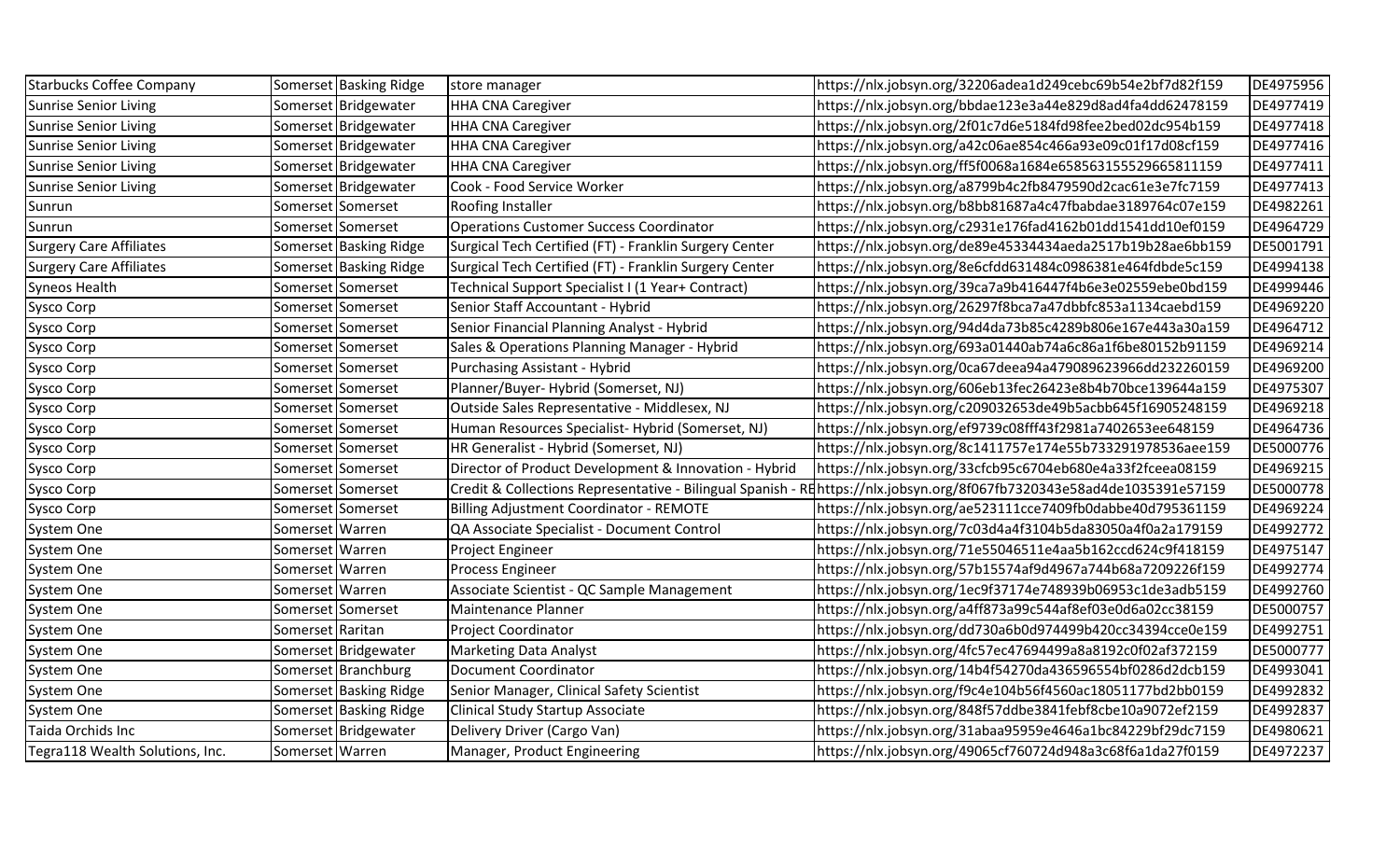| The Childrens Place                |          | Somerset Watchung      | Sales Associate - Blue Star Shopping Center             | https://nlx.jobsyn.org/91b34074e3c0470f94426d2a83ad913d159                                                               | DE4969016 |
|------------------------------------|----------|------------------------|---------------------------------------------------------|--------------------------------------------------------------------------------------------------------------------------|-----------|
| The Fresh Market                   |          | Somerset Bedminster    | <b>Bakery Team Member</b>                               | https://nlx.jobsyn.org/8e06a4014e89449db76792e8021786e6159                                                               | DE4983672 |
| The Gap, Inc.                      |          | Somerset   Watchung    | Seasonal Sales Associate - Watchung Square              | https://nlx.jobsyn.org/c47cc46336a148fbabd08199bd446866159                                                               | DE4993080 |
| The Honey Baked Ham Company, LLC   |          | Somerset   Watchung    | Store Associate Year-Round                              | https://nlx.jobsyn.org/91c97062b9a74fe4a738b1c34a4065de159                                                               | DE4964827 |
| <b>THE MAX Challenge</b>           |          | Somerset Bridgewater   |                                                         | Urgently Hiring Assistant Manager - Max Challenge of Brid https://nlx.jobsyn.org/058d6b4cbb394b578321ee07c961bb9e159     | DE4965773 |
| Thermo Fisher Scientific           |          | Somerset Somerset      | Sr. Key Account Manager - Pharma                        | https://nlx.jobsyn.org/7a483ce01fe24915871a050aa8107f31159                                                               | DE4964772 |
| Thermo Fisher Scientific           |          | Somerset Somerset      | Sr. Field Sales Representative                          | https://nlx.jobsyn.org/b66a67697774430997c2bd46cdd5586c159                                                               | DE4982374 |
| Thermo Fisher Scientific           |          | Somerset Bridgewater   | Senior Process Engineer                                 | https://nlx.jobsyn.org/091db169b4f74b05a65fefe46898c8f6159                                                               | DE5000882 |
| Thermo Fisher Scientific           |          | Somerset Bridgewater   |                                                         | Large Material Handler/FisherPak Operator in Bridgewaterhttps://nlx.jobsyn.org/8e85d0ea23b348c5a4b6028972a7ad5c159       | DE4993091 |
| Thermo Fisher Scientific           |          | Somerset Bridgewater   |                                                         | Bulk Set-up/ Forklift Driver in Bridgewater, NJ -- \$19.35/hr https://nlx.jobsyn.org/027cf039359547efb94f6ef976ed8b07159 | DE4969307 |
| Thermo Fisher Scientific           |          | Somerset Bridgewater   | Administrative Coordinator II                           | https://nlx.jobsyn.org/b2c54f76ecd94ee7a08f6768b30d38f8159                                                               | DE4982372 |
| <b>TJX</b>                         |          | Somerset Watchung      | <b>Store Cleaning Associate</b>                         | https://nlx.jobsyn.org/14e095c79028429fab75d9b74716a14d159                                                               | DE4965077 |
| <b>TJX</b>                         |          | Somerset Watchung      | Retail Department Supervisor Full Time Now Hiring       | https://nlx.jobsyn.org/dfac835e7d834e19ba03e7bb1c643413159                                                               | DE4965073 |
| <b>TJX</b>                         |          | Somerset Watchung      | Retail Associate Parttime Now Hiring                    | https://nlx.jobsyn.org/e8c8e722b2724fcb8949a1fb786d031d159                                                               | DE4965078 |
| <b>TJX</b>                         |          | Somerset Watchung      | Retail Associate Part Time Now Hiring!                  | https://nlx.jobsyn.org/157a7ae7e835414a8b83102c6f62e5e6159                                                               | DE4983056 |
| <b>TJX</b>                         |          | Somerset Watchung      | 70120-Retail Associate part-time Now Hiring             | https://nlx.jobsyn.org/f984fdea29414752b82f0293b03ae7f8159                                                               | DE4983052 |
| <b>TJX</b>                         |          | Somerset Bridgewater   | Retail Merchandise Associate Part Time Now Hiring       | https://nlx.jobsyn.org/2d852cef759342b2b1812294fc6509c6159                                                               | DE4986363 |
| <b>TJX</b>                         |          | Somerset Bridgewater   | Retail Department Supervisor Part Time Now Hiring       | https://nlx.jobsyn.org/0f635ca7f68e4a838ebe19345a7cb602159                                                               | DE5003563 |
| <b>Turner Construction</b>         |          | Somerset Bridgewater   | Marketing Coordinator - Bridgewater                     | https://nlx.jobsyn.org/e61358e917f2497ea33385b78a7612ce159                                                               | DE4980589 |
| <b>Turner Construction</b>         |          | Somerset Bridgewater   | Assistant Accountant - Bridgewater                      | https://nlx.jobsyn.org/e9cd98dc83294cb5b15ad76f981bc56b159                                                               | DE4991457 |
| <b>Turner Construction Company</b> |          | Somerset Bridgewater   | Marketing Coordinator - Bridgewater                     | https://nlx.jobsyn.org/02b9bf7739f04892870d6f1fc959cf54159                                                               | DE4986983 |
| <b>Turner Construction Company</b> |          | Somerset Bridgewater   | Assistant Accountant - Bridgewater                      | https://nlx.jobsyn.org/3dca361b429a4efebacc4cbfd7a1ca50159                                                               | DE4986982 |
| UKG (Ultimate Kronos Group)        |          | Somerset Branchburg    | Sr Software QA Automation Engineer                      | https://nlx.jobsyn.org/02ff054c990f477f9996aa353646b783159                                                               | DE4976318 |
| <b>UKG (Ultimate Kronos Group)</b> |          | Somerset Branchburg    |                                                         | Site Reliability Engineer(SRE)-Linux/Container/Infrastructu https://nlx.jobsyn.org/002ef51f1a0943399db3766b87fa3a09159   | DE4976327 |
| <b>UKG (Ultimate Kronos Group)</b> |          | Somerset Branchburg    | Senior Information Security Engineer-SIEM (Hybrid)      | https://nlx.jobsyn.org/f8f5a7b6677a46f697167fd6286bc67a159                                                               | DE4976320 |
| <b>UKG (Ultimate Kronos Group)</b> | Somerset | <b>Branchburg</b>      | <b>Security Operations Engineer</b>                     | https://nlx.jobsyn.org/02eb753dcd794b19a6d340212cc9a3c8159                                                               | DE4976317 |
| <b>UKG (Ultimate Kronos Group)</b> |          | Somerset Branchburg    | Information Security Engineer-SIEM(Hybrid)              | https://nlx.jobsyn.org/f7d91362f2be49dd8ae11c9313d9a64f159                                                               | DE4976326 |
| <b>UKG (Ultimate Kronos Group)</b> |          | Somerset Branchburg    | <b>Business Program Manager</b>                         | https://nlx.jobsyn.org/275f127b8bbd45f5a1603b6d2ac3367c159                                                               | DE4994627 |
| UnitedHealth Group                 |          | Somerset Basking Ridge | Sr Software Engineer - Telecommute in Basking Ridge, NJ | https://nlx.jobsyn.org/e6f51b4585674802a15f3e5747deaab4159                                                               | DE4975866 |
| UnitedHealth Group                 |          | Somerset Basking Ridge |                                                         | Senior Java Software Engineer - Basking Ridge, NJ, Minnea https://nlx.jobsyn.org/9ff3b9cf97334fa49848a7b3b827d68a159     | DE4994153 |
| <b>UnitedHealth Group</b>          |          | Somerset Basking Ridge | Scrum Master Omni Channel -                             | https://nlx.jobsyn.org/9963a4f48d734ceaa3fc486552ee446d159                                                               | DE5001921 |
| <b>UnitedHealth Group</b>          |          | Somerset Basking Ridge | Principal Quality Engineer - NJ, MN or Telecommute      | https://nlx.jobsyn.org/ffafc51de8d0432ba91b86d9e83aaebc159                                                               | DE4994154 |
| UnitedHealth Group                 |          | Somerset Basking Ridge | Field Behavioral Care Advocate - New Jersey             | https://nlx.jobsyn.org/46365e830b464ceb8c9932793db0d3a8159                                                               | DE4984045 |
| <b>UPS</b>                         |          | Somerset Bound Brook   | Package Delivery Driver                                 | https://nlx.jobsyn.org/cf34eb61f51d4abba4fd0723120f60ee159                                                               | DE4992890 |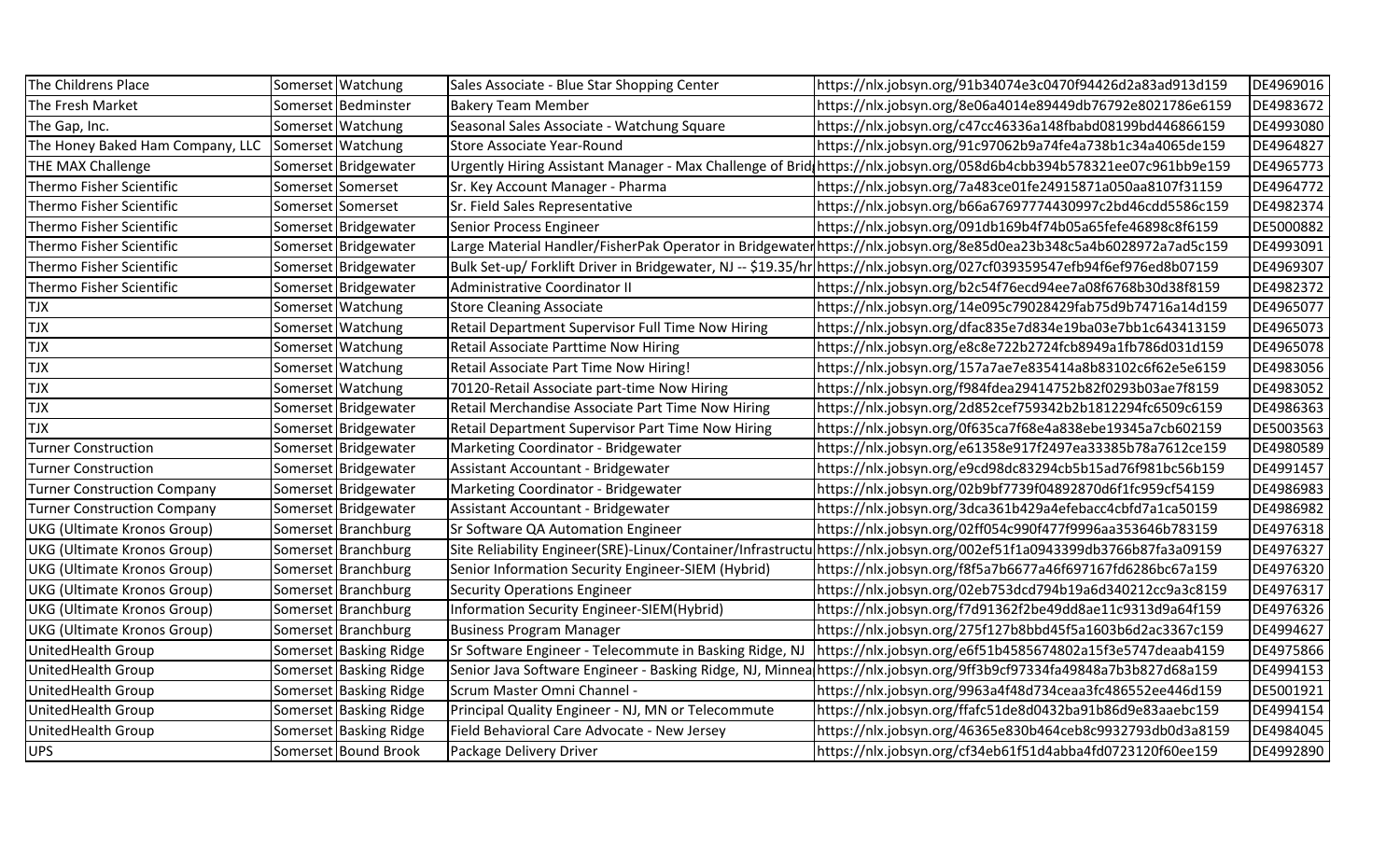| Utilities Service, LLC | Somerset Martinsville  |                                                      | Trimmer/Climber Experienced - Union (Driver License Reqhttps://nlx.jobsyn.org/2ea7857b082b40afa58130ac3fa47d3a159 | DE4992789 |
|------------------------|------------------------|------------------------------------------------------|-------------------------------------------------------------------------------------------------------------------|-----------|
| Utilities Service, LLC | Somerset Martinsville  | Groundperson - Union - NTS                           | https://nlx.jobsyn.org/1d7b7e0cba2b42f29d64520f6a442b58159                                                        | DE4992791 |
| Utilities Service, LLC | Somerset Martinsville  | Foreperson - Union - NTS                             | https://nlx.jobsyn.org/d04de7bb4a6547c5a82e58a9c9969335159                                                        | DE4992790 |
| Vera Bradley           | Somerset Bridgewater   | Team Leader-Keyholder                                | https://nlx.jobsyn.org/ec80a505af6542b8a4f3b4e2a8c043ad159                                                        | DE4973982 |
| Verizon                | Somerset Somerville    | <b>Supervisor Network Operations</b>                 | https://nlx.jobsyn.org/98577f0ebd9c42849bc177dc3189a03b159                                                        | DE4980569 |
| Verizon                | Somerset Somerville    | <b>Full Stack Automation Developer (Cloud)</b>       | https://nlx.jobsyn.org/9fdac9bc8c86467697d14e95c4c71d64159                                                        | DE5006885 |
| Verizon                | Somerset Bridgewater   | Retail Sales Representative                          | https://nlx.jobsyn.org/9d9de15ed5054741964bb91fa2f8a52f159                                                        | DE4991567 |
| Verizon                | Somerset Bedminster    | Senior Manager - Device Technology                   | https://nlx.jobsyn.org/ce518a8c21834084afad958cb1a0fd36159                                                        | DE4980502 |
| Verizon                | Somerset Bedminster    | Principal Engineer-Network Design                    | https://nlx.jobsyn.org/2ba0777035154e7f81e21b9595f998f6159                                                        | DE4980512 |
| Verizon                | Somerset Bedminster    | Engineering Business Intelligence Manager            | https://nlx.jobsyn.org/65ca6c8a23674f1b832834a78f9f1483159                                                        | DE4973830 |
| Verizon                | Somerset Basking Ridge | <b>Value Proposition Consultant</b>                  | https://nlx.jobsyn.org/bd2129ad0be24125b1025e520d776b25159                                                        | DE4996675 |
| Verizon                | Somerset Basking Ridge | Technical Manager Software Development               | https://nlx.jobsyn.org/ad911e5202674355b4902e61b7a86255159                                                        | DE4996705 |
| Verizon                | Somerset Basking Ridge | Systems Architecture Principal Engineer              | https://nlx.jobsyn.org/3e2a85cb90b6453f9d2741f6259c32a6159                                                        | DE4977857 |
| Verizon                | Somerset Basking Ridge | <b>Systems Architect</b>                             | https://nlx.jobsyn.org/b889ca186c3c4c3d9db5a4a6a79baee9159                                                        | DE4996617 |
| Verizon                | Somerset Basking Ridge | Sr Representative-Inside Sales                       | https://nlx.jobsyn.org/c38a8bc71303490087128247f62bb4df159                                                        | DE5004720 |
| Verizon                | Somerset Basking Ridge | <b>Sr Engr Spec-Quality Assurance</b>                | https://nlx.jobsyn.org/f760052c4c374a6c94736fd013679b84159                                                        | DE4996676 |
| Verizon                | Somerset Basking Ridge | Sr Engineering Consultant Data Science               | https://nlx.jobsyn.org/88ddc6fd5a4a4617a195d63ba51011d2159                                                        | DE4963723 |
| Verizon                | Somerset Basking Ridge | Solutions Architect                                  | https://nlx.jobsyn.org/2a50c53af1e74dee911d215eda931018159                                                        | DE4987850 |
| Verizon                | Somerset Basking Ridge | Senior Resource Manager - Professional Services      | https://nlx.jobsyn.org/cd9f6966b0a94be8b870b696fb261c9c159                                                        | DE4987869 |
| Verizon                | Somerset Basking Ridge | Senior Network Security Service Desk Support         | https://nlx.jobsyn.org/591041d74ed648d89e1af8a0d38cc868159                                                        | DE5004652 |
| Verizon                | Somerset Basking Ridge | Senior Manager UX Design Lead                        | https://nlx.jobsyn.org/68c6fbd7c66d4db687d3286131d933c3159                                                        | DE4987977 |
| Verizon                | Somerset Basking Ridge | Senior Manager - SRE                                 | https://nlx.jobsyn.org/1b48ce6e24ef43059ac64dc2ae2f29af159                                                        | DE5004599 |
| Verizon                | Somerset Basking Ridge | Senior Manager - Security Automation and Tools       | https://nlx.jobsyn.org/71aef57f213b4a79902b978a9c652cbe159                                                        | DE4996602 |
| Verizon                | Somerset Basking Ridge | Senior Manager - Business Process and Prioritization | https://nlx.jobsyn.org/a4ba67dd9f4c4459a7cc69f75c89019b159                                                        | DE4978037 |
| Verizon                | Somerset Basking Ridge | Senior Financial Analyst - Planning & Forecasting    | https://nlx.jobsyn.org/9c3a7210c0114266baa21a5ee155e832159                                                        | DE4978015 |
| Verizon                | Somerset Basking Ridge | Senior Executive Recruiter                           | https://nlx.jobsyn.org/1b5bff8ddbb447fd9356efb548371a1f159                                                        | DE5004645 |
| Verizon                | Somerset Basking Ridge | Senior Engineer - SRE                                | https://nlx.jobsyn.org/8c9f0feab2b4441c9c7b2ef09adcfb97159                                                        | DE5004607 |
| Verizon                | Somerset Basking Ridge | Senior Engineer - SRE                                | https://nlx.jobsyn.org/b4f5452b81994e02b0dc69a6b0fdac8b159                                                        | DE5004587 |
| Verizon                | Somerset Basking Ridge | Senior Cloud Architect                               | https://nlx.jobsyn.org/08dfe4464ce04988ae10584da8d93ff7159                                                        | DE5004628 |
| Verizon                | Somerset Basking Ridge | Senior CERT Consultant                               | https://nlx.jobsyn.org/a8a816dc7aee44529566421a4af87fe6159                                                        | DE4996712 |
| Verizon                | Somerset Basking Ridge | QA Automation Architect Lead                         | https://nlx.jobsyn.org/8eaff4677272475380bd8effb3473c32159                                                        | DE5004615 |
| Verizon                | Somerset Basking Ridge | Program Manager for Design Operating Model           | https://nlx.jobsyn.org/070e61171ce24651bb364bfbee02e3d3159                                                        | DE4977800 |
| Verizon                | Somerset Basking Ridge | <b>Product Management Manager</b>                    | https://nlx.jobsyn.org/cd6963c40ee0439f991033c74f3f9d07159                                                        | DE4977935 |
| Verizon                | Somerset Basking Ridge | <b>Product Development Senior Analyst</b>            | https://nlx.jobsyn.org/7bb3be44db324caa9f65be6193b39af0159                                                        | DE4988070 |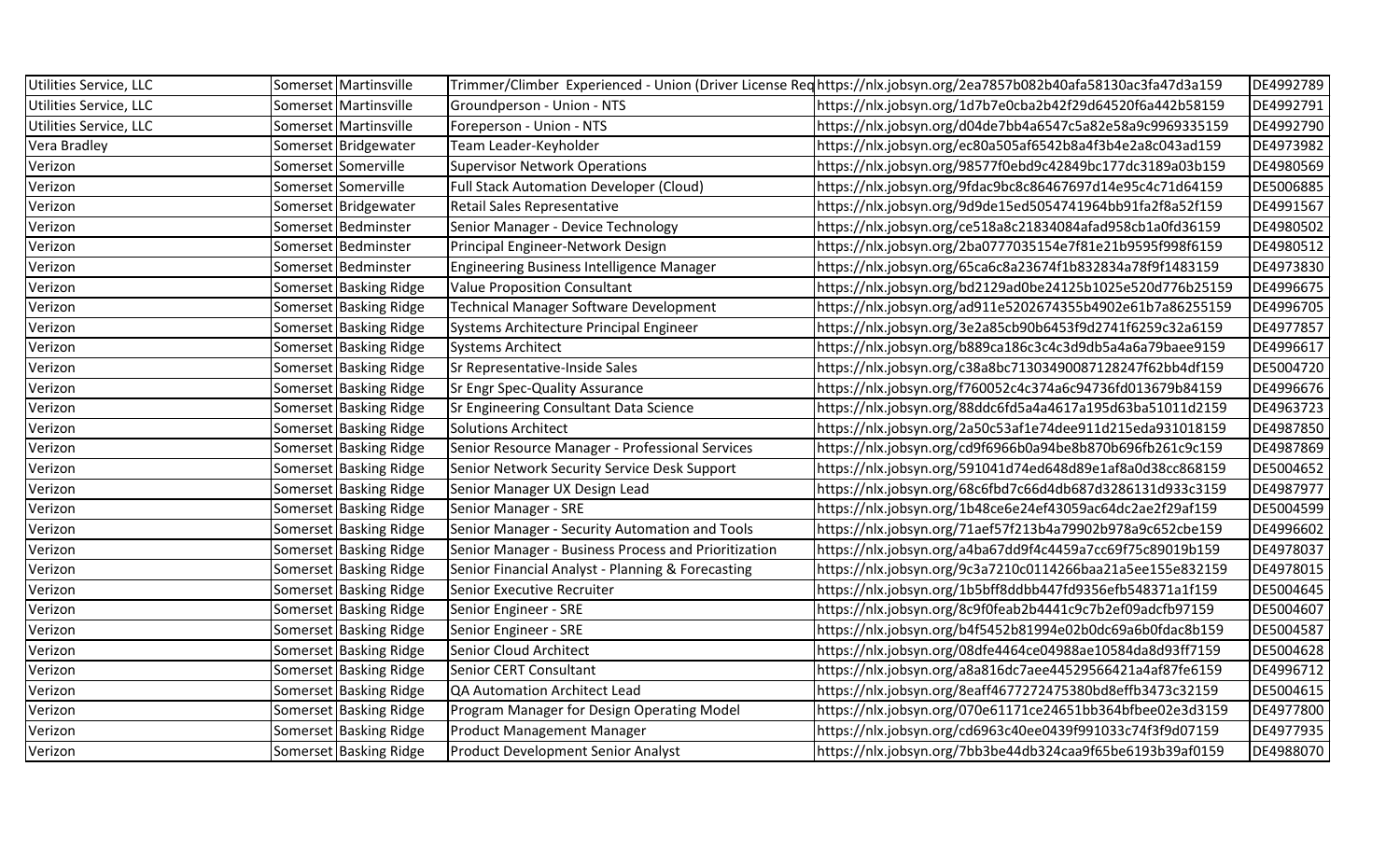| Verizon | Somerset Basking Ridge | Principal Software Architect                       | https://nlx.jobsyn.org/6ec68d5cde2846128881f0be74e68ed5159                                                         | DE4996730 |
|---------|------------------------|----------------------------------------------------|--------------------------------------------------------------------------------------------------------------------|-----------|
| Verizon | Somerset Basking Ridge | Principal Outside Plant Engineer                   | https://nlx.jobsyn.org/541f61519a3541398ac5099edc581f76159                                                         | DE4988019 |
| Verizon | Somerset Basking Ridge | Principal Engineer - Kubernetes                    | https://nlx.jobsyn.org/8cb0aa73a7434d169142089079354cc2159                                                         | DE5004604 |
| Verizon | Somerset Basking Ridge | Princ Engr-Data Engineering                        | https://nlx.jobsyn.org/3567dabc358f46348bb33da48873f969159                                                         | DE4971820 |
| Verizon | Somerset Basking Ridge | Planning & Forecasting Financial Analyst           | https://nlx.jobsyn.org/a7c2e301e00c44dcbb6ed8cc35d32628159                                                         | DE4977858 |
| Verizon | Somerset Basking Ridge | Partner-Channel Mgmt                               | https://nlx.jobsyn.org/941f569eb9704197b026ca67db2837a1159                                                         | DE4996663 |
| Verizon | Somerset Basking Ridge | Partner-Channel Mgmt                               | https://nlx.jobsyn.org/133ca71a925b401e96f0bc95883ab972159                                                         | DE4988043 |
| Verizon | Somerset Basking Ridge | Military Fellowship - Supply Chain Project Manager | https://nlx.jobsyn.org/240775d8cf564de685a273cc9e28e0c4159                                                         | DE4967278 |
| Verizon | Somerset Basking Ridge | Military Fellowship - Supply Chain Manager         | https://nlx.jobsyn.org/1a0f2473ce2d408e8e9dda3dd25a004d159                                                         | DE4987893 |
| Verizon | Somerset Basking Ridge | Manager of Business Development                    | https://nlx.jobsyn.org/4355864be4414240a0c862b59dc5e713159                                                         | DE5004614 |
| Verizon | Somerset Basking Ridge | Manager Financial Planning and Analysis            | https://nlx.jobsyn.org/ec038f4781fe4387a6b3e9af201a1131159                                                         | DE4996793 |
| Verizon | Somerset Basking Ridge | <b>Manager Customer Insights</b>                   | https://nlx.jobsyn.org/f5cb82756ac240c7823f7f0241f62064159                                                         | DE4987888 |
| Verizon | Somerset Basking Ridge | <b>Manager Application Security</b>                | https://nlx.jobsyn.org/6d5c688ef2634167949479f76ee3e3dc159                                                         | DE4996609 |
| Verizon | Somerset Basking Ridge | Manager - Cyber Exercise                           | https://nlx.jobsyn.org/2fa6e42e95e845b5911acf4cadea8402159                                                         | DE4996808 |
| Verizon | Somerset Basking Ridge | Lead-Inside Sales                                  | https://nlx.jobsyn.org/dbc47e2ea24c429abad8653975487270159                                                         | DE4971830 |
| Verizon | Somerset Basking Ridge | Lead Technical Product Manager                     | https://nlx.jobsyn.org/7b38f40342514ff79fe24f52ab8e3465159                                                         | DE4996671 |
| Verizon | Somerset Basking Ridge | Lead Systems Engineer                              | https://nlx.jobsyn.org/4198d083e5e94f03932262ef4957e4e1159                                                         | DE4978084 |
| Verizon | Somerset Basking Ridge | Lead Experience Manager                            | https://nlx.jobsyn.org/812b1dcb823d4c4285feda8c6eed5d73159                                                         | DE4987909 |
| Verizon | Somerset Basking Ridge | Lead Accountant                                    | https://nlx.jobsyn.org/77e7c86a0dcf4c44b236757240c606b3159                                                         | DE4987861 |
| Verizon | Somerset Basking Ridge | IT SOX Control Lead - Enterprise Risk Management   | https://nlx.jobsyn.org/67a10d82c5654374bdb3453d877bfa41159                                                         | DE4996692 |
| Verizon | Somerset Basking Ridge | IT Portfolio Manger                                | https://nlx.jobsyn.org/ce671482afd44a23872a55af3dbc2a6f159                                                         | DE4988003 |
| Verizon | Somerset Basking Ridge | <b>Genesys Contact Center Consultant</b>           | https://nlx.jobsyn.org/207e1b4cd74a4123bbd1cd277c486957159                                                         | DE4996774 |
| Verizon | Somerset Basking Ridge | <b>Full Stack Developer</b>                        | https://nlx.jobsyn.org/e1ac5a5980f842498526ca0f9c1548db159                                                         | DE5004695 |
| Verizon | Somerset Basking Ridge | Fraud and Risk Program Consultant                  | https://nlx.jobsyn.org/bf1ce7ba08bf4104ae38c7c75c0db63b159                                                         | DE4996748 |
| Verizon | Somerset Basking Ridge | Financial Planning and Analysis Project Manager    | https://nlx.jobsyn.org/ce0371fad3374649b75ae6d81421a4ce159                                                         | DE4971776 |
| Verizon | Somerset Basking Ridge | <b>Executive Communications Manager</b>            | https://nlx.jobsyn.org/2d3e5d5ffa08403bab2d7ecdd69aa4da159                                                         | DE4987859 |
| Verizon | Somerset Basking Ridge | <b>ESG Data Governance Manager</b>                 | https://nlx.jobsyn.org/3b0b31d04e1d426183c6c0203ef2b81e159                                                         | DE4987889 |
| Verizon | Somerset Basking Ridge | <b>Enterprise Sales Client Executive</b>           | https://nlx.jobsyn.org/1708bd1abfc14dafaa796b1e6d5d79c8159                                                         | DE4996711 |
| Verizon | Somerset Basking Ridge | <b>Engineering Business Intelligence Manager</b>   | https://nlx.jobsyn.org/cb0713e63ec148ccb89de9350294de4b159                                                         | DE4971786 |
| Verizon | Somerset Basking Ridge | Engineer I-Database                                | https://nlx.jobsyn.org/0c016c92f36f4ea3b60c3c6ea84ade4f159                                                         | DE5004646 |
| Verizon | Somerset Basking Ridge |                                                    | Employee Engagement and Volunteerism Program Associa https://nlx.jobsyn.org/4b04b0bbdb9c47b4a481de66898f34ad159    | DE5004585 |
| Verizon | Somerset Basking Ridge | Distinguished Engineer - Cloud                     | https://nlx.jobsyn.org/79079c39bdca427abca3ce4e0da3ff1c159                                                         | DE4988097 |
| Verizon | Somerset Basking Ridge |                                                    | Dist Engr-Software Development - Salesforce Technologieshttps://nlx.jobsyn.org/b878bdde631645bbaf5a7a2c486eeeb2159 | DE4971748 |
| Verizon | Somerset Basking Ridge | Digital Analytics & Insights Manager               | https://nlx.jobsyn.org/8e59fe545efb40a29948e4e666b07664159                                                         | DE4988087 |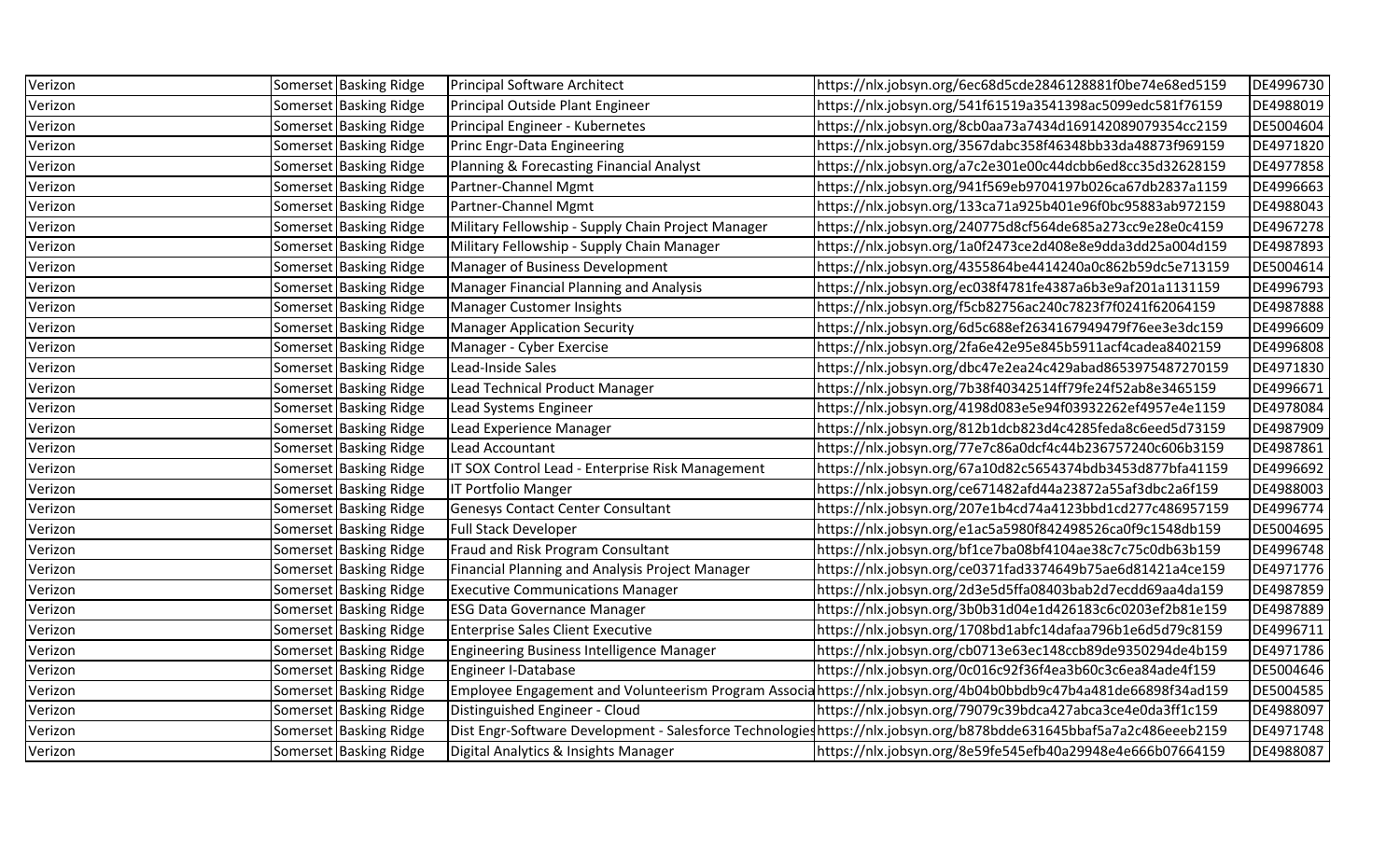| Verizon                                               |                 | Somerset Basking Ridge   | Design Practice Development Lead                    | https://nlx.jobsyn.org/47baaa3ff9fd43c7bf64d52691d9f786159 | DE4977788 |
|-------------------------------------------------------|-----------------|--------------------------|-----------------------------------------------------|------------------------------------------------------------|-----------|
| Verizon                                               |                 | Somerset Basking Ridge   | Data Governance Principle Engineer                  | https://nlx.jobsyn.org/771b2effc69b445298dfe329a426beca159 | DE4963714 |
| Verizon                                               |                 | Somerset Basking Ridge   | Data Governance Consultant                          | https://nlx.jobsyn.org/83aa361cd55844b8a25c339ff632188a159 | DE4977896 |
| Verizon                                               |                 | Somerset Basking Ridge   | CX Product Fraud and Compliance Manager             | https://nlx.jobsyn.org/9c4f2ab453aa4dd0937e74772fa4a135159 | DE4977926 |
| Verizon                                               |                 | Somerset Basking Ridge   | <b>CRM Communications Marketing Manager</b>         | https://nlx.jobsyn.org/28d0787cccb34ecd8ba3c7102672a966159 | DE5004706 |
| Verizon                                               |                 | Somerset Basking Ridge   | <b>CRM Communications Marketing Manager</b>         | https://nlx.jobsyn.org/0cfce7fa93c84c64b9ed2be2b1a18831159 | DE4987826 |
| Verizon                                               |                 | Somerset   Basking Ridge | Consultant - Business Intelligence                  | https://nlx.jobsyn.org/a8da230a0f33451cabcfbac027f90f9f159 | DE5004642 |
| Verizon                                               |                 | Somerset Basking Ridge   | <b>Business Transformation Lead</b>                 | https://nlx.jobsyn.org/debae4c25e1442e8a88fbcbfd283ecda159 | DE4978069 |
| Verizon                                               |                 | Somerset Basking Ridge   | <b>Business Strategy Manager</b>                    | https://nlx.jobsyn.org/b764dce737544497a93c1912077224a5159 | DE5004722 |
| Verizon                                               |                 | Somerset Basking Ridge   | <b>Business Strategy Lead - Analytics</b>           | https://nlx.jobsyn.org/47a3436bf9954842b816f0816c6b1454159 | DE4996743 |
| Verizon                                               |                 | Somerset Basking Ridge   | <b>Business Sales Client Executive</b>              | https://nlx.jobsyn.org/0369233529ae4f5c8b1b90a65578c4ef159 | DE4996758 |
| Verizon                                               |                 | Somerset Basking Ridge   | <b>Business Intelligence Specialist</b>             | https://nlx.jobsyn.org/99a298d8c317465fb89d11c8e3c9a011159 | DE5004712 |
| Verizon                                               |                 | Somerset Basking Ridge   | <b>Business Intelligence Consultant</b>             | https://nlx.jobsyn.org/a980cc4ca3164ee0b09b42bd1db97c14159 | DE5004650 |
| Verizon                                               |                 | Somerset Basking Ridge   | <b>Business Intelligence and Insights Manager</b>   | https://nlx.jobsyn.org/f6fc52914ed54983999817d6386811e3159 | DE4996717 |
| Verizon                                               |                 | Somerset Basking Ridge   | <b>Brand and Marketing Communications Manager</b>   | https://nlx.jobsyn.org/5bf2d3121545490c8b6aef558e88a9c4159 | DE5004575 |
| Verizon                                               |                 | Somerset Basking Ridge   | Associate Director - Technical Project Management   | https://nlx.jobsyn.org/ec07450b2d27463f9404a787db8e5368159 | DE4971778 |
| Verizon                                               |                 | Somerset Basking Ridge   | Associate Director - IT Vendor and Asset Management | https://nlx.jobsyn.org/dacbca0e747344ac918c709c95925793159 | DE4977936 |
| Verizon                                               |                 | Somerset Basking Ridge   | 5G Senior Project Manager-PS Consulting             | https://nlx.jobsyn.org/3749b29890964b21af2e23297094a338159 | DE4996715 |
| Veterans Affairs, Veterans Health Admi Somerset Lyons |                 |                          | <b>Staff Psychologist</b>                           | https://nlx.jobsyn.org/7e4a62007d384e8e823709ffe9e2f5d7159 | DE4982485 |
| Veterans Affairs, Veterans Health Admisomerset Lyons  |                 |                          | <b>Research Assistant</b>                           | https://nlx.jobsyn.org/5553d4c1c00c479c835fe9e48ead781a159 | DE4964807 |
| Veterans Affairs, Veterans Health Adm Somerset Lyons  |                 |                          | <b>Public Health Nurse</b>                          | https://nlx.jobsyn.org/7dc50ddaddf04e2cba441c88428ef1ae159 | DE4993146 |
| Veterans Affairs, Veterans Health Admi Somerset Lyons |                 |                          | Program Support Assistant                           | https://nlx.jobsyn.org/b4815e3255e04cbaac30f49924e7b47f159 | DE4993149 |
| Veterans Affairs, Veterans Health Admi Somerset Lyons |                 |                          | <b>Clinical Psychologist</b>                        | https://nlx.jobsyn.org/ddd287bfe9c14b38813ae6784492e1d5159 | DE5000898 |
| Walgreens                                             | Somerset WARREN |                          | Pharmacy Technician / Pharm Tech Apprenticeship     | https://nlx.jobsyn.org/72fa7dd62ed64c1d808a52708e3baa0b159 | DE5000643 |
| Walgreens                                             |                 | Somerset WARREN          | <b>BEAUTY CONSULTANT</b>                            | https://nlx.jobsyn.org/ce387f50a67d423a937e047f0f3d5eba159 | DE5000644 |
| Walgreens                                             |                 | Somerset SOMERSET        | <b>Pharmacy Operations Manager</b>                  | https://nlx.jobsyn.org/cae5c6346072463a9e59b0a24997a074159 | DE4982560 |
| Walgreens                                             |                 | Somerset HILLSBOROUGH    | Pharmacy Technician / Pharm Tech Apprenticeship     | https://nlx.jobsyn.org/d6761cf7fd504ee084fd6e4e70067e05159 | DE4982174 |
| Walgreens                                             |                 | Somerset BOUND BROOK     | <b>Customer Service Associate</b>                   | https://nlx.jobsyn.org/e263ce94876544c6bc3ddb76b22f4bd9159 | DE5000683 |
| Walgreens                                             |                 | Somerset BASKING RIDGE   | <b>Shift Lead</b>                                   | https://nlx.jobsyn.org/60f8d52d20a848dc9f1eb8815280f674159 | DE4975209 |
| Walgreens                                             |                 | Somerset BASKING RIDGE   | Pharmacy Customer Associate - Designated Hitter     | https://nlx.jobsyn.org/027e81f5600e4402b5a2a291ccb143c3159 | DE4975178 |
| Weichert Co.                                          |                 | Somerset Watchung        | Mortgage Advisor                                    | https://nlx.jobsyn.org/c0b5acea692242dabdccb73818e23b75159 | DE4998924 |
| Weichert Co.                                          |                 | Somerset Watchung        | Mortgage Advisor                                    | https://nlx.jobsyn.org/881f34684ecd4cb181634fb09656ad7a159 | DE4992770 |
| Weichert Co.                                          |                 | Somerset Somerville      | Marketing and Technology Specialist                 | https://nlx.jobsyn.org/5b5262382aba4c9da828a08ce3239791159 | DE4973816 |
| Weichert Co.                                          |                 | Somerset Branchburg      | Marketing and Technology Specialist                 | https://nlx.jobsyn.org/bd70fe722abf4c6590f0ae4bf33d36c0159 | DE4969385 |